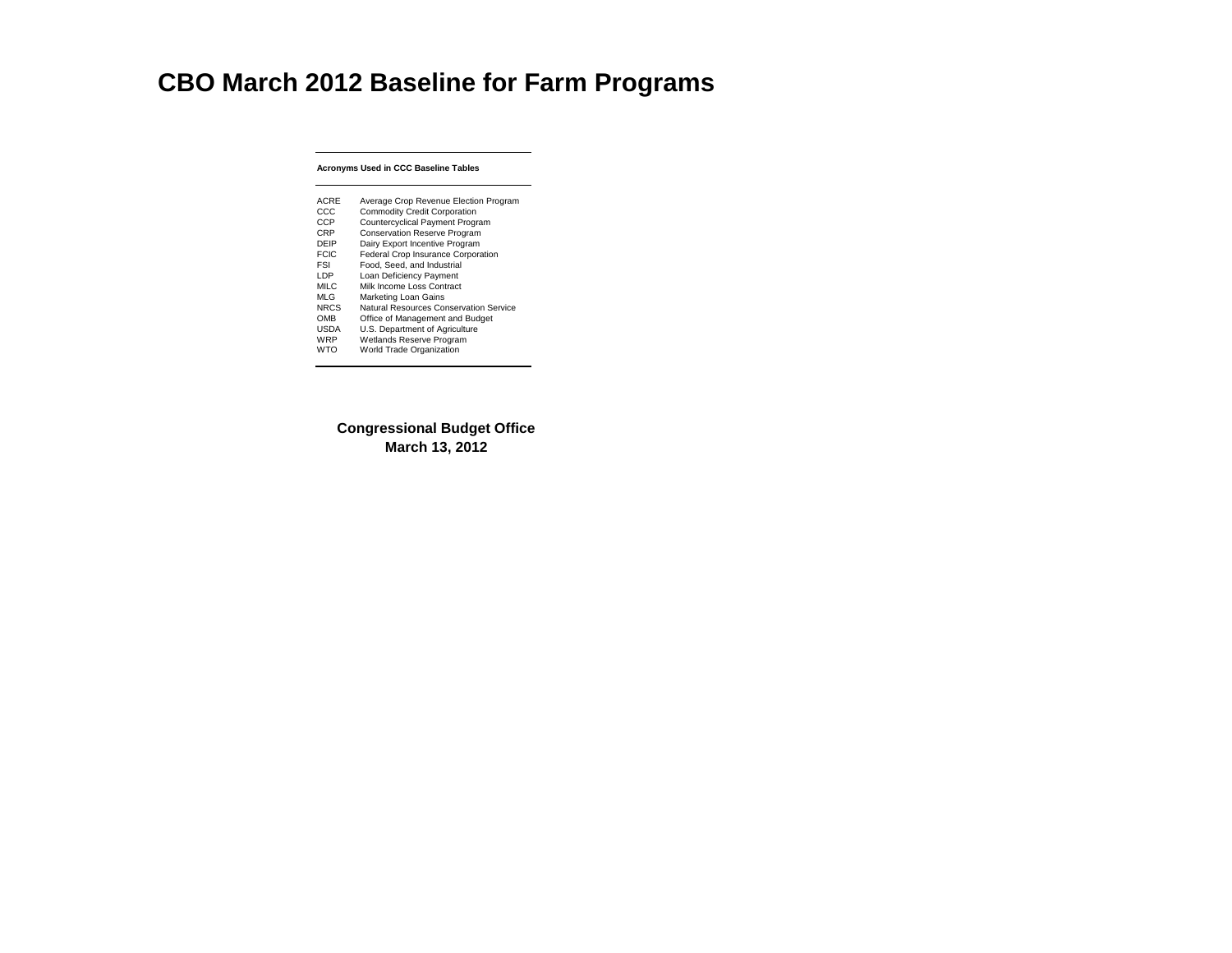#### **COMMODITY CREDIT CORPORATION ACCOUNT PLUS OTHER ACCOUNTS COMPARABLE TO THE USDA BASELINE**

#### **March 2012 CBO BASELINE**

**(Outlays by fiscal year, in millions of dollars) March 13, 2012**

| $(0.0000, 0.0000, 0.0000, 0.0000, 0.0000, 0.0000, 0.0000, 0.0000, 0.0000, 0.0000, 0.0000, 0.0000, 0.0000, 0.0000, 0.0000, 0.0000, 0.0000, 0.0000, 0.0000, 0.0000, 0.0000, 0.0000, 0.0000, 0.0000, 0.0000, 0.0000, 0.0000, 0.0$ |                       |       |                |       |                 |                |                           |                |                |                |                | 11101 CH 104 2012 |
|--------------------------------------------------------------------------------------------------------------------------------------------------------------------------------------------------------------------------------|-----------------------|-------|----------------|-------|-----------------|----------------|---------------------------|----------------|----------------|----------------|----------------|-------------------|
|                                                                                                                                                                                                                                | 2011<br><b>ACTUAL</b> | 2012  | 2013           | 2014  | 2015            | 2016           | 2017<br><b>PROJECTION</b> | 2018           | 2019           | 2020           | 2021           | 2022              |
| <b>COMMODITY CREDIT CORPORATION PRICE</b><br><b>SUPPORT AND RELATED PROGRAMS 1/</b>                                                                                                                                            | 5,938                 | 5,163 | 6,107          | 6,356 | 6,985           | 6,832          | 6,652                     | 6,662          | 6,647          | 6,755          | 6,852          | 6,753             |
| <b>EXPORT CREDIT GUARANTEE PROGRAM,</b><br><b>LIQUIDATING ACCOUNT 2/</b>                                                                                                                                                       | $-16$                 | $-8$  | $-7$           | $-7$  | $-7$            | $-7$           | $-3$                      | $\overline{0}$ | $\overline{0}$ | $\overline{0}$ | $\overline{0}$ | $\overline{0}$    |
| <b>EXPORT CREDIT GUARANTEE PROGRAM,</b><br><b>SUBSIDY ACCOUNT 3/</b>                                                                                                                                                           | 132                   | 76    | $\overline{7}$ | 6     | $6\phantom{1}6$ | $\overline{7}$ | $\overline{7}$            | $\overline{7}$ | $\overline{7}$ | $\overline{7}$ | 8              | 8                 |
| <b>TOBACCO TRUST FUND</b>                                                                                                                                                                                                      | 932                   | 958   | 960            | 960   | $\mathbf 0$     | $\overline{0}$ | $\overline{0}$            | $\overline{0}$ | $\overline{0}$ | $\overline{0}$ | $\mathbf 0$    | $\overline{0}$    |
| <b>CCC CONSERVATION PROGRAMS 4/</b>                                                                                                                                                                                            | 1,920                 | 2,064 | 2,224          | 2,405 | 2,543           | 2,586          | 2,471                     | 2,454          | 2,401          | 2,457          | 2,443          | 2,445             |
| <b>CCC TOTAL 5/</b>                                                                                                                                                                                                            | 8,906                 | 8,253 | 9,291          | 9,720 | 9,527           | 9,418          | 9,127                     | 9,123          | 9,055          | 9,219          | 9,303          | 9,206             |
| <b>NRCS CONSERVATION PROGRAMS 6/</b>                                                                                                                                                                                           | 2,726                 | 2,654 | 3,264          | 3,398 | 3,407           | 3,599          | 3,886                     | 4,161          | 4,448          | 4,648          | 4,430          | 4,436             |
| <b>CONSERVATION PROGRAM TOTAL 7/</b>                                                                                                                                                                                           | 4,646                 | 4,718 | 5,488          | 5,803 | 5,950           | 6,185          | 6,357                     | 6,615          | 6,849          | 7,105          | 6,873          | 6,881             |

**1/ This is the account for Commodity Credit Corporation price support programs in Budget Function 350 (Agriculture). It includes those activities listed on the following page. It does not include conservation programs. CRP, WRP and several conservation programs were added to CCC in 1996, but remain under Budget Function 300 (Natural Resources).** 

**2/ These amounts reflect projected net cash outlays associated with pre-1992 export credit guarantee activity.**

**3/ Comparable to the USDA baseline, the amount shown in each year is the projected administrative costs plus the positive subsidy associated with providing export credit guarantees in that year, plus upward credit reestimates.**

**4/ These amounts reflect projected direct spending for conservation programs shown by OMB under the CCC account total.**

**5/ This total is consistent with categories included in USDA's CCC total, for Budget Functions 350 and 300; includes some minor loan program accounts.**

**6/ These amounts reflect projected direct spending for conservation programs shown by OMB under the NRCS account, reflecting program spending authorized by the 2008 Farm Bill.**

**7/ This total is the sum of CCC plus NRCS conservation direct spending.**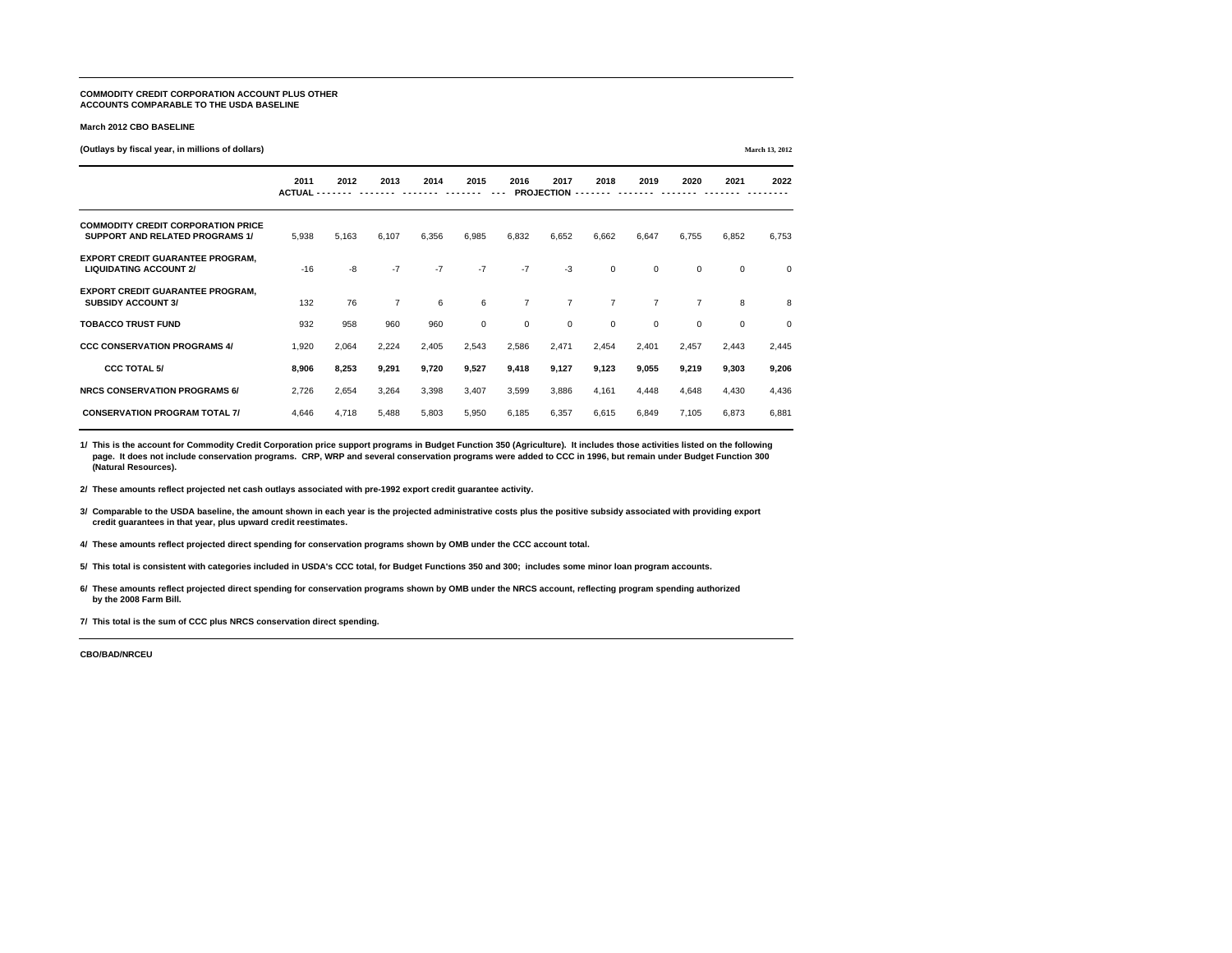### **COMMODITY CREDIT CORPORATION ACCOUNT PLUS OTHER ACCOUNTS COMPARABLE TO THE USDA BASELINE**

#### **March 2012 CBO BASELINE**

### **(By fiscal year, in millions of dollars) 1/**

| <b>PROGRAM</b>                                                                                          | 2011<br><b>ACTUAL</b> | 2012           | 2013             | 2014           | 2015             | 2016<br>-PROJECTION | 2017             | 2018           | 2019           | 2020           | 2021           | 2022             |
|---------------------------------------------------------------------------------------------------------|-----------------------|----------------|------------------|----------------|------------------|---------------------|------------------|----------------|----------------|----------------|----------------|------------------|
|                                                                                                         |                       |                |                  |                |                  |                     |                  |                |                |                |                |                  |
| <b>FEED GRAINS</b>                                                                                      | 2,146                 | 1,812          | 2,329            | 2,370          | 2,713            | 2,584               | 2,496            | 2,521          | 2,518          | 2,593          | 2,626          | 2,555            |
| <b>WHEAT</b>                                                                                            | 1,378                 | 1,010          | 1,140            | 1,168          | 1,187            | 1,175               | 1,169            | 1,160          | 1,163          | 1,166          | 1,167          | 1,162            |
| <b>RICE</b>                                                                                             | 364                   | 334            | 436              | 441            | 446              | 443                 | 443              | 443            | 444            | 444            | 444            | 444              |
| <b>UPLAND COTTON</b>                                                                                    | 825                   | 665            | 657              | 661            | 739              | 761                 | 754              | 756            | 763            | 768            | 773            | 772              |
| <b>SOYBEANS</b>                                                                                         | 521                   | 446            | 653              | 792            | 922              | 834                 | 747              | 744            | 721            | 739            | 791            | 766              |
| <b>PEANUTS</b>                                                                                          | 77                    | 77             | 76               | 79             | 91               | 103                 | 107              | 110            | 113            | 115            | 114            | 115              |
| <b>TOBACCO</b>                                                                                          | 25                    | $\mathfrak{B}$ | $\mathbf 0$      | 3              | $\overline{2}$   | 0                   | 0                | $\mathbf 0$    | $\mathbf 0$    | $\mathbf 0$    | $\mathbf 0$    | $\mathbf 0$      |
| <b>SUGAR</b>                                                                                            | $\mathbf 0$           | $\mathbf 0$    | $\mathbf 0$      | $\overline{0}$ | $\mathbf 0$      | $\mathbf 0$         | 0                | $\mathbf 0$    | $\mathbf 0$    | $\mathbf 0$    | $\mathbf 0$    | $\overline{0}$   |
| <b>DAIRY</b>                                                                                            | 30                    | 56             | 54               | 48             | 50               | 50                  | 46               | 37             | 37             | 37             | 37             | 37               |
| <b>OTHER COMMODITIES</b>                                                                                | 324                   | 140            | 154              | 157            | 165              | 161                 | 160              | 158            | 158            | 158            | 161            | 160              |
| <b>SUBTOTAL</b>                                                                                         | 5,689                 | 4,544          | 5,499            | 5,719          | 6,315            | 6,111               | 5,922            | 5,931          | 5,915          | 6,020          | 6,112          | 6,011            |
| <b>DISASTER PAYMENTS (Crops &amp; Livestock) 2/</b>                                                     | $-1$                  | $\mathbf 0$    | $\mathbf 0$      | $\overline{0}$ | $\overline{0}$   | $\mathbf 0$         | $\boldsymbol{0}$ | $\mathbf 0$    | $\mathbf 0$    | $\overline{0}$ | $\overline{0}$ | $\mathbf 0$      |
| <b>EXPORT 3/</b>                                                                                        | 329                   | 373            | 346              | 344            | 344              | 344                 | 344              | 344            | 344            | 344            | 344            | 344              |
| <b>OTHER NONCOMMODITY 4/</b>                                                                            | $-21$                 | 250            | 243              | 239            | 236              | 252                 | 254              | 258            | 258            | 261            | 263            | 266              |
| <b>NET INTEREST 5/</b>                                                                                  | $-59$                 | -4             | 20               | 55             | 90               | 125                 | 132              | 130            | 130            | 131            | 133            | 133              |
| <b>SUBTOTAL</b>                                                                                         | 249                   | 619            | 609              | 638            | 670              | 721                 | 730              | 732            | 732            | 736            | 740            | 743              |
| <b>TOTAL OUTLAYS</b>                                                                                    | 5,938                 | 5,163          | 6,107            | 6,356          | 6,985            | 6,832               | 6,652            | 6,662          | 6,647          | 6,755          | 6,852          | 6,753            |
| 1/ Outlay estimates are based on February 2012 market conditions and exclude CCC conservation programs. |                       |                |                  |                |                  |                     |                  |                |                |                |                |                  |
|                                                                                                         |                       |                |                  |                |                  |                     |                  |                |                |                |                |                  |
| 2/ Disaster assistance--cash payments only                                                              |                       |                |                  |                |                  |                     |                  |                |                |                |                |                  |
| <b>Crop disaster payments</b>                                                                           | $-1$                  | $\mathbf 0$    | $\mathbf 0$      | $\mathbf 0$    | $\mathbf 0$      | $\mathbf 0$         | $\mathbf 0$      | $\overline{0}$ | $\mathbf 0$    | $\mathbf 0$    | $\mathbf 0$    | $\boldsymbol{0}$ |
| <b>Livestock assistance</b>                                                                             | 0                     | $\Omega$       | $\mathbf 0$      | $\mathbf 0$    | $\mathbf 0$      | 0                   | 0                | $\overline{0}$ | $\mathbf 0$    | $\overline{0}$ | $\mathbf 0$    | $\Omega$         |
| <b>Total</b>                                                                                            | $-1$                  | $\mathbf 0$    | $\boldsymbol{0}$ | $\mathbf 0$    | $\boldsymbol{0}$ | $\bf{0}$            | $\boldsymbol{0}$ | $\mathbf 0$    | $\mathbf 0$    | $\mathbf 0$    | $\mathbf 0$    | $\bf{0}$         |
| 3/ Export outlays                                                                                       |                       |                |                  |                |                  |                     |                  |                |                |                |                |                  |
| <b>Direct Loans</b>                                                                                     | $\mathbf 0$           | $\overline{0}$ | $\mathbf 0$      | $\mathbf 0$    | $\overline{0}$   | $\overline{0}$      | $\mathbf 0$      | 0              | $\mathbf 0$    | $\overline{0}$ | $\mathbf 0$    | 0                |
| <b>McGovern/Dole Program</b>                                                                            | $\mathbf 0$           | $\mathbf 0$    | 0                | $\overline{0}$ | $\mathbf 0$      | $\overline{0}$      | $\mathbf 0$      | $\mathbf 0$    | $\overline{0}$ | $\overline{0}$ | $\overline{0}$ | $\overline{0}$   |
| <b>Market Access Program</b>                                                                            | 210                   | 206            | 200              | 200            | 200              | 200                 | 200              | 200            | 200            | 200            | 200            | 200              |
| <b>Export Donations Ocean Transportation</b>                                                            | 46                    | 100            | 100              | 100            | 100              | 100                 | 100              | 100            | 100            | 100            | 100            | 100              |
| <b>Foreign Market Development Cooperator</b>                                                            | 32                    | 35             | 35               | 35             | 35               | 35                  | 35               | 35             | 35             | 35             | 35             | 35               |
| <b>Local Food Aid Purchase</b>                                                                          | 37                    | 20             | $\overline{2}$   | $\overline{0}$ | $\overline{0}$   | $\Omega$            | 0                | 0              | $\overline{0}$ | $\Omega$       | $\Omega$       | $\mathbf 0$      |
| <b>Specialty Crop Tech Assistance</b>                                                                   | 4                     | 12             | 9                | 9              | 9                | 9                   | 9                | 9              | 9              | 9              | 9              | 9                |
| <b>Total</b>                                                                                            | 329                   | 373            | 346              | 344            | 344              | 344                 | 344              | 344            | 344            | 344            | 344            | 344              |
| 4/ Other Noncommodity Outlays                                                                           |                       |                |                  |                |                  |                     |                  |                |                |                |                |                  |
| <b>Operating Expenses</b>                                                                               | 6                     | 6              | 6                | 6              | 6                | 6                   | 6                | 6              | 6              | 6              | 6              | 6                |
| <b>Change in Working Capital</b>                                                                        | $-169$                | $\mathbf 0$    | $\overline{0}$   | $\mathbf 0$    | $\mathbf 0$      | 0                   | $\mathbf 0$      | $\mathbf 0$    | 0              | $\overline{0}$ | 0              | $\overline{0}$   |
| <b>Biomass Crop Assistance</b>                                                                          | 24                    | 19             | 12               | 8              | 5                | $\overline{2}$      | $\Omega$         | $\overline{0}$ | $\mathbf 0$    | $\Omega$       | $\Omega$       | 0                |
| <b>Bioenergy Program</b>                                                                                | 0                     | $\mathbf 0$    | 0                | $\overline{0}$ | $\mathbf 0$      | $\overline{0}$      | $\mathbf 0$      |                | $\overline{0}$ | 0              | $\mathbf 0$    | $\Omega$         |
| <b>Feedstock Flexibility Program</b>                                                                    | $\overline{0}$        | $\Omega$       | $\overline{0}$   | $\Omega$       | $\overline{0}$   | 19                  | 23               | 27             | 27             | 30             | 32             | 35               |
| <b>Other</b>                                                                                            | 117                   | 225            | 225              | 225            | 225              | 225                 | 225              | 225            | 225            | 225            | 225            | 225              |
| <b>Total</b>                                                                                            | $-21$                 | 250            | 243              | 239            | 236              | 252                 | 254              | 258            | 258            | 261            | 263            | 266              |
|                                                                                                         |                       |                |                  |                |                  |                     |                  |                |                |                |                |                  |
| 5/ Interest Outlays                                                                                     | $\overline{7}$        |                |                  |                |                  |                     |                  |                |                |                |                |                  |
| <b>Interest Payments</b>                                                                                |                       | 10             | 36               | 99             | 162              | 225                 | 238              | 234            | 234            | 236            | 239            | 239              |
| <b>Interest Receipts</b><br><b>Total</b>                                                                | $-66$<br>$-59$        | $-14$<br>-4    | $-16$<br>20      | $-44$<br>55    | $-72$<br>90      | $-100$<br>125       | $-106$<br>132    | $-104$<br>130  | $-104$<br>130  | $-105$<br>131  | $-106$<br>133  | $-106$<br>133    |
|                                                                                                         |                       |                |                  |                |                  |                     |                  |                |                |                |                |                  |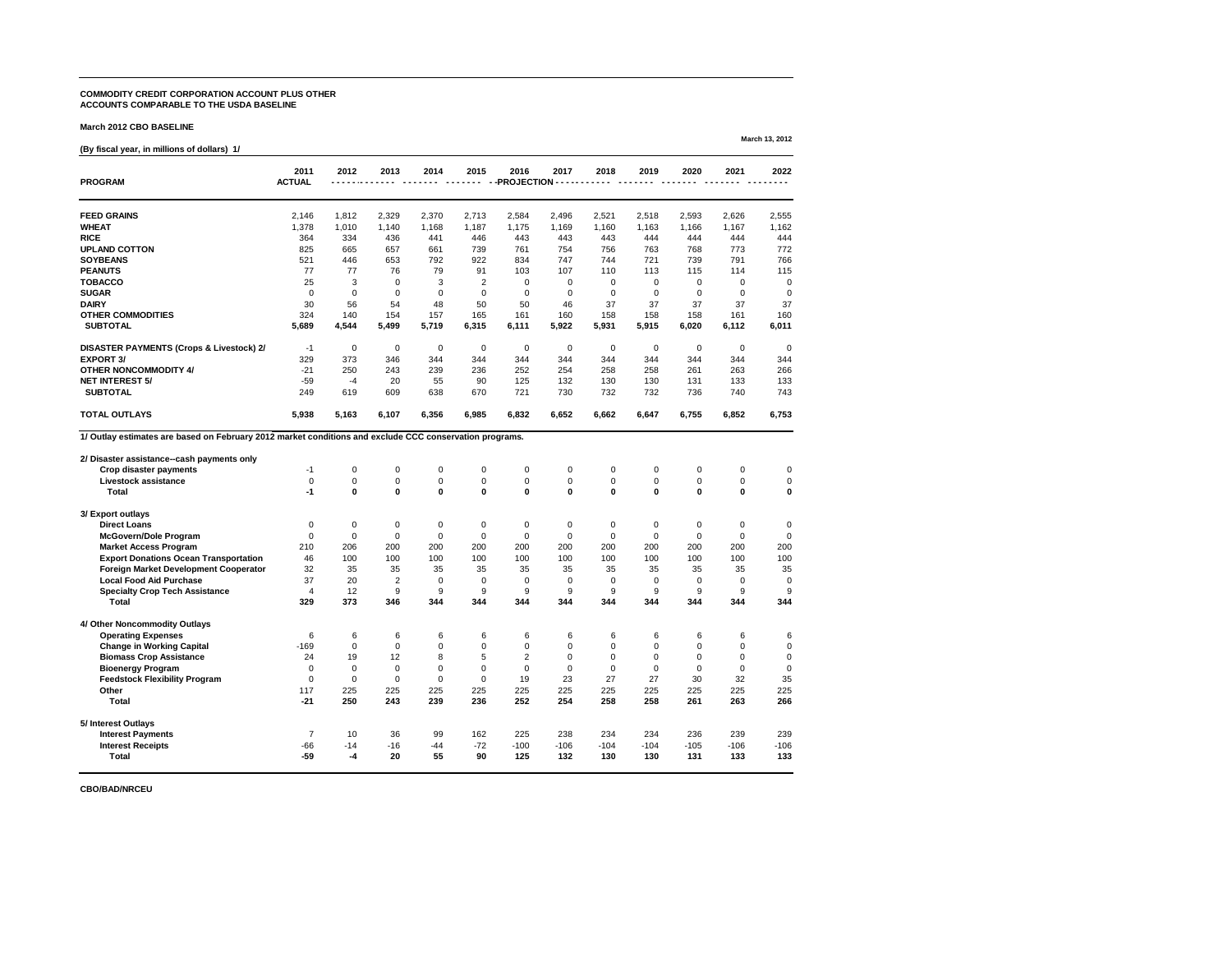|                                                                                                              |                       |                  |                |       |                |                |                                                 |                         |                |                |                |                | March 13, 2012          |
|--------------------------------------------------------------------------------------------------------------|-----------------------|------------------|----------------|-------|----------------|----------------|-------------------------------------------------|-------------------------|----------------|----------------|----------------|----------------|-------------------------|
| <b>PROGRAM PAYMENT SUMMARY</b><br><b>CBO March 2012 Baseline</b><br>{Direct, CCP, ACRE & Loan Benefits Only} | 2011<br><b>Actual</b> | 2012             | 2013           | 2014  | 2015           | 2016           | <b>Fiscal Year</b><br>2017<br><b>Projection</b> | 2018                    | 2019           | 2020           | 2021           | 2022           | <b>Total</b><br>2013-22 |
| <b>Direct Payments</b>                                                                                       |                       |                  |                |       |                |                | <b>Millions of Dollars</b>                      |                         |                |                |                |                |                         |
|                                                                                                              |                       |                  |                |       |                |                |                                                 |                         |                |                |                |                |                         |
| Corn                                                                                                         | 1,895                 | 1,523            | 1,968          | 1,959 | 1,959          | 1,959          | 1,959                                           | 1,959                   | 1,959          | 1,959          | 1,959          | 1,959          | 19,602                  |
| <b>Soybeans</b>                                                                                              | 531                   | 427              | 554            | 552   | 552            | 552            | 552                                             | 552                     | 552            | 552            | 552            | 552            | 5,523                   |
| Wheat                                                                                                        | 1,025                 | 873              | 1,072          | 1,082 | 1,082          | 1,082          | 1,082                                           | 1,082                   | 1,082          | 1,082          | 1,082          | 1,082          | 10,807                  |
| <b>Upland Cotton</b>                                                                                         | 556                   | 439              | 590            | 590   | 590            | 590            | 590                                             | 590                     | 590            | 590            | 590            | 590            | 5,900                   |
| <b>Rice</b>                                                                                                  | 394                   | 326              | 418            | 418   | 418            | 418            | 418                                             | 418                     | 418            | 418            | 418            | 418            | 4,180                   |
| <b>Peanuts</b>                                                                                               | 65                    | 51               | 65             | 65    | 65             | 65             | 65                                              | 65                      | 65             | 65             | 65             | 65             | 650                     |
| Sorghum                                                                                                      | 180                   | 146              | 190            | 190   | 190            | 190            | 190                                             | 190                     | 190            | 190            | 190            | 190            | 1,897                   |
| <b>Barley</b>                                                                                                | 72                    | 62               | 79             | 82    | 82             | 82             | 82                                              | 82                      | 82             | 82             | 82             | 82             | 818                     |
| <b>Oats</b>                                                                                                  | 3                     | $\overline{2}$   | $\mathfrak{S}$ | 3     | 3              | 3              | $\mathfrak{S}$                                  | $\mathbf{3}$            | 3              | $\mathbf{3}$   | 3              | 3              | 28                      |
| <b>Other Oilseeds</b>                                                                                        | 17                    | 12               | 18             | 18    | 18             | 18             | 18                                              | 18                      | 18             | 18             | 18             | 18             | 176                     |
| <b>Total Direct Payments</b>                                                                                 | 4,738                 | 3,861            | 4,957          | 4,958 | 4,958          | 4,958          | 4,958                                           | 4,958                   | 4,958          | 4,958          | 4,958          | 4,958          | 49,580                  |
| <b>Countercyclical Payments</b>                                                                              |                       |                  |                |       |                |                |                                                 |                         |                |                |                |                |                         |
| Corn                                                                                                         | $\mathbf 0$           | $\boldsymbol{0}$ | 0              | 0     |                |                |                                                 | -1                      |                |                |                |                | 6                       |
| <b>Soybeans</b>                                                                                              | $\mathbf 0$           | $\pmb{0}$        | $\pmb{0}$      |       | $\overline{2}$ | $\overline{2}$ | 1                                               | $\overline{\mathbf{1}}$ | $\overline{2}$ | $\overline{2}$ | $\overline{2}$ | $\mathfrak{S}$ | 18                      |
| Wheat                                                                                                        | $\overline{2}$        | 3                | $\pmb{0}$      | 0     | $\mathbf 0$    | $\mathbf 0$    | $\mathbf 0$                                     | $\mathbf 0$             | $\overline{0}$ | $\overline{0}$ | $\mathbf 0$    | $\mathbf 0$    | $\mathbf 0$             |
| <b>Upland Cotton</b>                                                                                         | 83                    | $\Omega$         | $\mathbf 0$    | 3     | 77             | 100            | 91                                              | 93                      | 98             | 103            | 103            | 102            | 770                     |
| <b>Rice</b>                                                                                                  |                       |                  | 2              | 8     |                |                |                                                 |                         |                |                |                |                | 45                      |
| <b>Peanuts</b>                                                                                               | 41                    | 26               | 0              | 0     | 6              | 14             | 17                                              | 18                      | 20             | 22             | 19             | 20             | 136                     |
| Sorghum                                                                                                      |                       | $\Omega$         | $\mathbf 0$    | 0     | $\overline{2}$ | $\overline{2}$ | $\overline{2}$                                  | $\overline{2}$          | $\overline{2}$ | $\overline{2}$ | $\overline{2}$ | $\overline{2}$ | 15                      |
|                                                                                                              |                       |                  | 0              | ი     |                | $\overline{2}$ |                                                 | $\overline{2}$          | $\overline{2}$ |                |                |                | 14                      |
| <b>Barley</b><br><b>Oats</b>                                                                                 |                       |                  |                |       |                |                |                                                 |                         |                |                |                |                |                         |
| <b>Other Oilseeds</b>                                                                                        |                       |                  | 0              |       |                |                |                                                 |                         |                |                |                |                | 13                      |
|                                                                                                              |                       |                  |                |       |                |                |                                                 |                         |                |                |                |                |                         |
| <b>Dry Peas</b>                                                                                              |                       |                  | 0              | 0     |                |                |                                                 |                         |                |                |                |                |                         |
| <b>Lentils</b>                                                                                               |                       |                  | 0              | 0     |                |                |                                                 | 0                       | ∩              |                |                |                |                         |
| <b>Small Chickpeas</b>                                                                                       |                       | 0                | 0              | 0     |                |                |                                                 | 0                       | 0              |                | 0              |                |                         |
| <b>Large Chickpeas</b>                                                                                       |                       | $\Omega$         | 0              | 0     |                |                |                                                 | 0                       | ∩              |                | 0              | 0              |                         |
| <b>Total CCPs</b>                                                                                            | 126                   | 32               | $\mathbf{3}$   | 14    | 101            | 127            | 121                                             | 123                     | 130            | 137            | 134            | 135            | 1,025                   |
| <b>Average Crop Revenue Election Payments</b>                                                                |                       |                  |                |       |                |                |                                                 |                         |                |                |                |                |                         |
| Corn                                                                                                         | 97                    | 0                | 12             | 91    | 422            | 314            | 231                                             | 256                     | 253            | 326            | 358            | 291            | 2,554                   |
| <b>Soybeans</b>                                                                                              | ∩                     | 0                | 86             | 217   | 350            | 255            | 183                                             | 178                     | 151            | 167            | 216            | 192            | 1,995                   |
| <b>Wheat</b>                                                                                                 | 304                   |                  | 4              | 35    | 54             | 42             | 36                                              | 27                      | 30             | 33             | 34             | 29             | 324                     |
| <b>Upland Cotton</b>                                                                                         |                       | 0                | $\mathbf 0$    | 0     | O              | 0              | 0                                               | $\overline{0}$          | 0              | ∩              | 0              | 0              |                         |
| <b>Rice</b>                                                                                                  |                       |                  | 0              | 0     |                |                |                                                 | 0                       |                |                |                |                |                         |
| <b>Peanuts</b>                                                                                               |                       |                  | 0              | 0     | $\Omega$       | 0              |                                                 | $\Omega$                |                |                | $\Omega$       | 0              |                         |
| Sorghum                                                                                                      |                       |                  |                |       | 20             | 15             | 11                                              | 11                      | 11             | 14             | 16             | 13             | 115                     |
| <b>Barley</b>                                                                                                | 15                    |                  | 0              | 2     |                | 2              |                                                 |                         |                |                |                |                | 12                      |
| <b>Oats</b>                                                                                                  |                       |                  | 0              | 0     | $\Omega$       | 0              |                                                 |                         |                |                |                |                |                         |
| <b>Other Oilseeds</b>                                                                                        |                       |                  | 3              |       | 12             | 8              |                                                 |                         |                |                |                |                | 64                      |
| <b>Dry Peas</b>                                                                                              | 17                    |                  | 3              | 0     |                |                |                                                 |                         |                |                |                |                |                         |
| <b>Lentils</b>                                                                                               |                       |                  | 0              | 0     |                |                |                                                 |                         |                |                |                |                |                         |
| <b>Small Chickpeas</b>                                                                                       |                       | 0                | $\mathbf 0$    | 0     |                |                |                                                 | 0                       | O              |                |                |                |                         |
| <b>Large Chickpeas</b>                                                                                       |                       |                  | $\mathbf 0$    | 0     |                |                |                                                 | 0                       |                |                |                |                |                         |
| <b>Total ACRE Payments</b>                                                                                   | 446                   | 11               | 109            | 357   | 862            | 637            | 471                                             | 479                     | 452            | 547            | 632            | 532            | 5,080                   |

**continued**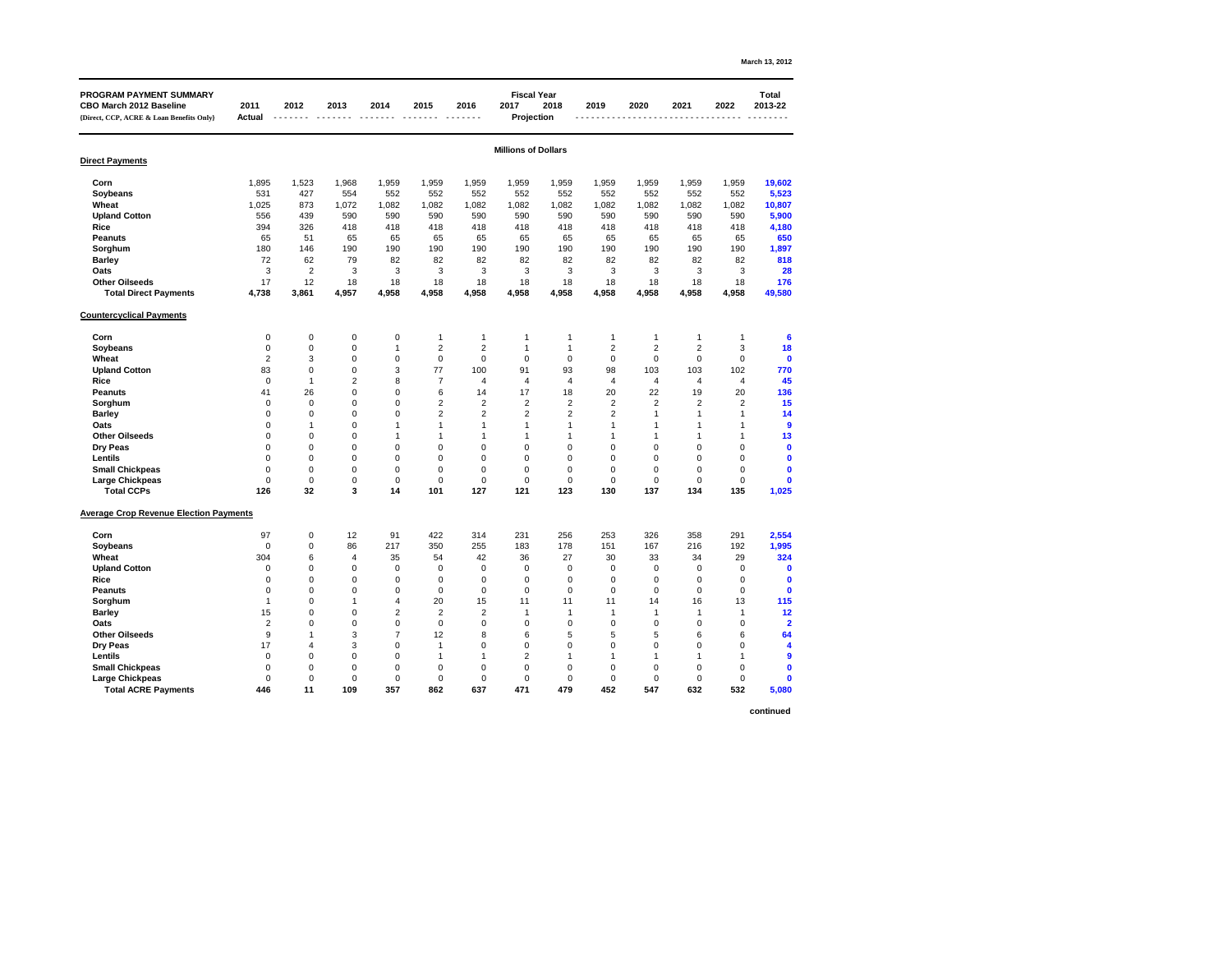| <b>Total Marketing Loan Benefits</b> |
|--------------------------------------|
|--------------------------------------|

| Corn                                 | $-2$           | $\mathbf 0$    | 0                | 3              | 3              | 3              | $\overline{2}$ | $\overline{2}$ | $\overline{2}$ |                  |             |                | 17          |
|--------------------------------------|----------------|----------------|------------------|----------------|----------------|----------------|----------------|----------------|----------------|------------------|-------------|----------------|-------------|
| <b>Soybeans</b>                      | $\overline{0}$ | 0              | $\overline{2}$   | $\overline{7}$ | 6              | 5              | 5              | 8              | 10             | 12               | 14          | 13             | 83          |
| <b>Wheat</b>                         | 41             |                | $\mathbf 0$      | $\Omega$       | $\overline{0}$ | $\overline{0}$ | $\mathbf 0$    | $\Omega$       | $\overline{0}$ | 0                | $\mathbf 0$ | $\overline{0}$ | $\mathbf 0$ |
| <b>Upland Cotton</b>                 | $\Omega$       | $\Omega$       |                  | 10             | 17             | 16             | 17             | 18             | 20             | 21               | 27          | 26             | 173         |
| <b>Rice</b>                          |                |                | 3                |                | 12             | 12             | 12             | 13             | 13             | 13               | 13          | 13             | 111         |
| <b>Peanuts</b>                       | 12             | 0              | 9                | 12             | 20             | 23             | 25             | 26             | 27             | 27               | 29          | 29             | 227         |
| Sorghum                              | $\overline{0}$ | $\overline{0}$ | $\mathbf 0$      | $\overline{2}$ |                |                |                |                |                |                  |             |                | 11          |
| <b>Barley</b>                        | 0              | 0              | $\mathbf 0$      |                |                |                |                |                |                |                  |             |                | 8           |
| <b>Oats</b>                          |                |                |                  |                |                |                |                |                |                |                  |             |                | 9           |
| <b>Other Oilseeds</b>                |                |                | 0                |                |                |                |                | $\overline{2}$ |                | 2                |             |                | <b>18</b>   |
| <b>Wool</b>                          |                |                | 4                |                |                |                |                |                | 3              | 3                | 3           | 3              | 36          |
| <b>Mohair</b>                        |                |                |                  |                |                |                |                |                |                |                  |             |                | 10          |
| <b>Honey</b>                         |                | ∩              | 3                | 3              | 3              | 3              | 3              | 3              | 3              | 3                |             |                | 32          |
| <b>Dry Peas</b>                      |                |                |                  | $\overline{2}$ | $\overline{2}$ | $\overline{2}$ | $\overline{2}$ | $\overline{2}$ | $\overline{2}$ | $\overline{2}$   | 3           | 3              | 21          |
| <b>Lentils</b>                       |                | 2              | $\overline{2}$   | $\overline{2}$ | $\overline{2}$ | $\overline{2}$ | $\overline{2}$ | $\overline{2}$ | $\overline{2}$ | $\overline{2}$   | 2           | $\overline{2}$ | 20          |
| <b>Small Chickpeas</b>               |                | $\mathbf 0$    | $\boldsymbol{0}$ | 0              | $\mathbf 0$    | $\mathbf 0$    | $\mathbf 0$    | $\Omega$       | $\overline{0}$ | $\boldsymbol{0}$ | 0           | 0              | $\mathbf 0$ |
| <b>Large Chickpeas</b>               | $\overline{0}$ | $\mathbf 0$    | $\mathbf 0$      | $\overline{0}$ | $\mathbf 0$    | $\mathbf 0$    | $\mathbf 0$    | 0              | $\overline{0}$ | 0                | $\mathbf 0$ | 0              | $\mathbf 0$ |
| <b>Total Marketing Loan Benefits</b> | 55             | 10             | 28               | 56             | 75             | 76             | 78             | 83             | 87             | 90               | 103         | 101            | 776         |
| <b>Total Payments</b>                |                |                |                  |                |                |                |                |                |                |                  |             |                |             |
| Corn                                 | 1,990          | 1,523          | 1,980            | 2,053          | 2,385          | 2,277          | 2,193          | 2,218          | 2,215          | 2,287            | 2,319       | 2,252          | 22,179      |
| <b>Soybeans</b>                      | 530            | 428            | 643              | 777            | 910            | 814            | 741            | 739            | 715            | 733              | 785         | 760            | 7,618       |
| <b>Wheat</b>                         | 1,372          | 883            | 1,076            | 1,117          | 1,136          | 1,124          | 1,118          | 1,109          | 1,112          | 1,115            | 1,116       | 1,111          | 11,131      |
| <b>Upland Cotton</b>                 | 639            | 439            | 591              | 603            | 684            | 706            | 698            | 701            | 708            | 714              | 720         | 718            | 6,843       |
| <b>Rice</b>                          | 394            | 328            | 423              | 433            | 437            | 434            | 434            | 435            | 435            | 435              | 435         | 435            | 4,336       |
| <b>Peanuts</b>                       | 118            | 77             | 74               | 77             | 91             | 102            | 107            | 109            | 112            | 114              | 113         | 114            | 1,013       |
| Sorghum                              | 181            | 146            | 191              | 196            | 213            | 208            | 204            | 204            | 203            | 207              | 208         | 205            | 2,038       |
| <b>Barley</b>                        | 87             | 62             | 80               | 85             | 88             | 86             | 86             | 85             | 85             | 85               | 86          | 85             | 852         |
| Oats                                 | 5              | 3              | 4                | 5              | $\overline{5}$ | $\overline{5}$ | 5              | 5              | 5              | 5                | 5           | 5              | 48          |
| <b>Other Oilseeds</b>                | 27             | 13             | 22               | 27             | 32             | 29             | 27             | 26             | 26             | 26               | 28          | 27             | 270         |
| <b>Wool</b>                          |                |                | 4                |                |                |                |                |                | 3              | 3                | 3           | 3              | 36          |
| <b>Mohair</b>                        |                |                |                  |                |                |                |                |                |                |                  |             |                | 10          |
| <b>Honey</b>                         |                | $\Omega$       | 3                | 3              | 3              | 3              | 3              | 3              | 3              | 3                |             |                | 32          |
| <b>Dry Peas</b>                      | 18             | 5              | 4                | $\overline{2}$ | $\mathfrak{S}$ | $\overline{2}$ | $\overline{2}$ | $\overline{2}$ | $\overline{2}$ | $\overline{2}$   | 3           |                | 25          |
| <b>Lentils</b>                       |                | $\overline{2}$ | $\overline{2}$   | $\overline{2}$ | 3              | 3              |                | 3              | 3              | 3                | 3           | 3              | 29          |
| <b>Small Chickpeas 1/</b>            |                |                |                  |                |                |                |                |                |                |                  |             |                |             |
| Large Chickpeas 1/                   | ---            | ---            |                  |                | $---$          | ---            | ---            |                | ---            | ---              |             |                |             |
| <b>Total Payments</b>                | 5,365          | 3,914          | 5,097            | 5,384          | 5,996          | 5,798          | 5,627          | 5,644          | 5,627          | 5,733            | 5,828       | 5,726          | 56,460      |

**1/ Total payments less than \$500,000 per year.**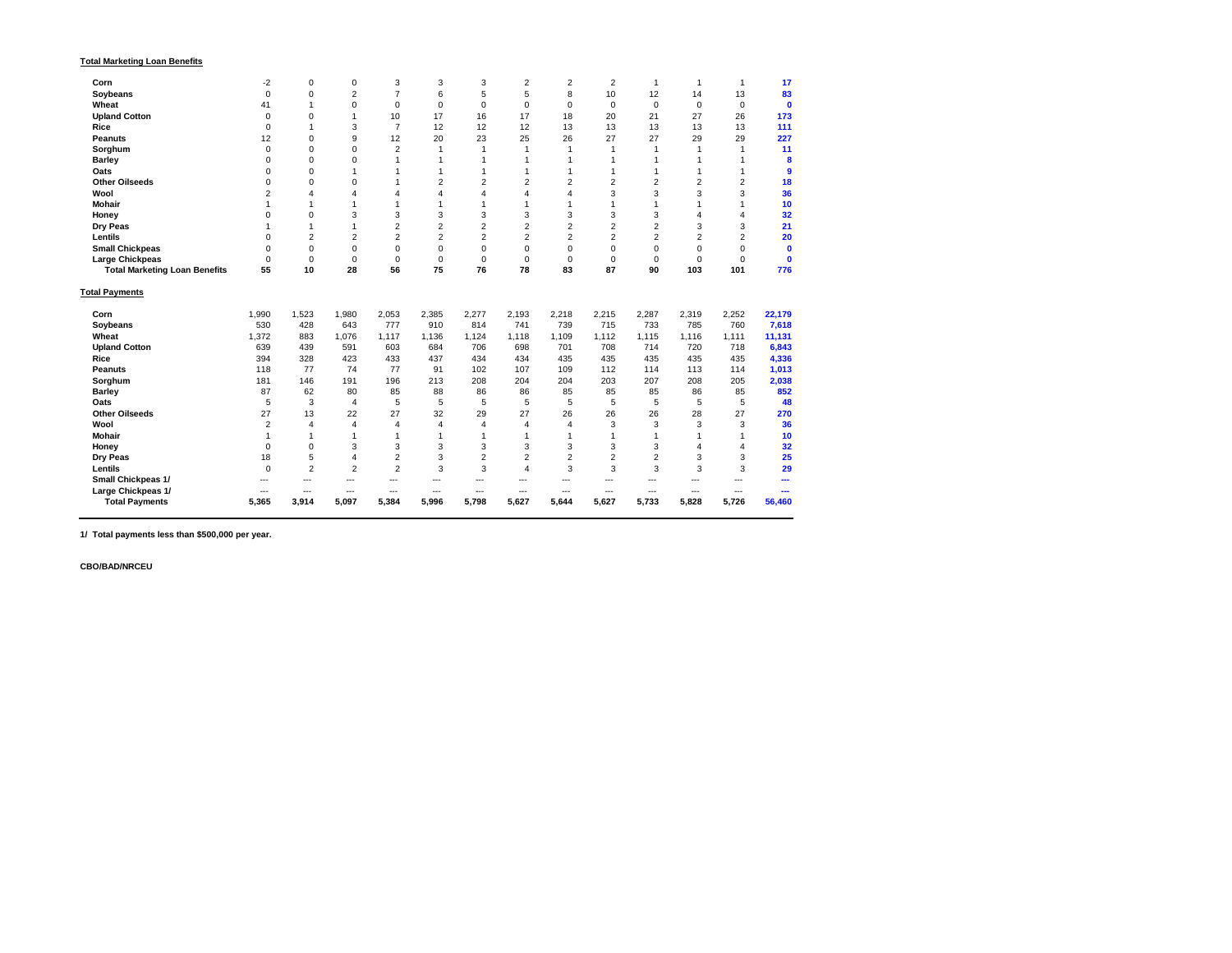|                                                                |                       |                |        |             |                |                  |                                                    |        |        |        |        |        | March 13, 2012 |
|----------------------------------------------------------------|-----------------------|----------------|--------|-------------|----------------|------------------|----------------------------------------------------|--------|--------|--------|--------|--------|----------------|
| <b>CORN SUPPLY &amp; USE</b><br><b>CBO March 2012 Baseline</b> | 2010<br><b>Actual</b> | 2011           | 2012   | 2013        | 2014           | 2015             | <b>Marketing Year</b><br>2016<br><b>Projection</b> | 2017   | 2018   | 2019   | 2020   | 2021   | 2022           |
| <b>Participation in ACRE</b>                                   | 16.3%                 | 16.4%          | 20.0%  | 22.0%       | 22.0%          | 22.0%            | 22.0%                                              | 22.0%  | 22.0%  | 22.0%  | 22.0%  | 22.0%  | 22.0%          |
| <b>ACREAGE</b>                                                 |                       |                |        |             |                |                  | <b>Millions of Acres</b>                           |        |        |        |        |        |                |
| <b>Base Acres</b>                                              | 84.1                  | 84.1           | 84.1   | 84.1        | 84.1           | 84.1             | 84.1                                               | 84.1   | 84.1   | 84.1   | 84.1   | 84.1   | 84.1           |
| <b>Payment Acres</b>                                           | 70.1                  | 70.1           | 71.5   | 71.5        | 71.5           | 71.5             | 71.5                                               | 71.5   | 71.5   | 71.5   | 71.5   | 71.5   | 71.5           |
| Planted                                                        | 88.2                  | 91.9           | 93.0   | 89.1        | 89.6           | 89.8             | 89.8                                               | 90.0   | 90.0   | 90.1   | 90.1   | 90.2   | 90.2           |
| Harvested                                                      | 81.4                  | 84.0           | 85.8   | 81.9        | 82.4           | 82.6             | 82.6                                               | 82.8   | 82.8   | 82.9   | 82.9   | 83.0   | 83.0           |
| <b>YIELD</b>                                                   |                       |                |        |             |                |                  | <b>Bushels Per Acre</b>                            |        |        |        |        |        |                |
| <b>Harvested Yield</b>                                         | 152.8                 | 147.2          | 163.0  | 165.0       | 167.0          | 169.0            | 171.0                                              | 173.0  | 175.0  | 177.0  | 179.0  | 181.0  | 183.0          |
| Payment Yield -- Direct                                        | 102.4                 | 102.4          | 102.4  | 102.4       | 102.4          | 102.4            | 102.4                                              | 102.4  | 102.4  | 102.4  | 102.4  | 102.4  | 102.4          |
| Payment Yield -- Countercyclical                               | 114.4                 | 114.4          | 114.4  | 114.4       | 114.4          | 114.4            | 114.4                                              | 114.4  | 114.4  | 114.4  | 114.4  | 114.4  | 114.4          |
| <b>SUPPLY</b>                                                  |                       |                |        |             |                |                  | <b>Millions of Bushels</b>                         |        |        |        |        |        |                |
| <b>Beginning Stocks</b>                                        | 1,708                 | 1,128          | 801    | 1,456       | 1,419          | 1,384            | 1,380                                              | 1,389  | 1,394  | 1,406  | 1,412  | 1,426  | 1,434          |
| Production                                                     | 12,447                | 12,358         | 13,985 | 13,511      | 13,758         | 13,953           | 14,130                                             | 14,317 | 14,489 | 14,673 | 14,843 | 15,024 | 15,190         |
| Imports                                                        | 28                    | 20             | 10     | 10          | 10             | 10               | 10                                                 | 10     | 10     | 10     | 10     | 10     | 10             |
| <b>Total Supply</b>                                            | 14,182                | 13,506         | 14,796 | 14,977      | 15,186         | 15,347           | 15,521                                             | 15,716 | 15,893 | 16,089 | 16,265 | 16,460 | 16,634         |
| <b>USE</b>                                                     |                       |                |        |             |                |                  |                                                    |        |        |        |        |        |                |
| Food and Other Industrial                                      | ,384                  | ,382           | 1,392  | 1,410       | ,429           | 1,444            | ,459                                               | ,474   | ,489   | ,504   | 1,516  | 1,528  | 1,540          |
| <b>Alcohol Fuel</b>                                            | 5,021                 | 5,000          | 5,000  | 5,075       | 5,175          | 5,225            | 5,275                                              | 5,300  | 5,325  | 5,350  | 5,375  | 5,400  | 5,425          |
| Seed                                                           | 23                    | 23             | 23     | 23          | 23             | 23               | 23                                                 | 23     | 23     | 23     | 23     | 23     | 23             |
| <b>Subtotal FSI</b>                                            | 6,428                 | 6,405          | 6,415  | 6,508       | 6,627          | 6,692            | 6,757                                              | 6,797  | 6,837  | 6,877  | 6,914  | 6,951  | 6,988          |
| <b>Feed and Residual</b>                                       | 4,792                 | 4,600          | 5,075  | 5,100       | 5,125          | 5,150            | 5,200                                              | 5,250  | 5,300  | 5,400  | 5,450  | 5,525  | 5,580          |
| <b>Total Domestic</b>                                          | 11,220                | 11,005         | 11,490 | 11,608      | 11,752         | 11,842           | 11,957                                             | 12,047 | 12,137 | 12,277 | 12,364 | 12,476 | 12,568         |
| <b>Exports</b>                                                 | 1,835                 | 1,700          | 1,850  | 1,950       | 2,050          | 2,125            | 2,175                                              | 2,275  | 2,350  | 2,400  | 2,475  | 2,550  | 2,630          |
| <b>Total Use</b>                                               | 13,054                | 12,705         | 13,340 | 13,558      | 13,802         | 13,967           | 14,132                                             | 14,322 | 14,487 | 14,677 | 14,839 | 15,026 | 15,198         |
| <b>ENDING STOCKS</b>                                           | 1,128                 | 801            | 1,456  | 1,419       | 1,384          | 1,380            | 1,389                                              | 1,394  | 1,406  | 1,412  | 1,426  | 1,434  | 1,436          |
| CCC                                                            | $\mathbf 0$           | $\overline{0}$ | 0      | $\mathbf 0$ | $\overline{0}$ | $\boldsymbol{0}$ | $\boldsymbol{0}$                                   | 0      | 0      | 0      | 0      | 0      | $\overline{0}$ |
| <b>Outstanding Loans</b>                                       | 48                    | 100            | 135    | 150         | 160            | 161              | 162                                                | 164    | 166    | 168    | 169    | 170    | 172            |
| <b>Free Stocks</b>                                             | 1,080                 | 701            | 1,321  | 1,269       | 1,224          | 1,219            | 1,227                                              | 1,230  | 1,240  | 1,244  | 1,257  | 1,264  | 1,264          |
| <b>PRICES</b>                                                  |                       |                |        |             |                |                  | <b>Dollars Per Bushel</b>                          |        |        |        |        |        |                |
| Marketing Year Average Price                                   | 5.18                  | 6.12           | 4.96   | 4.54        | 4.65           | 4.69             | 4.71                                               | 4.74   | 4.74   | 4.77   | 4.77   | 4.79   | 4.82           |
| Loan Rate                                                      | 1.95                  | 1.95           | 1.95   | 1.95        | 1.95           | 1.95             | 1.95                                               | 1.95   | 1.95   | 1.95   | 1.95   | 1.95   | 1.95           |
| <b>Direct Payment Rate</b>                                     | 0.28                  | 0.28           | 0.28   | 0.28        | 0.28           | 0.28             | 0.28                                               | 0.28   | 0.28   | 0.28   | 0.28   | 0.28   | 0.28           |
| <b>Countercyclical Payment Rate</b>                            | 0.00                  | 0.00           | 0.00   | 0.00        | 0.00           | 0.00             | 0.00                                               | 0.00   | 0.00   | 0.00   | 0.00   | 0.00   | 0.00           |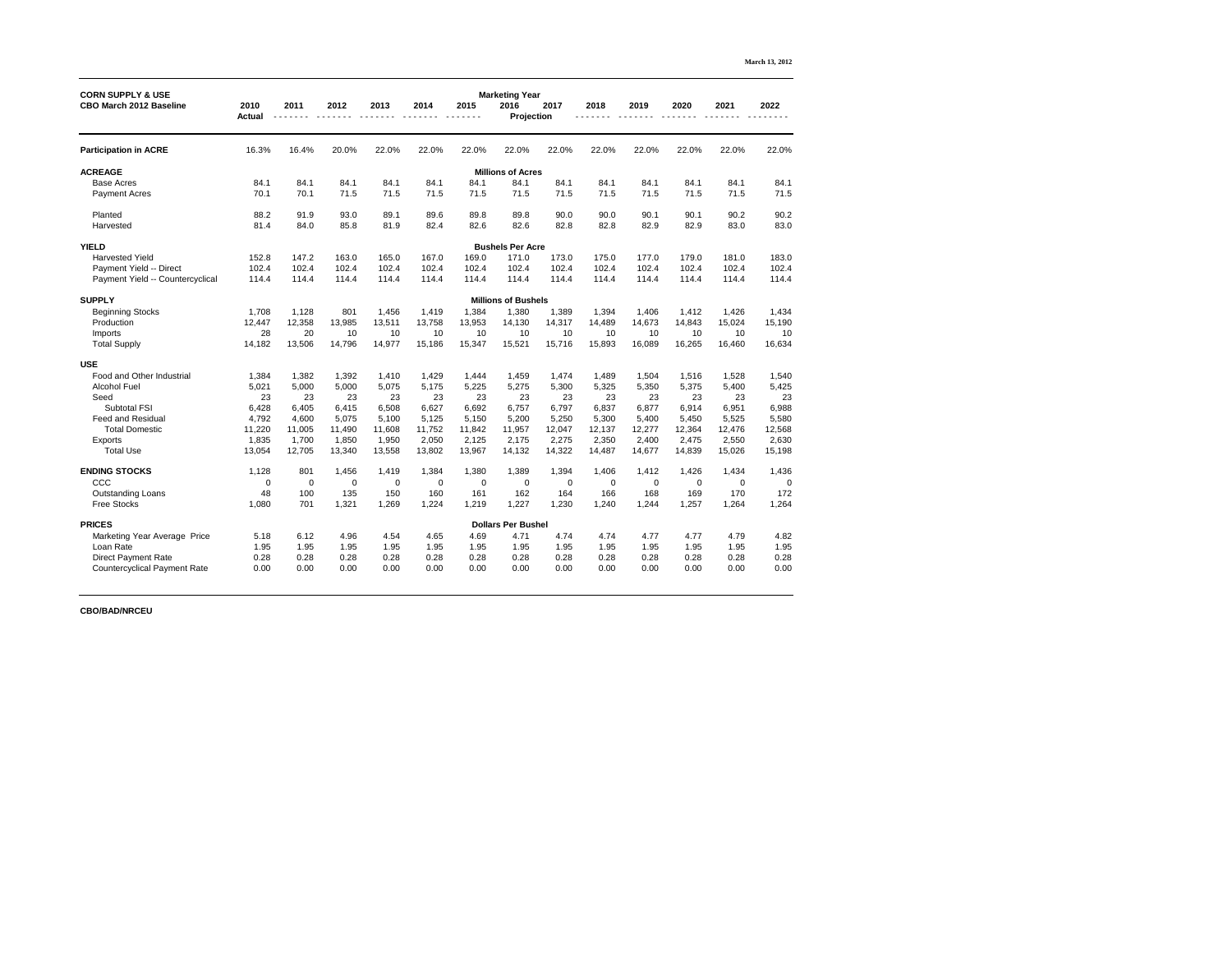| <b>CORN PROGRAM OUTLAYS</b>              |                |                |                |                |             | <b>Fiscal Year</b>         |                   |                |                |                |                  |                |
|------------------------------------------|----------------|----------------|----------------|----------------|-------------|----------------------------|-------------------|----------------|----------------|----------------|------------------|----------------|
| <b>CBO March 2012 Baseline</b>           | 2011           | 2012           | 2013           | 2014           | 2015        | 2016                       | 2017              | 2018           | 2019           | 2020           | 2021             | 2022           |
|                                          | <b>Actual</b>  |                |                |                |             |                            | <b>Projection</b> |                |                |                |                  |                |
| <b>Loan Activity</b>                     |                |                |                |                |             | <b>Millions of Bushels</b> |                   |                |                |                |                  |                |
| <b>Outstanding Beginning Loan Stock:</b> | 98             | 25             | 60             | 95             | 105         | 112                        | 113               | 113            | 115            | 116            | 118              | 118            |
| Loans Made                               | 769            | 744            | 834            | 808            | 823         | 834                        | 845               | 856            | 866            | 877            | 887              | 898            |
| Repayments                               | 843            | 709            | 799            | 798            | 816         | 834                        | 844               | 855            | 865            | 876            | 887              | 897            |
| Tranfers, Writeoffs                      | 0              | $\mathbf 0$    | $\overline{0}$ | 0              | $\mathbf 0$ | $\mathbf 0$                | $\mathbf 0$       | $\mathbf 0$    | 0              | $\mathbf 0$    | $\boldsymbol{0}$ | $\mathbf 0$    |
| <b>Forfeitures</b>                       | $\overline{0}$ | $\overline{0}$ | $\overline{0}$ | $\overline{0}$ | $\mathbf 0$ | $\mathbf 0$                | $\overline{0}$    | $\overline{0}$ | $\Omega$       | $\overline{0}$ | $\overline{0}$   | $\mathbf 0$    |
| <b>Outstanding Ending Loan Stocks</b>    | 25             | 60             | 95             | 105            | 112         | 113                        | 113               | 115            | 116            | 118            | 118              | 119            |
| <b>Net Lending</b>                       |                |                |                |                |             | <b>Millions of Dollars</b> |                   |                |                |                |                  |                |
| Loans Made                               | 1,399          | 1,379          | 1,528          | 1,472          | 1,499       | 1,520                      | 1,539             | 1,559          | 1,578          | 1,598          | 1,616            | 1,636          |
| Value of Loans Repaid                    | $-1,527$       | $-1,314$       | $-1,466$       | $-1,454$       | $-1,486$    | $-1,518$                   | $-1,538$          | $-1,556$       | $-1,575$       | $-1,595$       | $-1,615$         | $-1,634$       |
| <b>Marketing Loan Gains</b>              | $-2$           | 0              | $\overline{0}$ |                |             |                            | $\mathbf 0$       | $\mathbf 0$    | $\Omega$       | 0              | 0                | $\mathbf 0$    |
| Net Loans                                | $-130$         | 65             | 62             | 19             | 13          | $\overline{2}$             | $\overline{2}$    | 3              | 3              | 3              | $\overline{2}$   |                |
| CCC Storage, Transpo. & Handling         | $\mathbf 0$    | $\Omega$       | $\overline{0}$ | $\mathbf 0$    | $\mathbf 0$ | $\overline{0}$             | $\overline{0}$    | $\overline{0}$ | $\overline{0}$ | $\mathbf 0$    | $\mathbf{0}$     | $\mathbf 0$    |
| <b>Subtotal</b>                          | $-130$         | 65             | 62             | 19             | 13          | $\overline{2}$             | $\overline{2}$    | 3              | 3              | 3              | $\overline{2}$   | $\overline{2}$ |
| <b>Direct Cash Payments</b>              |                |                |                |                |             |                            |                   |                |                |                |                  |                |
| <b>Countercyclical Payments</b>          | $\mathbf 0$    | 0              | $\overline{0}$ | $\mathbf 0$    |             |                            |                   |                |                |                |                  |                |
| <b>ACRE Payments</b>                     | 97             | $\mathbf 0$    | 12             | 91             | 422         | 314                        | 231               | 256            | 253            | 326            | 358              | 291            |
| <b>Direct Payments</b>                   | 1,895          | 1,523          | 1,968          | 1,959          | 1,959       | 1,959                      | 1,959             | 1,959          | 1,959          | 1,959          | 1,959            | 1,959          |
| Loan Deficiency Payments                 | $\overline{0}$ | 0              | 0              | 2              | 2           | 2                          | $\overline{2}$    |                |                |                |                  |                |
| <b>Market Loss Assistance</b>            | 0              | 0              | 0              | 0              |             | $\Omega$                   | $\Omega$          | $\Omega$       |                |                |                  | $\overline{0}$ |
| Other (Reserve Storage)                  | $\Omega$       |                |                |                |             | $\Omega$                   |                   |                |                |                |                  | 0              |
| <b>Subtotal</b>                          | 1,992          | 1,523          | 1,980          | 2,053          | 2,384       | 2,276                      | 2,193             | 2,218          | 2,214          | 2,287          | 2,319            | 2,252          |
| <b>Other Costs</b>                       |                |                |                |                |             |                            |                   |                |                |                |                  |                |
| Purchases                                | $\mathbf 0$    | 12             | 10             | 9              | 9           | $9\,$                      | 9                 | 9              | 9              | 10             | 10               | 10             |
| <b>Sales</b>                             | 1              | $-12$          | $-10$          | -9             | $-9$        | -9                         | $-9$              | -9             | $-9$           | $-10$          | $-10$            | $-10$          |
| Other                                    | $\mathbf 0$    | $\mathbf 0$    | $\overline{0}$ | $\overline{0}$ | $\mathbf 0$ | $\mathbf 0$                | $\mathbf 0$       | $\mathbf 0$    | $\mathbf 0$    | $\mathbf 0$    | $\mathbf 0$      | $\overline{0}$ |
| <b>Subtotal</b>                          | $\overline{1}$ | 0              | $\overline{0}$ | $\pmb{0}$      | $\pmb{0}$   | $\pmb{0}$                  | $\overline{0}$    | $\mathbf 0$    | $\pmb{0}$      | $\pmb{0}$      | $\pmb{0}$        | $\overline{0}$ |
| <b>Total Outlays</b>                     |                |                |                |                |             |                            |                   |                |                |                |                  |                |
| Corn                                     | 1,863          | 1,588          | 2,042          | 2,071          | 2,398       | 2,278                      | 2,195             | 2,221          | 2,217          | 2,290          | 2,321            | 2,253          |
| <b>Minor Feed Grains</b>                 | 283            | 224            | 287            | 299            | 315         | 306                        | 301               | 301            | 301            | 303            | 305              | 302            |
| <b>Feed Grain Total</b>                  | 2,146          | 1,812          | 2,329          | 2,370          | 2,713       | 2,584                      | 2,496             | 2,521          | 2,518          | 2,593          | 2,626            | 2,555          |
|                                          |                |                |                |                |             |                            |                   |                |                |                |                  |                |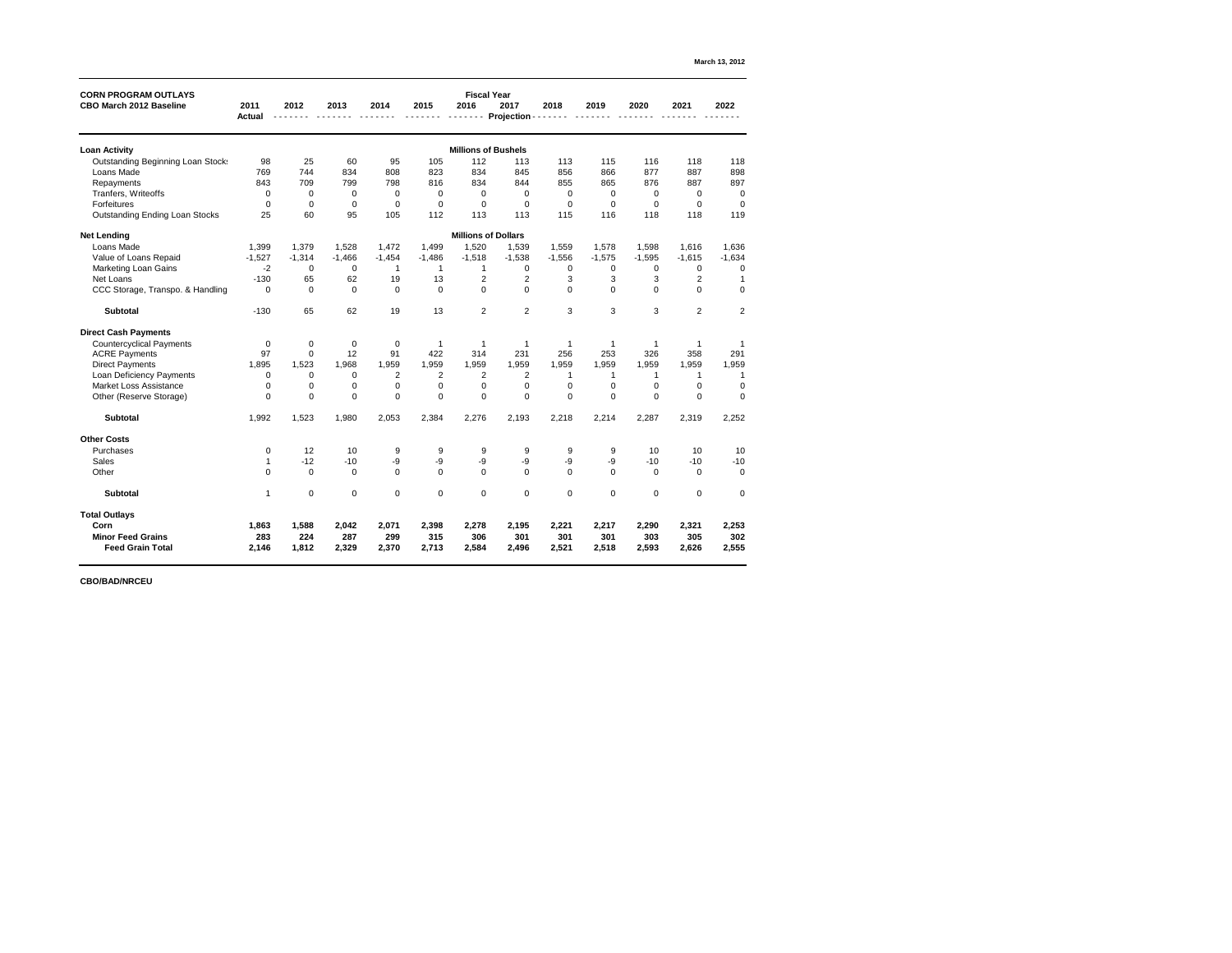| <b>SOYBEAN SUPPLY &amp; USE</b>         |                       |                  |                |       |       |                | <b>Marketing Year</b>      |             |                |                |                  |       |                |
|-----------------------------------------|-----------------------|------------------|----------------|-------|-------|----------------|----------------------------|-------------|----------------|----------------|------------------|-------|----------------|
| <b>CBO March 2012 Baseline</b>          | 2010<br><b>Actual</b> | 2011             | 2012           | 2013  | 2014  | 2015           | 2016<br><b>Projection</b>  | 2017        | 2018           | 2019           | 2020             | 2021  | 2022           |
| <b>Participation in ACRE</b>            | 16.1%                 | 16.2%            | 20.0%          | 22.0% | 22.0% | 22.0%          | 22.0%                      | 22.0%       | 22.0%          | 22.0%          | 22.0%            | 22.0% | 22.0%          |
| <b>ACREAGE</b>                          |                       |                  |                |       |       |                | <b>Millions of Acres</b>   |             |                |                |                  |       |                |
| <b>Base Acres</b>                       | 50.1                  | 50.1             | 50.1           | 50.1  | 50.1  | 50.1           | 50.1                       | 50.1        | 50.1           | 50.1           | 50.1             | 50.1  | 50.1           |
| <b>Payment Acres</b>                    | 41.8                  | 41.8             | 42.6           | 42.6  | 42.6  | 42.6           | 42.6                       | 42.6        | 42.6           | 42.6           | 42.6             | 42.6  | 42.6           |
| <b>Total Planted</b>                    | 77.4                  | 75.0             | 75.2           | 76.4  | 76.2  | 76.4           | 76.6                       | 76.7        | 76.8           | 76.9           | 77.0             | 77.0  | 77.0           |
| Harvested                               | 76.6                  | 73.6             | 74.3           | 75.5  | 75.3  | 75.5           | 75.6                       | 75.7        | 75.9           | 76.0           | 76.1             | 76.0  | 76.1           |
| <b>YIELD</b>                            |                       |                  |                |       |       |                | <b>Bushels Per Acre</b>    |             |                |                |                  |       |                |
| <b>Harvested Yield</b>                  | 43.5                  | 41.5             | 44.0           | 44.4  | 44.9  | 45.3           | 45.8                       | 46.2        | 46.7           | 47.1           | 47.6             | 48.0  | 48.5           |
| Payment Yield -- Direct                 | 30.8                  | 30.8             | 30.8           | 30.8  | 30.8  | 30.8           | 30.8                       | 30.8        | 30.8           | 30.8           | 30.8             | 30.8  | 30.8           |
| Payment Yield -- Countercyclical        | 34.1                  | 34.1             | 34.1           | 34.1  | 34.1  | 34.1           | 34.1                       | 34.1        | 34.1           | 34.1           | 34.1             | 34.1  | 34.1           |
| <b>SUPPLY</b>                           |                       |                  |                |       |       |                | <b>Millions of Bushels</b> |             |                |                |                  |       |                |
| <b>Beginning Stocks</b>                 | 151                   | 215              | 275            | 285   | 308   | 299            | 295                        | 296         | 296            | 298            | 298              | 301   | 301            |
| Production                              | 3,329                 | 3,056            | 3,265          | 3,352 | 3,376 | 3,421          | 3,461                      | 3,500       | 3,542          | 3,581          | 3,617            | 3,650 | 3,687          |
| <b>Imports</b>                          | 14                    | 15               | 10             | 10    | 10    | 10             | 10                         | 10          | 10             | 10             | 10               | 10    | 10             |
| <b>Total Supply (including Imports)</b> | 3,495                 | 3,286            | 3,550          | 3,648 | 3,694 | 3,730          | 3,766                      | 3,806       | 3,848          | 3,888          | 3,926            | 3,961 | 3,997          |
| <b>USE</b>                              |                       |                  |                |       |       |                |                            |             |                |                |                  |       |                |
| Crushing                                | 1,648                 | 1,615            | 1,650          | 1,685 | 1,710 | 1,730          | 1,750                      | 1,770       | 1,790          | 1,810          | 1,830            | 1,850 | 1,870          |
| Seed, Feed & Residual                   | 130                   | 120              | 140            | 140   | 145   | 145            | 145                        | 145         | 145            | 145            | 145              | 145   | 145            |
| Exports                                 | 1,501                 | 1,275            | 1,475          | 1,515 | 1,540 | 1,560          | 1,575                      | 1,595       | 1,615          | 1,635          | 1,650            | 1,665 | 1,680          |
| <b>Total Use</b>                        | 3,280                 | 3,010            | 3,265          | 3,340 | 3,395 | 3,435          | 3,470                      | 3,510       | 3,550          | 3,590          | 3,625            | 3,660 | 3,695          |
| <b>ENDING STOCKS</b>                    | 215                   | 275              | 285            | 308   | 299   | 295            | 296                        | 296         | 298            | 298            | 301              | 301   | 302            |
| CCC                                     | $\overline{0}$        | $\boldsymbol{0}$ | $\mathbf 0$    | 0     | 0     | $\overline{0}$ | $\boldsymbol{0}$           | $\mathbf 0$ | $\overline{0}$ | $\overline{0}$ | $\boldsymbol{0}$ | -0    | $\overline{0}$ |
| <b>Outstanding Loans</b>                |                       | $6\phantom{1}6$  | $\overline{7}$ | 8     | 9     | 9              | 10                         | 10          | 10             | 10             | 10               | 10    | 10             |
| <b>Free Stocks</b>                      | 208                   | 269              | 278            | 299   | 290   | 286            | 286                        | 285         | 288            | 288            | 291              | 290   | 292            |
| <b>PRICES</b>                           |                       |                  |                |       |       |                | <b>Dollars Per Bushel</b>  |             |                |                |                  |       |                |
| Marketing Year Average Price            | 11.30                 | 11.70            | 11.00          | 10.47 | 10.68 | 10.80          | 10.84                      | 10.90       | 10.92          | 10.97          | 10.98            | 11.03 | 11.05          |
| Loan Rate                               | 5.00                  | 5.00             | 5.00           | 5.00  | 5.00  | 5.00           | 5.00                       | 5.00        | 5.00           | 5.00           | 5.00             | 5.00  | 5.00           |
| <b>Fixed Rate</b>                       | 0.44                  | 0.44             | 0.44           | 0.44  | 0.44  | 0.44           | 0.44                       | 0.44        | 0.44           | 0.44           | 0.44             | 0.44  | 0.44           |
| <b>Countercyclical Payment Rate</b>     | 0.00                  | 0.00             | 0.00           | 0.00  | 0.00  | 0.00           | 0.00                       | 0.00        | 0.00           | 0.00           | 0.00             | 0.00  | 0.00           |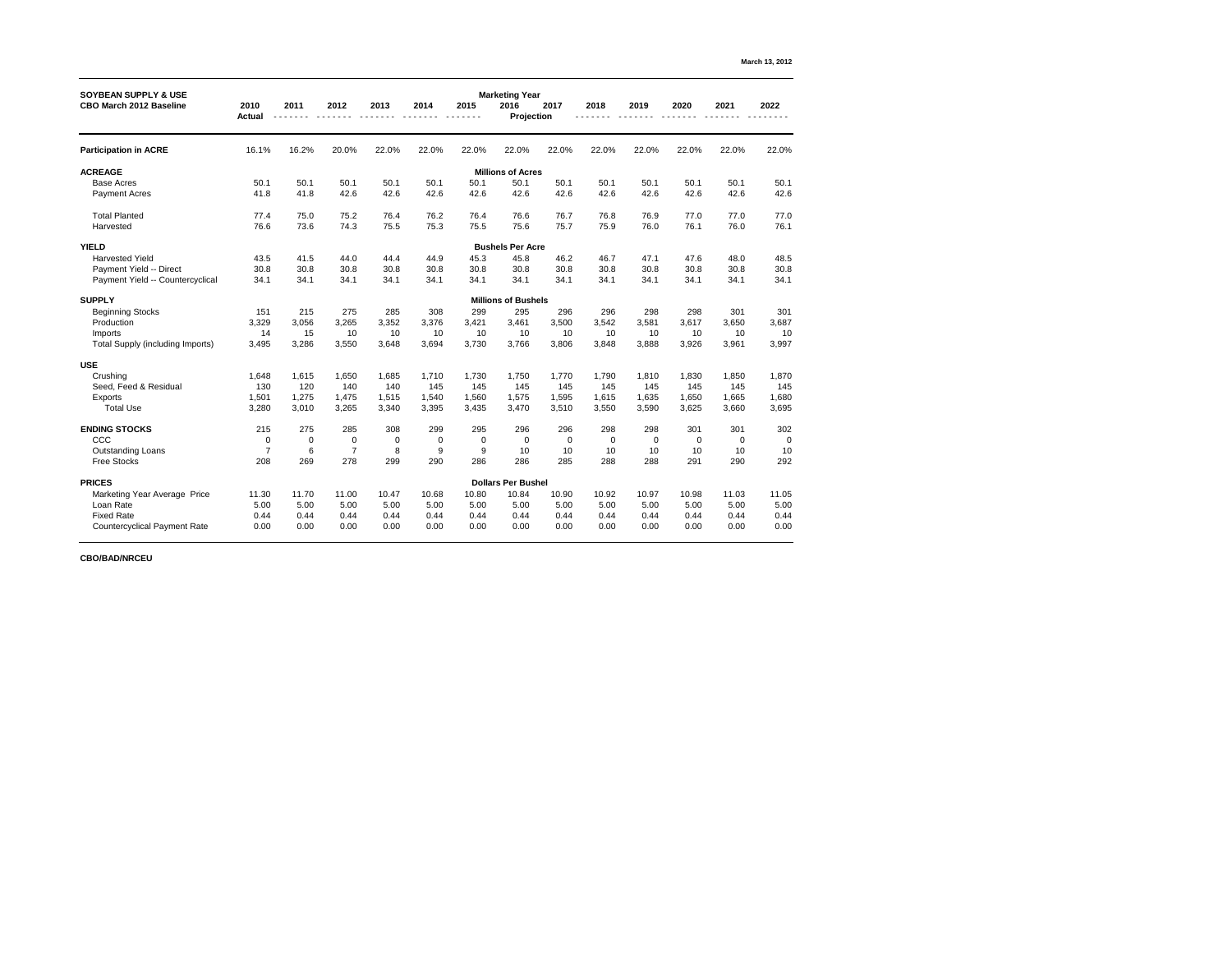| <b>SOYBEAN PROGRAM OUTLAYS</b>   |               |                |                 |                |                  | <b>Fiscal Year</b>         |              |                |                |                |                  |                |
|----------------------------------|---------------|----------------|-----------------|----------------|------------------|----------------------------|--------------|----------------|----------------|----------------|------------------|----------------|
| <b>CBO March 2012 Baseline</b>   | 2011          | 2012           | 2013            | 2014           | 2015             | 2016                       | 2017         | 2018           | 2019           | 2020           | 2021             | 2022           |
|                                  | <b>Actual</b> |                |                 |                |                  |                            | Projection - |                |                |                |                  |                |
| <b>Loan Activity</b>             |               |                |                 |                |                  | <b>Millions of Bushels</b> |              |                |                |                |                  |                |
| Loans Made                       | 107           | 116            | 131             | 141            | 149              | 158                        | 166          | 175            | 177            | 179            | 181              | 183            |
| <b>Cash Repayments</b>           | 109           | 114            | 130             | 139            | 147              | 154                        | 166          | 175            | 177            | 179            | 181              | 183            |
| <b>Net Lending</b>               |               |                |                 |                |                  | <b>Millions of Dollars</b> |              |                |                |                |                  |                |
| Loans Made                       | 512           | 553            | 614             | 658            | 694              | 736                        | 777          | 818            | 828            | 837            | 845              | 853            |
| Value of Loans Repaid            | $-520$        | $-540$         | $-610$          | $-648$         | $-688$           | $-721$                     | $-776$       | $-818$         | $-827$         | $-837$         | $-845$           | $-853$         |
| <b>Marketing Loan Gains</b>      | $\mathbf 0$   | $\overline{0}$ | $\mathbf 0$     |                |                  |                            |              | $\overline{2}$ | $\overline{2}$ | $\overline{2}$ | 3                | $\mathfrak{B}$ |
| <b>Net Loans</b>                 | -8            | 13             | 5               | 11             | 8                | 15                         |              |                | $\overline{2}$ | 3              | 3                | 3              |
| CCC Storage, Transpo. & Handling | $\pmb{0}$     | $\mathbf 0$    | $\mathbf 0$     | $\mathbf 0$    | $\pmb{0}$        | $\mathbf 0$                | $\mathbf 0$  | $\mathbf 0$    | $\mathbf 0$    | $\pmb{0}$      | $\boldsymbol{0}$ | $\pmb{0}$      |
| <b>Subtotal</b>                  | $-8$          | 13             | $5\phantom{.0}$ | 11             | 8                | 15                         | 1            | 1              | 2              | 3              | 3                | 3              |
| <b>Direct Cash Payments</b>      |               |                |                 |                |                  |                            |              |                |                |                |                  |                |
| <b>Countercyclical Payments</b>  | $\mathbf 0$   | 0              | $\overline{0}$  | -1             | $\overline{2}$   | $\overline{2}$             | 1            |                | $\overline{2}$ | $\overline{2}$ | $\overline{2}$   | 3              |
| <b>ACRE Payments</b>             | $\mathbf 0$   | $\overline{0}$ | 86              | 217            | 350              | 255                        | 183          | 178            | 151            | 167            | 216              | 192            |
| <b>Direct Payments</b>           | 531           | 427            | 554             | 552            | 552              | 552                        | 552          | 552            | 552            | 552            | 552              | 552            |
| Loan Deficiency Payments         | $\mathbf 0$   | $\mathbf 0$    | $\overline{2}$  | 5              | 5                | 4                          | 4            | 6              | 8              | 10             | 12               | 11             |
| <b>Oilseed Payments</b>          | $\mathbf 0$   | $\mathbf 0$    | $\mathbf 0$     | $\mathbf 0$    | $\pmb{0}$        | $\mathbf 0$                | 0            | $\overline{0}$ | 0              | $\mathbf 0$    | $\overline{0}$   | $\pmb{0}$      |
| Other                            | $\mathbf 0$   | 0              | $\overline{0}$  | $\mathbf 0$    | $\boldsymbol{0}$ | $\Omega$                   | 0            | $\Omega$       | $\mathbf 0$    | $\mathbf 0$    | $\Omega$         | 0              |
| <b>Subtotal</b>                  | 530           | 428            | 643             | 775            | 909              | 813                        | 740          | 737            | 713            | 731            | 782              | 758            |
| <b>Other Costs</b>               |               |                |                 |                |                  |                            |              |                |                |                |                  |                |
| Purchases                        | $\mathbf 0$   | 6              | 6               | 5              | 5                | 5                          | 5            | 5              | 5              | 5              | 5                | 6              |
| <b>Sales</b>                     | $\pmb{0}$     | 0              | $\pmb{0}$       | $\pmb{0}$      | $\pmb{0}$        | $\pmb{0}$                  | 0            | $\pmb{0}$      | 0              | 0              | $\pmb{0}$        | 0              |
| Other                            | $-2$          | $\mathbf 0$    | $\overline{0}$  | $\overline{0}$ | $\boldsymbol{0}$ | $\overline{0}$             | $\mathbf 0$  | $\mathbf{0}$   | $\mathbf 0$    | $\overline{0}$ | $\overline{0}$   | 0              |
| <b>Subtotal</b>                  | $-2$          | 6              | 6               | $\sqrt{5}$     | 5                | 5                          | 5            | 5              | 5              | $\overline{5}$ | 5                | 6              |
| <b>Total Outlays</b>             | 521           | 446            | 653             | 792            | 922              | 834                        | 747          | 744            | 721            | 739            | 791              | 766            |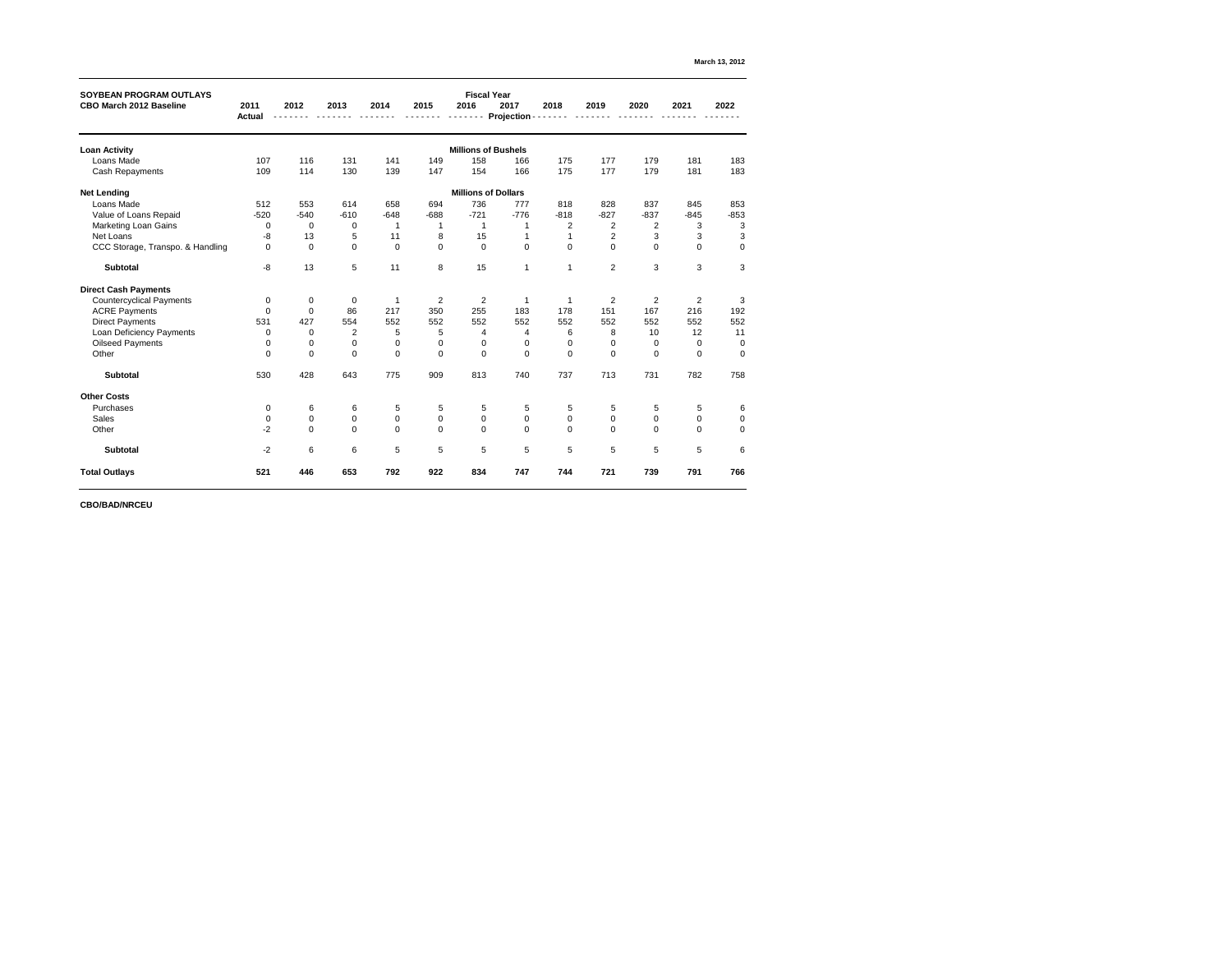|                                                                 |                       |       |       |       |       |       |                                                    |       |       |       |       |       | March 13, 2012 |
|-----------------------------------------------------------------|-----------------------|-------|-------|-------|-------|-------|----------------------------------------------------|-------|-------|-------|-------|-------|----------------|
| <b>WHEAT SUPPLY &amp; USE</b><br><b>CBO March 2012 Baseline</b> | 2010<br><b>Actual</b> | 2011  | 2012  | 2013  | 2014  | 2015  | <b>Marketing Year</b><br>2016<br><b>Projection</b> | 2017  | 2018  | 2019  | 2020  | 2021  | 2022           |
|                                                                 |                       |       |       |       |       |       |                                                    |       |       |       |       |       |                |
| <b>ACRE Participation</b>                                       | 14.0%                 | 14.1% | 14.1% | 10.0% | 10.0% | 10.0% | 10.0%                                              | 10.0% | 10.0% | 10.0% | 10.0% | 10.0% | 10.0%          |
| <b>ACREAGE &amp; YIELD</b>                                      |                       |       |       |       |       |       | <b>Millions of Acres</b>                           |       |       |       |       |       |                |
| <b>Base Acres</b>                                               | 74.1                  | 73.8  | 73.8  | 73.8  | 73.8  | 73.8  | 73.8                                               | 73.8  | 73.8  | 73.8  | 73.8  | 73.8  | 73.8           |
| <b>Payment Acres</b>                                            | 61.7                  | 61.4  | 62.7  | 62.7  | 62.7  | 62.7  | 62.7                                               | 62.7  | 62.7  | 62.7  | 62.7  | 62.7  | 62.7           |
| <b>Planted Acres</b>                                            | 53.6                  | 54.4  | 56.0  | 54.5  | 52.8  | 52.5  | 52.5                                               | 52.5  | 52.5  | 52.5  | 52.5  | 52.5  | 52.5           |
| <b>Harvested Acres</b>                                          | 47.6                  | 45.7  | 47.6  | 46.3  | 44.9  | 44.6  | 44.6                                               | 44.6  | 44.6  | 44.6  | 44.6  | 44.6  | 44.6           |
| <b>Percent Harvested</b>                                        | 88.9%                 | 84.0% | 85.0% | 85.0% | 85.0% | 85.0% | 85.0%                                              | 85.0% | 85.0% | 85.0% | 85.0% | 85.0% | 85.0%          |
| <b>Harvested Yield</b>                                          | 46.3                  | 43.7  | 45.2  | 45.6  | 45.9  | 46.3  | 46.6                                               | 47.0  | 47.3  | 47.7  | 48.0  | 48.4  | 48.7           |
| Payment Yield -- Direct                                         | 34.5                  | 34.5  | 34.5  | 34.5  | 34.5  | 34.5  | 34.5                                               | 34.5  | 34.5  | 34.5  | 34.5  | 34.5  | 34.5           |
| Payment Yield -- Countercyclical                                | 36.1                  | 36.1  | 36.1  | 36.1  | 36.1  | 36.1  | 36.1                                               | 36.1  | 36.1  | 36.1  | 36.1  | 36.1  | 36.1           |
| <b>SUPPLY</b>                                                   |                       |       |       |       |       |       | <b>Millions of Bushels</b>                         |       |       |       |       |       |                |
| <b>Beginning Stocks</b>                                         | 976                   | 862   | 845   | 914   | 955   | 937   | 911                                                | 888   | 870   | 855   | 843   | 835   | 831            |
| Production                                                      | 2,207                 | 1,999 | 2,152 | 2,110 | 2,060 | 2,064 | 2,080                                              | 2,095 | 2,111 | 2,126 | 2,142 | 2,158 | 2,173          |
| Imports                                                         | 97                    | 120   | 115   | 115   | 115   | 117   | 119                                                | 121   | 123   | 125   | 127   | 129   | 131            |
| Supply                                                          | 3,279                 | 2,982 | 3,111 | 3,139 | 3,130 | 3,118 | 3,109                                              | 3,105 | 3,103 | 3,106 | 3,112 | 3,122 | 3,135          |
| <b>USE</b>                                                      |                       |       |       |       |       |       |                                                    |       |       |       |       |       |                |
| Food                                                            | 926                   | 935   | 949   | 958   | 967   | 976   | 985                                                | 994   | 1,003 | 1,012 | 1,021 | 1,030 | 1,039          |
| Seed and Industrial                                             | 71                    | 82    | 74    | 71    | 71    | 71    | 71                                                 | 71    | 71    | 71    | 71    | 71    | 71             |
| <b>Feed and Residual</b>                                        | 132                   | 145   | 200   | 175   | 170   | 170   | 170                                                | 170   | 170   | 170   | 170   | 170   | 170            |
| <b>Total Domestic</b>                                           | 1,128                 | 1,162 | 1,223 | 1,204 | 1,208 | 1,217 | 1,226                                              | 1,235 | 1,244 | 1,253 | 1,262 | 1,271 | 1,280          |
| Exports                                                         | 1,289                 | 975   | 975   | 980   | 985   | 990   | 995                                                | 1,000 | 1,005 | 1,010 | 1,015 | 1,020 | 1,025          |
| <b>Total Use</b>                                                | 2,417                 | 2,137 | 2,198 | 2,184 | 2,193 | 2,207 | 2,221                                              | 2,235 | 2,249 | 2,263 | 2,277 | 2,291 | 2,305          |
| <b>ENDING STOCKS</b>                                            | 862                   | 845   | 914   | 955   | 937   | 911   | 888                                                | 870   | 855   | 843   | 835   | 831   | 830            |
| CCC                                                             |                       |       |       |       |       |       |                                                    |       |       |       |       |       |                |
| <b>Outstanding Loans</b>                                        | 17                    | $9\,$ | 19    | 20    | 20    | 20    | 20                                                 | 20    | 20    | 20    | 20    | 20    | 20             |
| <b>END STOCKS/USE</b>                                           | 35.7%                 | 39.5% | 41.6% | 43.7% | 42.7% | 41.3% | 40.0%                                              | 38.9% | 38.0% | 37.3% | 36.7% | 36.3% | 36.0%          |
| <b>PRICES</b>                                                   |                       |       |       |       |       |       | <b>Dollars Per Bushel</b>                          |       |       |       |       |       |                |
| <b>Marketing Year Average Price</b>                             | 5.70                  | 7.30  | 6.05  | 5.63  | 5.69  | 5.79  | 5.87                                               | 5.95  | 6.01  | 6.06  | 6.10  | 6.12  | 6.14           |
| Loan Rate                                                       | 2.94                  | 2.94  | 2.94  | 2.94  | 2.94  | 2.94  | 2.94                                               | 2.94  | 2.94  | 2.94  | 2.94  | 2.94  | 2.94           |
| <b>Direct Payment Rate</b>                                      | 0.52                  | 0.52  | 0.52  | 0.52  | 0.52  | 0.52  | 0.52                                               | 0.52  | 0.52  | 0.52  | 0.52  | 0.52  | 0.52           |
| <b>Countercyclical Payment Rate</b>                             | 0.00                  | 0.00  | 0.00  | 0.00  | 0.00  | 0.00  | 0.00                                               | 0.00  | 0.00  | 0.00  | 0.00  | 0.00  | 0.00           |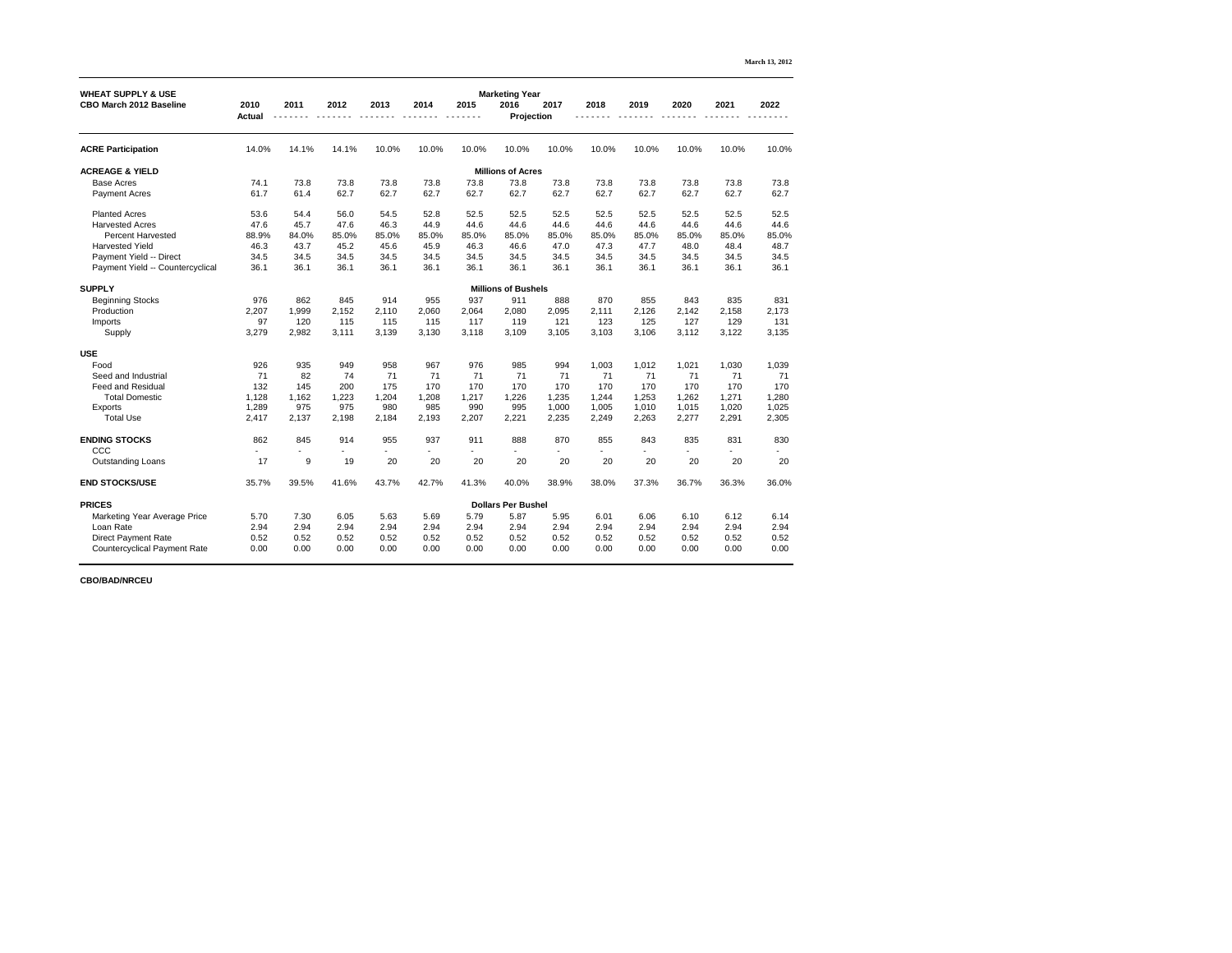| <b>WHEAT PROGRAM OUTLAYS</b>          |                       |                |                |             |                  |                | <b>Fiscal Year</b>         |                |                |                |                |                |
|---------------------------------------|-----------------------|----------------|----------------|-------------|------------------|----------------|----------------------------|----------------|----------------|----------------|----------------|----------------|
| <b>CBO March 2012 Baseline</b>        | 2011<br><b>Actual</b> | 2012           | 2013           | 2014        | 2015             | 2016           | 2017<br><b>Projection</b>  | 2018           | 2019           | 2020           | 2021           | 2022           |
|                                       |                       |                |                |             |                  |                |                            |                |                |                |                |                |
| <b>Loan Activity</b>                  |                       |                |                |             |                  |                | <b>Millions of Bushels</b> |                |                |                |                |                |
| <b>Beginning Loans Outstanding</b>    | 47                    | 25             | 51             | 55          | 55               | 55             | 55                         | 55             | 55             | 55             | 55             | 55             |
| Loans Made                            | 50                    | 67             | 90             | 90          | 90               | 90             | 90                         | 90             | 90             | 90             | 90             | 90             |
| Loans Repaid                          | 73                    | 40             | 86             | 90          | 90               | 90             | 90                         | 90             | 90             | 90             | 90             | 90             |
| <b>Forfeitures</b>                    | $\mathbf 0$           | $\mathbf 0$    | $\mathbf 0$    | $\mathbf 0$ | $\mathbf 0$      | $\overline{0}$ | 0                          | 0              | $\overline{0}$ | $\mathbf 0$    | $\overline{0}$ | $\mathbf 0$    |
| Transfers, Writeoffs                  | $\mathbf 0$           | $\mathbf 0$    | $\overline{0}$ | $\mathbf 0$ | $\mathbf 0$      | $\mathbf 0$    | 0                          | $\overline{0}$ | $\mathbf 0$    | 0              | $\mathbf 0$    | $\mathbf 0$    |
| <b>Ending Loans Outstanding</b>       | 25                    | 51             | 55             | 55          | 55               | 55             | 55                         | 55             | 55             | 55             | 55             | 55             |
| <b>Net Loan and Inventory Outlays</b> |                       |                |                |             |                  |                | <b>Millions of Dollars</b> |                |                |                |                |                |
| Net Loan Outlays                      |                       |                |                |             |                  |                |                            |                |                |                |                |                |
| Value of loans made                   | 142                   | 187            | 256            | 257         | 257              | 257            | 257                        | 257            | 257            | 257            | 257            | 257            |
| Value of loans repaid                 | 229                   | 110            | 242            | 255         | 255              | 255            | 255                        | 255            | 255            | 255            | 255            | 255            |
| Value if repaid in full               | 243                   | 112            | 242            | 255         | 255              | 255            | 255                        | 255            | 255            | 255            | 255            | 255            |
| Value of marketing loan gains         | 14                    | $\mathbf 1$    | $\mathbf 0$    | $\mathbf 0$ | 0                | 0              | 0                          | 0              | 0              | 0              | $\mathbf 0$    | $\overline{0}$ |
| Net Loan Outlays                      | $-47$                 | 77             | 13             |             |                  |                |                            |                |                |                |                |                |
| Store, Handle, Transport, Process     | $\mathbf 0$           | $\overline{0}$ | $\mathbf 0$    | $\mathbf 0$ | $\boldsymbol{0}$ | $\mathbf 0$    | $\overline{0}$             | $\overline{0}$ | $\overline{0}$ | $\mathbf 0$    | $\mathbf 0$    | $\mathbf 0$    |
| Subtotal                              | $-47$                 | 77             | 13             | 1           | $\mathbf{1}$     | 1              | 1                          | 1              | -1             | 1              |                |                |
| <b>Direct Cash Payments (mil \$)</b>  |                       |                |                |             |                  |                |                            |                |                |                |                |                |
| <b>Fixed Direct Payments</b>          | 1,025                 | 873            | 1,072          | 1,082       | 1,082            | 1,082          | 1,082                      | 1,082          | 1,082          | 1,082          | 1,082          | 1,082          |
| <b>Countercyclical Payments</b>       | $\overline{2}$        | 3              | 0              | $\mathbf 0$ | $\overline{0}$   | $\mathbf 0$    | 0                          | $\mathbf 0$    | $\mathbf 0$    | $\mathbf 0$    | $\overline{0}$ | $\mathbf 0$    |
| <b>ACRE Payments</b>                  | 304                   | 6              | 4              | 35          | 54               | 42             | 36                         | 27             | 30             | 33             | 34             | 29             |
| <b>Market Loss Payments</b>           | $\mathbf 0$           | 0              | $\mathbf 0$    | $\pmb{0}$   | $\mathbf 0$      | $\mathbf 0$    | 0                          | $\mathbf 0$    | $\mathbf 0$    | $\mathbf 0$    | $\overline{0}$ | 0              |
| <b>Loan Deficiency Payments</b>       | 27                    | $\mathbf 0$    | $\mathbf 0$    | $\mathbf 0$ | $\mathbf 0$      | $\overline{0}$ | $\mathbf 0$                | $\overline{0}$ | $\mathbf 0$    | $\overline{0}$ | $\mathbf 0$    | $\pmb{0}$      |
| Subtotal                              | 1,358                 | 882            | 1,076          | 1,117       | 1,136            | 1,124          | 1,118                      | 1,109          | 1,112          | 1,115          | 1,116          | 1,111          |
| <b>Other Costs / Receipts</b>         |                       |                |                |             |                  |                |                            |                |                |                |                |                |
| Purchases                             | 240                   | 300            | 300            | 300         | 300              | 300            | 300                        | 300            | 300            | 300            | 300            | 300            |
| <b>Sales</b>                          | $-140$                | $-250$         | $-250$         | $-250$      | $-250$           | $-250$         | $-250$                     | $-250$         | $-250$         | $-250$         | $-250$         | $-250$         |
| Other                                 | $-33$                 | $\overline{0}$ | $\mathbf 0$    | $\mathbf 0$ | $\overline{0}$   | $\mathbf 0$    | $\boldsymbol{0}$           | $\overline{0}$ | $\overline{0}$ | $\mathbf 0$    | $\mathbf 0$    | $\mathbf 0$    |
| Subtotal                              | 66                    | 50             | 50             | 50          | 50               | 50             | 50                         | 50             | 50             | 50             | 50             | 50             |
| <b>Total Outlays</b>                  | 1,378                 | 1,010          | 1,140          | 1,168       | 1,187            | 1,175          | 1,169                      | 1,160          | 1,163          | 1,166          | 1,167          | 1,162          |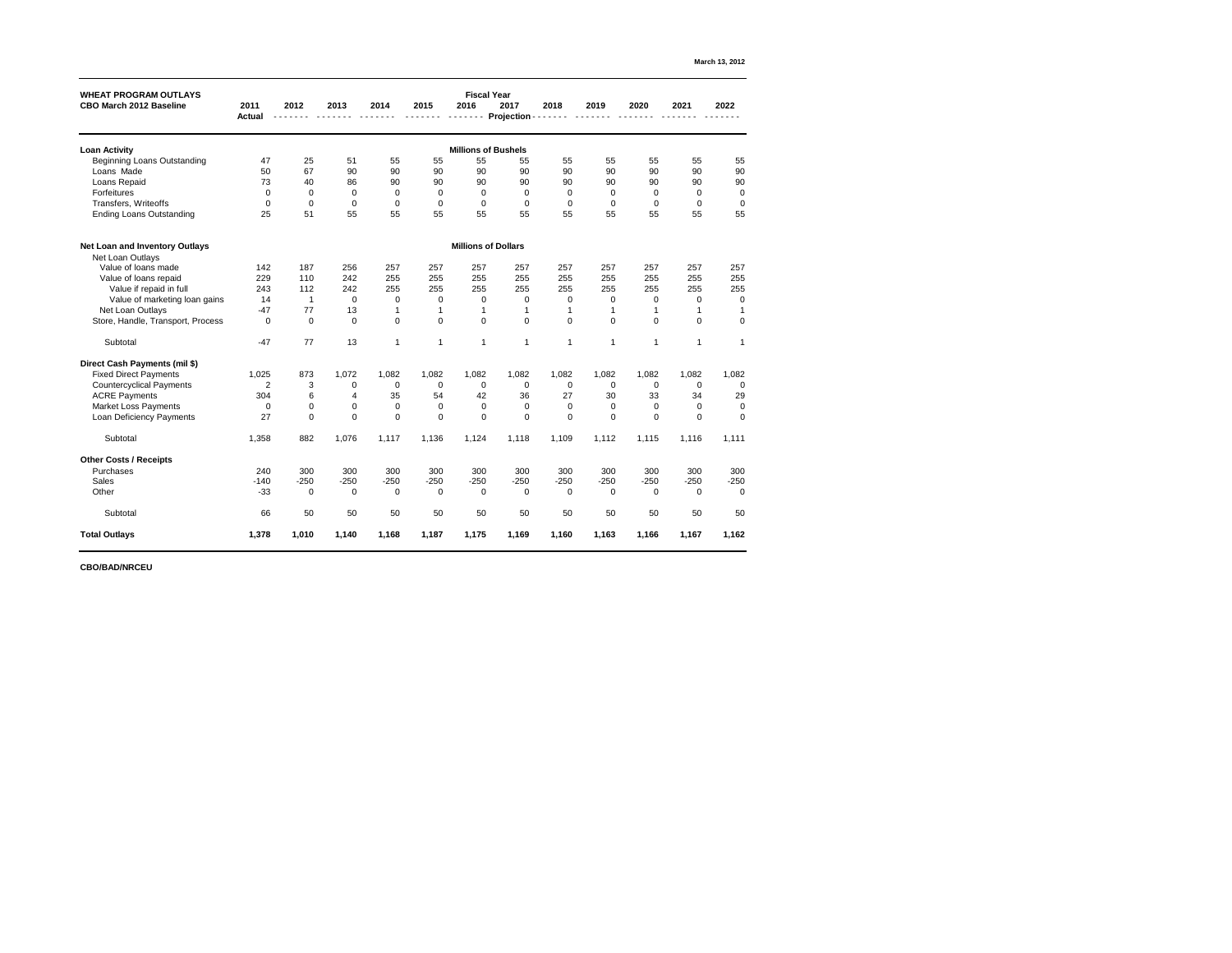|                                                                         |                       |          |        |        |        |                        |                                                    |        |        |        |        |        | <b>March 13, 2012</b> |
|-------------------------------------------------------------------------|-----------------------|----------|--------|--------|--------|------------------------|----------------------------------------------------|--------|--------|--------|--------|--------|-----------------------|
| <b>UPLAND COTTON SUPPLY &amp; USE</b><br><b>CBO March 2012 Baseline</b> | 2010<br><b>Actual</b> | 2011     | 2012   | 2013   | 2014   | 2015                   | <b>Marketing Year</b><br>2016<br><b>Projection</b> | 2017   | 2018   | 2019   | 2020   | 2021   | 2022                  |
| <b>ACRE Participation Rate</b>                                          | 0.2%                  | 0.2%     | 0.2%   | 0.1%   | 0.1%   | 0.1%                   | 0.1%                                               | 0.1%   | 0.1%   | 0.1%   | 0.1%   | 0.1%   | 0.1%                  |
| <b>ACREAGE</b>                                                          |                       |          |        |        |        |                        | <b>Millions of Acres</b>                           |        |        |        |        |        |                       |
| <b>Base Acres</b>                                                       | 18.097                | 18.097   | 18.097 | 18.097 | 18.097 | 18.097                 | 18.097                                             | 18.097 | 18.097 | 18.097 | 18.097 | 18.097 | 18.097                |
| <b>Payment Acres</b>                                                    | 15.074                | 15.074   | 15.382 | 15.382 | 15.382 | 15.382                 | 15.382                                             | 15.382 | 15.382 | 15.382 | 15.382 | 15.382 | 15.382                |
| <b>Planted Acres</b>                                                    | 10.770                | 14.426   | 12.000 | 11.250 | 10.850 | 10.850                 | 10.850                                             | 10.950 | 10.950 | 10.950 | 11.000 | 11.000 | 11.000                |
| <b>Harvested Acres</b>                                                  | 10.497                | 9.444    | 9.900  | 9.563  | 9.440  | 9.440                  | 9.440                                              | 9.527  | 9.527  | 9.527  | 9.570  | 9.570  | 9.570                 |
| <b>YIELD</b>                                                            |                       |          |        |        |        | <b>Pounds per Acre</b> |                                                    |        |        |        |        |        |                       |
| <b>Harvested Yield</b>                                                  | 805                   | 754      | 802    | 813    | 820    | 827                    | 834                                                | 841    | 848    | 855    | 862    | 869    | 876                   |
| Program Yield -- Direct                                                 | 597                   | 597      | 597    | 597    | 597    | 597                    | 597                                                | 597    | 597    | 597    | 597    | 597    | 597                   |
| Program Yield -- Countercyclical                                        | 632                   | 632      | 632    | 632    | 632    | 632                    | 632                                                | 632    | 632    | 632    | 632    | 632    | 632                   |
| <b>SUPPLY</b>                                                           |                       |          |        |        |        |                        | <b>Millions of 480-Pound Bales</b>                 |        |        |        |        |        |                       |
| <b>Beginning Stocks</b>                                                 | 2.929                 | 2.572    | 3.596  | 4.479  | 4.817  | 4.853                  | 4.831                                              | 4.780  | 4.847  | 4.880  | 4.907  | 5.005  | 5.095                 |
| Production                                                              | 17.600                | 14.828   | 16.541 | 16.196 | 16.126 | 16.263                 | 16.401                                             | 16.691 | 16.830 | 16.969 | 17.186 | 17.326 | 17.465                |
| Imports                                                                 | 0.002                 | 0.005    | 0.002  | 0.001  | 0.001  | 0.001                  | 0.001                                              | 0.001  | 0.001  | 0.001  | 0.001  | 0.001  | 0.001                 |
| <b>Total Supply</b>                                                     | 20.531                | 17.405   | 20.139 | 20.677 | 20.944 | 21.117                 | 21.233                                             | 21.472 | 21.678 | 21.850 | 22.094 | 22.332 | 22.561                |
| <b>USE</b>                                                              |                       |          |        |        |        |                        |                                                    |        |        |        |        |        |                       |
| Mill Use                                                                | 3.874                 | 3.475    | 3.775  | 3.850  | 3.831  | 3.812                  | 3.793                                              | 3.774  | 3.755  | 3.736  | 3.717  | 3.699  | 3.680                 |
| Exports                                                                 | 13.881                | 10.350   | 11.875 | 12.000 | 12.250 | 12.464                 | 12.651                                             | 12.841 | 13.034 | 13.197 | 13.362 | 13.529 | 13.664                |
| <b>Total Use</b>                                                        | 17.755                | 13.825   | 15.650 | 15.850 | 16.081 | 16.276                 | 16.444                                             | 16.615 | 16.788 | 16.933 | 17.079 | 17.227 | 17.344                |
| Unaccounted                                                             | 0.204                 | $-0.016$ | 0.010  | 0.010  | 0.010  | 0.010                  | 0.010                                              | 0.010  | 0.010  | 0.010  | 0.010  | 0.010  | 0.010                 |
| <b>ENDING STOCKS</b>                                                    | 2.572                 | 3.596    | 4.479  | 4.817  | 4.853  | 4.831                  | 4.780                                              | 4.847  | 4.880  | 4.907  | 5.005  | 5.095  | 5.207                 |
| CCC                                                                     | 0.000                 | 0.000    | 0.000  | 0.000  | 0.000  | 0.000                  | 0.000                                              | 0.000  | 0.000  | 0.000  | 0.000  | 0.000  | 0.000                 |
| <b>Outstanding Loans</b>                                                | 0.104                 | 0.104    | 0.104  | 0.104  | 0.104  | 0.104                  | 0.104                                              | 0.104  | 0.104  | 0.104  | 0.104  | 0.104  | 0.104                 |
| <b>Free Stocks</b>                                                      | 2.468                 | 3.492    | 4.375  | 4.713  | 4.749  | 4.727                  | 4.676                                              | 4.743  | 4.776  | 4.803  | 4.901  | 4.991  | 5.103                 |
| <b>END STOCKS/USE</b>                                                   | 14.5%                 | 26.0%    | 28.6%  | 30.4%  | 30.2%  | 29.7%                  | 29.1%                                              | 29.2%  | 29.1%  | 29.0%  | 29.3%  | 29.6%  | 30.0%                 |
| <b>PRICES</b>                                                           |                       |          |        |        |        |                        | <b>Dollars per Pound</b>                           |        |        |        |        |        |                       |
| <b>Marketing Year Average Price</b>                                     | 0.8150                | 0.9000   | 0.8242 | 0.7015 | 0.7081 | 0.7162                 | 0.7195                                             | 0.7189 | 0.7195 | 0.7199 | 0.7182 | 0.7168 | 0.7145                |
| <b>Far East Price</b>                                                   | 1.5940                | 1.0500   | 0.9668 | 0.8534 | 0.8595 | 0.8670                 | 0.8700                                             | 0.8695 | 0.8700 | 0.8704 | 0.8688 | 0.8675 | 0.8654                |
| <b>AWP</b>                                                              | 1.4255                | 0.8450   | 0.7618 | 0.6484 | 0.6545 | 0.6620                 | 0.6650                                             | 0.6645 | 0.6650 | 0.6654 | 0.6638 | 0.6625 | 0.6604                |
| Loan Rate                                                               | 0.5200                | 0.5200   | 0.5200 | 0.5200 | 0.5200 | 0.5200                 | 0.5200                                             | 0.5200 | 0.5200 | 0.5200 | 0.5200 | 0.5200 | 0.5200                |
| <b>Direct Payment Rate</b>                                              | 0.0667                | 0.0667   | 0.0667 | 0.0667 | 0.0667 | 0.0667                 | 0.0667                                             | 0.0667 | 0.0667 | 0.0667 | 0.0667 | 0.0667 | 0.0667                |
| <b>Target Price</b>                                                     | 0.7125                | 0.7125   | 0.7125 | 0.7125 | 0.7125 | 0.7125                 | 0.7125                                             | 0.7125 | 0.7125 | 0.7125 | 0.7125 | 0.7125 | 0.7125                |
| <b>Countercyclical Payment Rate</b>                                     | 0.0000                | 0.0000   | 0.0000 | 0.0000 | 0.0000 | 0.0000                 | 0.0000                                             | 0.0000 | 0.0000 | 0.0000 | 0.0000 | 0.0000 | 0.0000                |
| <b>Mill Payment Rate</b>                                                | 0.0400                | 0.0400   | 0.0300 | 0.0300 | 0.0300 | 0.0300                 | 0.0300                                             | 0.0300 | 0.0300 | 0.0300 | 0.0300 | 0.0300 | 0.0300                |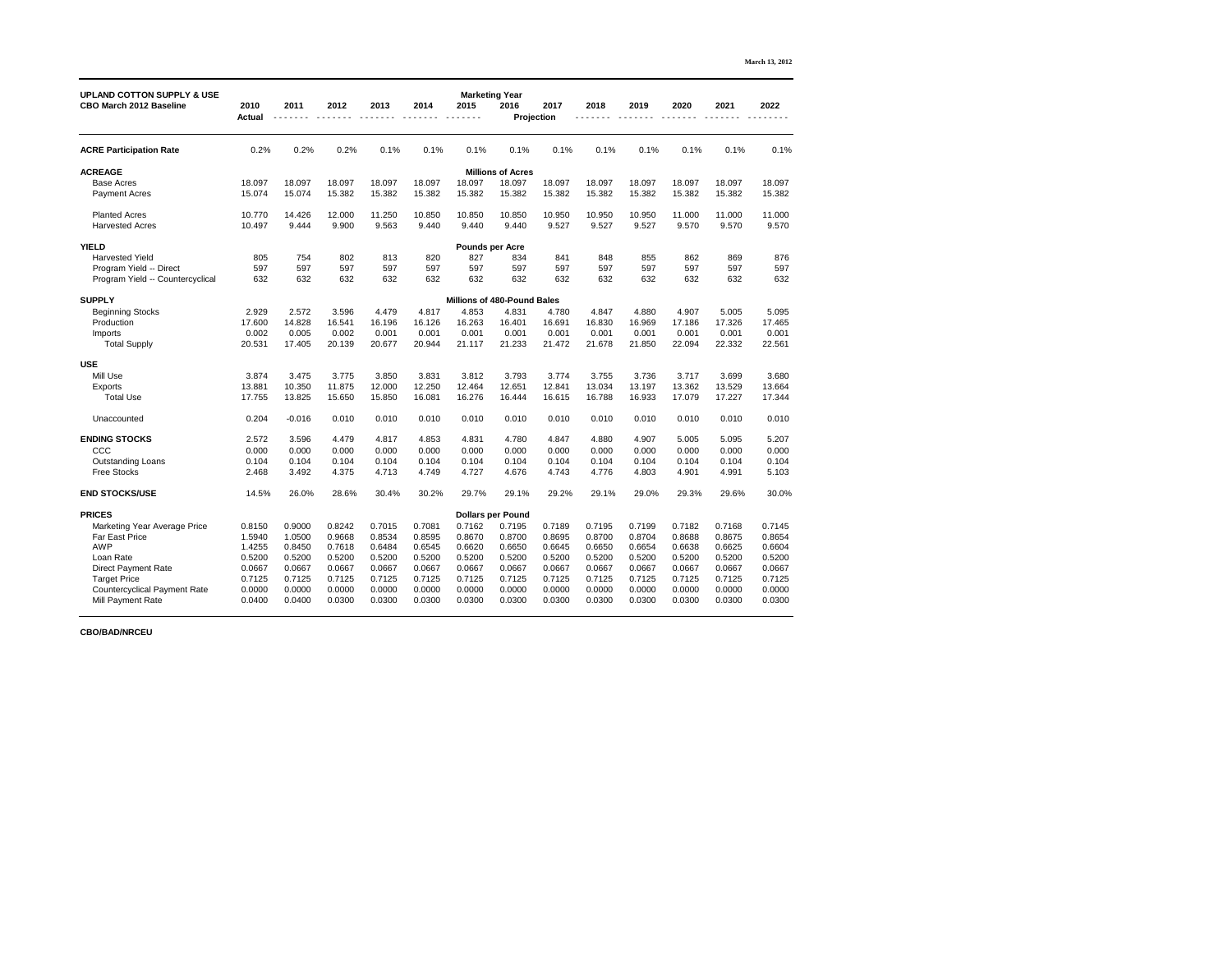| <b>March 13, 2012</b> |  |  |
|-----------------------|--|--|
|-----------------------|--|--|

| <b>UPLAND COTTON PROGRAM OUTLAYS</b> |                       |                |                  |                  |                  | <b>Fiscal Year</b> |                                    |                |                  |                  |                |                  |
|--------------------------------------|-----------------------|----------------|------------------|------------------|------------------|--------------------|------------------------------------|----------------|------------------|------------------|----------------|------------------|
| <b>CBO March 2012 Baseline</b>       | 2011<br><b>Actual</b> | 2012           | 2013             | 2014             | 2015             | 2016               | 2017<br>Projection                 | 2018           | 2019             | 2020             | 2021           | 2022             |
| <b>Loan Activity</b>                 |                       |                |                  |                  |                  |                    | <b>Millions of 480-Pound Bales</b> |                |                  |                  |                |                  |
| <b>Beginning Loans Outstanding</b>   | 0.676                 | 0.271          | 0.271            | 0.173            | 0.165            | 0.157              | 0.156                              | 0.148          | 0.151            | 0.149            | 0.145          | 0.145            |
| Loans Made                           | 11.579                | 9.993          | 8.260            | 8.096            | 8.067            | 8.136              | 8.209                              | 8.350          | 8.419            | 8.491            | 8.597          | 8.597            |
| <b>Cash Repayments</b>               | 11.601                | 9.994          | 8.358            | 8.104            | 8.075            | 8.137              | 8.217                              | 8.347          | 8.421            | 8.496            | 8.597          | 8.597            |
| <b>Certificate Redemptions</b>       | 0.383                 | 0.000          | 0.000            | 0.000            | 0.000            | 0.000              | 0.000                              | 0.000          | 0.000            | 0.000            | 0.000          | 0.000            |
| Transfers, Writeoffs                 | 0.000                 | 0.000          | 0.000            | 0.000            | 0.000            | 0.000              | 0.000                              | 0.000          | 0.000            | 0.000            | 0.000          | 0.000            |
| <b>Forfeitures</b>                   | 0.000                 | 0.000          | 0.000            | 0.000            | 0.000            | 0.000              | 0.000                              | 0.000          | 0.000            | 0.000            | 0.000          | 0.000            |
| <b>Ending Loans Outstanding</b>      | 0.271                 | 0.271          | 0.173            | 0.165            | 0.157            | 0.156              | 0.148                              | 0.151          | 0.149            | 0.145            | 0.145          | 0.146            |
| <b>Net Lending</b>                   |                       |                |                  |                  |                  |                    | <b>Millions of Dollars</b>         |                |                  |                  |                |                  |
| Loans Made                           | 2,902                 | 2,508          | 2,063            | 2,021            | 2,013            | 2,030              | 2,048                              | 2,084          | 2,101            | 2,119            | 2,138          | 2,138            |
| Loans Repaid (Cash)                  | 2,939                 | 2,497          | 2,054            | 2,011            | 1,999            | 2,016              | 2,034                              | 2,067          | 2,085            | 2,102            | 2,116          | 2,116            |
| Net Loans (Including Cash MLG)       | $-38$                 | 11             | 9                | 10               | 14               | 14                 | 14                                 | 16             | 16               | 17               | 22             | 22               |
| Marketing Loan Gains (Cash)          | $\mathbf 0$           | $\mathbf 0$    |                  | 8                | 14               | 14                 | 14                                 | 15             | 16               | 17               | 22             | 22               |
| Cert. Gains Reflected in Net Loans   | $\boldsymbol{0}$      | $\mathbf 0$    | $\boldsymbol{0}$ | $\pmb{0}$        | $\pmb{0}$        | $\mathbf 0$        | $\mathbf 0$                        | $\mathbf 0$    | $\mathbf 0$      | $\boldsymbol{0}$ | $\overline{0}$ | $\mathbf 0$      |
| CCC Storage, Trans. & Handling       | $\mathbf 0$           | $\overline{0}$ | $\mathbf 0$      | $\Omega$         | $\mathbf 0$      | $\overline{0}$     | $\Omega$                           | $\mathbf 0$    | $\mathbf 0$      | $\mathbf 0$      | $\overline{0}$ | $\overline{0}$   |
| <b>Subtotal</b>                      | $-38$                 | 11             | 9                | 10               | 14               | 14                 | 14                                 | 16             | 16               | 17               | 22             | 22               |
| <b>Direct Cash Payments</b>          |                       |                |                  |                  |                  |                    |                                    |                |                  |                  |                |                  |
| <b>Direct Payments</b>               | 556                   | 439            | 590              | 590              | 590              | 590                | 590                                | 590            | 590              | 590              | 590            | 590              |
| <b>Countercyclical Payments</b>      | 83                    | $\mathbf 0$    | $\mathbf 0$      | 3                | 77               | 100                | 91                                 | 93             | 98               | 103              | 103            | 102              |
| <b>ACRE Payments</b>                 | 0                     | $\mathbf 0$    | 0                | 0                | $\boldsymbol{0}$ | $\mathbf 0$        | $\mathbf 0$                        | 0              | $\mathbf 0$      | $\mathbf 0$      | 0              | $\mathbf 0$      |
| Loan Deficiency Payments             | $\mathbf 0$           | $\overline{0}$ | $\mathbf 0$      | $\overline{2}$   | 3                | $\overline{2}$     | 3                                  | 3              | $\overline{4}$   | 4                | 5              | $\overline{4}$   |
| <b>Economic Assistance to Mills</b>  | 77                    | 69             | 57               | 55               | 55               | 55                 | 55                                 | 54             | 54               | 54               | 54             | 54               |
| WTO Settlement w/ Brazil             | 147                   | 147            | ---              | ---              | ---              | ---                | ---                                | ---            | ---              |                  |                |                  |
| <b>Subtotal</b>                      | 863                   | 655            | 648              | 651              | 726              | 748                | 739                                | 740            | 746              | 751              | 751            | 750              |
| <b>Other Costs / Receipts</b>        |                       |                |                  |                  |                  |                    |                                    |                |                  |                  |                |                  |
| Purchases                            | 0                     | 0              | $\boldsymbol{0}$ | $\boldsymbol{0}$ | $\boldsymbol{0}$ | $\mathbf 0$        | $\mathbf 0$                        | $\mathbf 0$    | $\boldsymbol{0}$ | $\boldsymbol{0}$ | $\mathbf 0$    | 0                |
| <b>Certificates Sales Proceeds</b>   | $\mathbf 0$           | $\mathbf 0$    | $\mathbf 0$      | $\mathbf 0$      | $\mathbf 0$      | $\mathbf 0$        | $\mathbf 0$                        | $\mathbf 0$    | $\mathbf 0$      | $\mathbf 0$      | $\mathbf 0$    | 0                |
| <b>Other Sales</b>                   | $\Omega$              | 0              | $\pmb{0}$        | 0                | $\boldsymbol{0}$ | $\mathbf 0$        | $\mathbf 0$                        | $\pmb{0}$      | 0                | $\mathbf 0$      |                | 0                |
| Other (Loan Collateral, Etc.)        | $\overline{0}$        | $\Omega$       | $\mathbf 0$      | $\overline{0}$   | $\mathbf 0$      | $\Omega$           | $\Omega$                           | $\overline{0}$ | $\overline{0}$   | $\overline{0}$   | $\Omega$       | $\overline{0}$   |
| <b>Subtotal</b>                      | $\boldsymbol{0}$      | $\mathbf 0$    | $\mathbf 0$      | $\pmb{0}$        | $\pmb{0}$        | $\mathbf 0$        | $\mathbf 0$                        | $\mathbf 0$    | $\mathbf 0$      | $\boldsymbol{0}$ | $\mathbf 0$    | $\boldsymbol{0}$ |
| <b>Total Outlays</b>                 | 825                   | 665            | 657              | 661              | 739              | 761                | 754                                | 756            | 763              | 768              | 773            | 772              |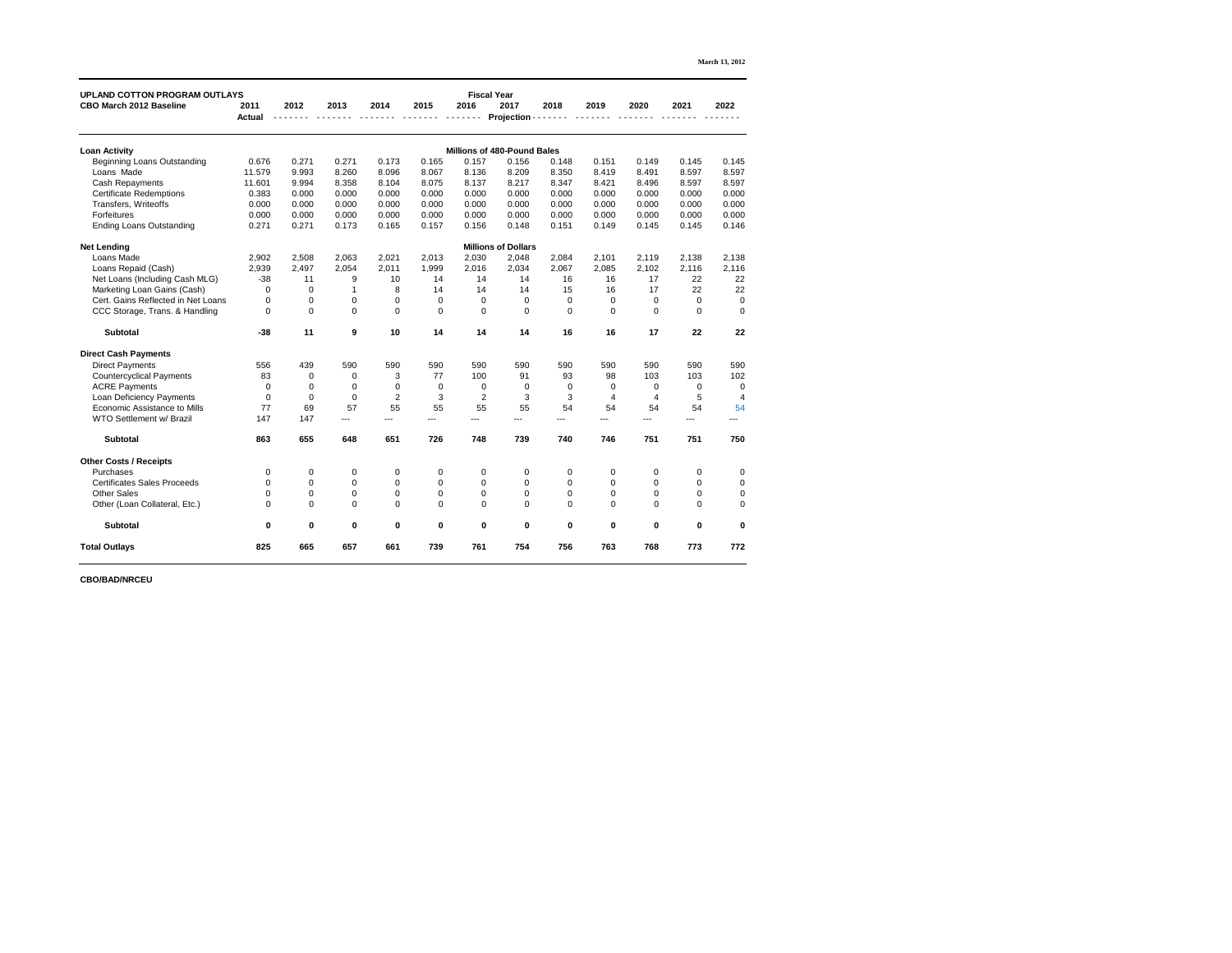|                                                                |                       |       |       |       |       |       |                                                    |       |       |       |       |       | <b>March 13, 2012</b> |
|----------------------------------------------------------------|-----------------------|-------|-------|-------|-------|-------|----------------------------------------------------|-------|-------|-------|-------|-------|-----------------------|
| <b>RICE SUPPLY &amp; USE</b><br><b>CBO March 2012 Baseline</b> | 2010<br><b>Actual</b> | 2011  | 2012  | 2013  | 2014  | 2015  | <b>Marketing Year</b><br>2016<br><b>Projection</b> | 2017  | 2018  | 2019  | 2020  | 2021  | 2022                  |
|                                                                |                       |       |       |       |       |       |                                                    |       |       |       |       |       |                       |
| <b>ACRE Participation Rate</b>                                 | 0.0%                  | 0.0%  | 0.0%  | 0.0%  | 0.0%  | 0.0%  | 0.0%                                               | 0.0%  | 0.0%  | 0.0%  | 0.0%  | 0.0%  | 0.0%                  |
| <b>ACREAGE</b>                                                 |                       |       |       |       |       |       | <b>Million of Acres</b>                            |       |       |       |       |       |                       |
| <b>Base Acres</b>                                              | 4.393                 | 4.393 | 4.393 | 4.393 | 4.393 | 4.393 | 4.393                                              | 4.393 | 4.393 | 4.393 | 4.393 | 4.393 | 4.393                 |
| <b>Payment Acres</b>                                           | 3.660                 | 3.660 | 3.734 | 3.734 | 3.734 | 3.734 | 3.734                                              | 3.734 | 3.734 | 3.734 | 3.734 | 3.734 | 3.734                 |
| <b>Planted Acres</b>                                           | 3.636                 | 2.689 | 2.995 | 2.965 | 2.990 | 3.020 | 3.030                                              | 3.040 | 3.050 | 3.070 | 3.080 | 3.085 | 3.090                 |
| <b>Harvested Acres</b>                                         | 3.615                 | 2.618 | 2.977 | 2.947 | 2.972 | 3.002 | 3.012                                              | 3.022 | 3.032 | 3.052 | 3.062 | 3.066 | 3.071                 |
| <b>YIELD</b>                                                   |                       |       |       |       |       |       | <b>Pounds per Acre</b>                             |       |       |       |       |       |                       |
| <b>Harvested Yield</b>                                         | 6,725                 | 7,067 | 7,229 | 7,290 | 7,350 | 7,409 | 7,467                                              | 7,524 | 7,580 | 7,635 | 7,689 | 7,743 | 7,797                 |
| Payment Yield -- Direct                                        | 4,819                 | 4,819 | 4,819 | 4,819 | 4,819 | 4,819 | 4,819                                              | 4,819 | 4,819 | 4,819 | 4,819 | 4,819 | 4,819                 |
| Payment Yield -- Countercyclical                               | 5,130                 | 5,130 | 5,130 | 5,130 | 5,130 | 5,130 | 5,130                                              | 5,130 | 5,130 | 5,130 | 5,130 | 5,130 | 5,130                 |
| <b>SUPPLY</b>                                                  |                       |       |       |       |       |       | <b>Millions of Hundredweight</b>                   |       |       |       |       |       |                       |
| <b>Beginning Stocks</b>                                        | 36.5                  | 48.5  | 39.5  | 36.9  | 35.3  | 34.5  | 35.0                                               | 35.3  | 35.4  | 35.6  | 36.4  | 37.1  | 37.7                  |
| Production                                                     | 243.1                 | 185.0 | 215.2 | 214.9 | 218.4 | 222.4 | 224.9                                              | 227.4 | 229.8 | 233.0 | 235.4 | 237.4 | 239.5                 |
| Imports                                                        | 18.3                  | 18.9  | 19.3  | 19.7  | 20.1  | 20.5  | 20.9                                               | 21.3  | 21.7  | 22.1  | 22.5  | 22.9  | 23.3                  |
| Supply                                                         | 297.9                 | 252.4 | 274.0 | 271.5 | 273.9 | 277.4 | 280.8                                              | 283.9 | 286.9 | 290.7 | 294.3 | 297.4 | 300.4                 |
| <b>USE</b>                                                     |                       |       |       |       |       |       |                                                    |       |       |       |       |       |                       |
| Food                                                           | 109.2                 | 101.3 | 107.5 | 108.9 | 110.4 | 111.8 | 113.2                                              | 114.6 | 116.0 | 117.4 | 118.9 | 120.4 | 121.9                 |
| Seed                                                           | 3.3                   | 3.7   | 3.6   | 3.7   | 3.7   | 3.7   | 3.7                                                | 3.8   | 3.8   | 3.8   | 3.8   | 3.8   | 3.8                   |
| <b>Brewers</b>                                                 | 16.6                  | 16.6  | 16.6  | 16.7  | 16.7  | 16.7  | 16.8                                               | 16.8  | 16.8  | 16.9  | 16.9  | 16.9  | 16.9                  |
| Residual                                                       | 8.7                   | 2.4   | 4.4   | 4.4   | 4.4   | 4.4   | 4.4                                                | 4.4   | 4.4   | 4.4   | 4.4   | 4.4   | 4.4                   |
| <b>Total Domestic</b>                                          | 137.8                 | 124.0 | 132.1 | 133.6 | 135.1 | 136.5 | 138.0                                              | 139.5 | 140.9 | 142.5 | 144.0 | 145.5 | 147.0                 |
| <b>Exports</b>                                                 | 111.6                 | 89.0  | 105.0 | 102.5 | 104.3 | 105.9 | 107.4                                              | 109.1 | 110.4 | 111.8 | 113.2 | 114.3 | 115.5                 |
| <b>Total Use</b>                                               | 249.4                 | 213.0 | 237.1 | 236.1 | 239.4 | 242.4 | 245.5                                              | 248.5 | 251.3 | 254.3 | 257.2 | 259.8 | 262.4                 |
| <b>ENDING STOCKS</b>                                           | 48.5                  | 39.5  | 36.9  | 35.3  | 34.5  | 35.0  | 35.3                                               | 35.4  | 35.6  | 36.4  | 37.1  | 37.7  | 38.0                  |
| CCC                                                            | 0.0                   | 0.0   | 0.0   | 0.0   | 0.0   | 0.0   | 0.0                                                | 0.0   | 0.0   | 0.0   | 0.0   | 0.0   | 0.0                   |
| <b>Outstanding Loans</b>                                       | 5.4                   | 5.4   | 6.0   | 6.0   | 6.0   | 6.0   | 6.0                                                | 6.0   | 6.0   | 6.0   | 6.0   | 6.0   | 6.0                   |
| <b>Free Stocks</b>                                             | 43.1                  | 34.1  | 30.9  | 29.3  | 28.4  | 28.9  | 29.2                                               | 29.4  | 29.5  | 30.3  | 31.1  | 31.6  | 32.0                  |
| <b>END STOCKS/USE</b>                                          | 19.5%                 | 18.5% | 15.6% | 15.0% | 14.4% | 14.4% | 14.4%                                              | 14.2% | 14.1% | 14.3% | 14.4% | 14.5% | 14.5%                 |
| <b>PRICES</b>                                                  |                       |       |       |       |       |       | <b>Dollars per Hundredweight</b>                   |       |       |       |       |       |                       |
| <b>Marketing Year Average Price</b>                            | 12.70                 | 14.19 | 12.51 | 12.82 | 13.15 | 13.12 | 13.16                                              | 13.23 | 13.29 | 13.20 | 13.13 | 13.09 | 13.10                 |
| <b>Average World Price</b>                                     | 10.96                 | 12.10 | 10.82 | 11.06 | 11.31 | 11.29 | 11.31                                              | 11.37 | 11.41 | 11.35 | 11.29 | 11.26 | 11.27                 |
| Loan Rate (Large & Medium/Small)                               | 6.50                  | 6.50  | 6.50  | 6.50  | 6.50  | 6.50  | 6.50                                               | 6.50  | 6.50  | 6.50  | 6.50  | 6.50  | 6.50                  |
| Loan Repayment Rate                                            | 6.50                  | 6.50  | 6.50  | 6.50  | 6.50  | 6.50  | 6.50                                               | 6.50  | 6.50  | 6.50  | 6.50  | 6.50  | 6.50                  |
| <b>Direct Payment Rate</b>                                     | 2.35                  | 2.35  | 2.35  | 2.35  | 2.35  | 2.35  | 2.35                                               | 2.35  | 2.35  | 2.35  | 2.35  | 2.35  | 2.35                  |
| <b>Target Price</b>                                            | 10.50                 | 10.50 | 10.50 | 10.50 | 10.50 | 10.50 | 10.50                                              | 10.50 | 10.50 | 10.50 | 10.50 | 10.50 | 10.50                 |
| <b>Countercyclical Payment Rate</b>                            | 0.00                  | 0.00  | 0.00  | 0.00  | 0.00  | 0.00  | 0.00                                               | 0.00  | 0.00  | 0.00  | 0.00  | 0.00  | 0.00                  |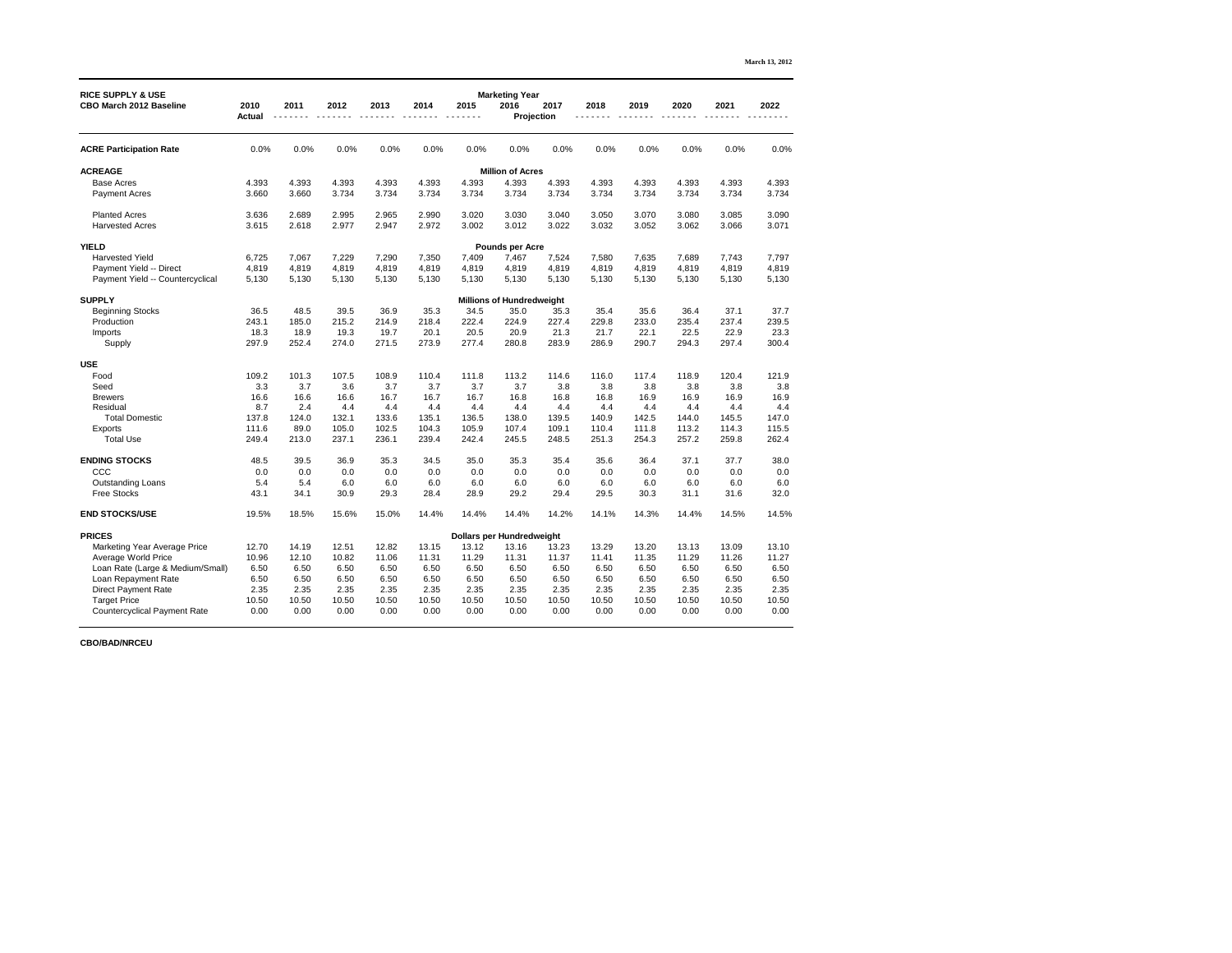| <b>RICE PROGRAM OUTLAYS</b>        |                       |                |                 |                |                  | <b>Fiscal Year</b>               |             |                |                |                  |                 |                |
|------------------------------------|-----------------------|----------------|-----------------|----------------|------------------|----------------------------------|-------------|----------------|----------------|------------------|-----------------|----------------|
| <b>CBO March 2012 Baseline</b>     | 2011<br><b>Actual</b> | 2012           | 2013            | 2014           | 2015             | 2016<br><b>Projection</b>        | 2017        | 2018           | 2019           | 2020             | 2021            | 2022           |
| <b>Loan Activity</b>               |                       |                |                 |                |                  | <b>Millions of Hundredweight</b> |             |                |                |                  |                 |                |
| <b>Beginning Loans Outstanding</b> | $6\phantom{1}6$       | 6              | $\overline{7}$  | $\overline{7}$ |                  | 7                                | 6           | 6              | 6              | 6                | 6               | 6              |
| Loans Made                         | 59                    | 65             | 65              | 66             | 67               | 68                               | 68          | 69             | 70             | 71               | 71              | 72             |
| <b>Cash Repayments</b>             | 59                    | 64             | 65              | 66             | 67               | 68                               | 68          | 69             | 70             | 71               | 71              | 72             |
| <b>Certificate Redemptions</b>     | $\mathbf 0$           | 0              | $\mathbf 0$     | $\mathbf 0$    | $\mathbf 0$      | $\mathbf 0$                      | $\mathbf 0$ | $\mathbf 0$    | 0              | $\mathbf 0$      | $\mathbf 0$     | $\mathbf 0$    |
| Transfers, Writeoffs               | $\overline{0}$        | $\mathbf 0$    | 0               | $\overline{0}$ | 0                | $\mathbf 0$                      | $\mathbf 0$ | 0              | 0              | 0                | $\mathbf 0$     | $\mathbf 0$    |
| Forfeitures                        | $\mathbf 0$           | $\pmb{0}$      | $\pmb{0}$       | $\pmb{0}$      | $\pmb{0}$        | $\pmb{0}$                        | $\mathbf 0$ | $\mathbf 0$    | $\mathbf 0$    | 0                | $\mathbf 0$     | $\mathbf 0$    |
| <b>Ending Loans Outstanding</b>    | $6\phantom{1}6$       | $\overline{7}$ | $\overline{7}$  | $\overline{7}$ | $\overline{7}$   | 6                                | 6           | 6              | 6              | 6                | $6\phantom{1}6$ | $6\phantom{1}$ |
| <b>Net Lending</b>                 |                       |                |                 |                |                  | <b>Millions of Dollars</b>       |             |                |                |                  |                 |                |
| Loans Made                         | 493                   | 384            | 420             | 419            | 427              | 434                              | 439         | 444            | 449            | 455              | 459             | 463            |
| Loans Repaid (Cash)                | 529                   | 386            | 415             | 419            | 426              | 434                              | 438         | 443            | 448            | 454              | 459             | 463            |
| Net Loans (Including Cash MLG)     | $-36$                 | $-1$           | 5               |                |                  |                                  | $\mathbf 0$ | $\mathbf 0$    |                | $\mathbf 0$      | $\mathbf 0$     | $\mathbf 0$    |
| Marketing Loan Gains (Cash)        | $\mathbf 0$           | $\mathbf 0$    | 0               | 0              | 0                | $\boldsymbol{0}$                 | $\mathbf 0$ | $\overline{0}$ | 0              | 0                | $\mathbf 0$     | $\mathbf 0$    |
| Cert. Gains Reflected In Net Loans | $\mathbf 0$           | $\mathbf 0$    | $\mathbf 0$     | $\mathbf 0$    | $\mathbf 0$      | $\mathbf 0$                      | $\mathbf 0$ | $\mathbf 0$    | $\mathbf 0$    | $\boldsymbol{0}$ | $\mathbf 0$     | $\mathbf 0$    |
| CCC Storage, Trans. & Handling     | $\overline{0}$        | $\mathbf 0$    | $\overline{0}$  | $\overline{0}$ | $\mathbf 0$      | $\overline{0}$                   | $\Omega$    | $\overline{0}$ | $\overline{0}$ | $\Omega$         | $\overline{0}$  | $\mathbf 0$    |
| Subtotal                           | $-36$                 | $-1$           | $5\phantom{.0}$ | 1              | 1                | $\mathbf 1$                      | 1           | 1              | $\mathbf 1$    | 1                | 1               | $\mathbf 0$    |
| <b>Direct Cash Payments</b>        |                       |                |                 |                |                  |                                  |             |                |                |                  |                 |                |
| <b>Direct Payments</b>             | 394                   | 326            | 418             | 418            | 418              | 418                              | 418         | 418            | 418            | 418              | 418             | 418            |
| <b>Countercyclical Payments</b>    | 0                     |                | $\overline{2}$  | 8              |                  | 4                                | 4           | 4              | 4              |                  | 4               | 4              |
| <b>ACRE Payments</b>               | $\overline{0}$        | 0              | 0               | $\mathbf 0$    | $\mathbf 0$      | $\mathbf 0$                      | $\mathbf 0$ | $\mathbf 0$    | 0              | 0                | $\mathbf 0$     | $\overline{0}$ |
| <b>Loan Deficiency Payments</b>    | $\mathbf 0$           |                | 3               | $\overline{7}$ | 12               | 12                               | 12          | 13             | 13             | 13               | 13              | 13             |
| Subtotal                           | 394                   | 328            | 424             | 433            | 438              | 435                              | 435         | 435            | 435            | 435              | 435             | 436            |
| <b>Other Costs / Receipts</b>      |                       |                |                 |                |                  |                                  |             |                |                |                  |                 |                |
| Purchases                          | 52                    | 14             | 15              | 15             | 15               | 15                               | 16          | 16             | 16             | 16               | 16              | 17             |
| <b>Certificate Sales Proceeds</b>  | $\mathbf 0$           | $\mathbf 0$    | $\mathbf 0$     | $\mathbf 0$    | $\mathbf 0$      | $\pmb{0}$                        | $\mathbf 0$ | $\mathbf 0$    | $\mathbf 0$    | $\overline{0}$   | $\mathbf 0$     | $\mathbf 0$    |
| <b>Other Sales</b>                 | $-46$                 | -6             | $-7$            | $-7$           | -8               | $-8-$                            | $-8$        | $-8$           | -8             | -9               | -8              | $-8$           |
| Other (Loan Collateral, Etc.)      | $\mathbf 0$           | $\overline{0}$ | $\overline{0}$  | $\mathbf 0$    | $\boldsymbol{0}$ | $\mathbf 0$                      | $\mathbf 0$ | $\overline{0}$ | $\mathbf 0$    | $\mathbf 0$      | $\overline{0}$  | $\pmb{0}$      |
| Subtotal                           | $6\phantom{1}$        | $\overline{7}$ | $\overline{7}$  | $\overline{7}$ | 8                | 8                                | 8           | 8              | 8              | 8                | 8               | ${\bf 8}$      |
| <b>Total Outlays</b>               | 364                   | 334            | 436             | 441            | 446              | 443                              | 443         | 443            | 444            | 444              | 444             | 444            |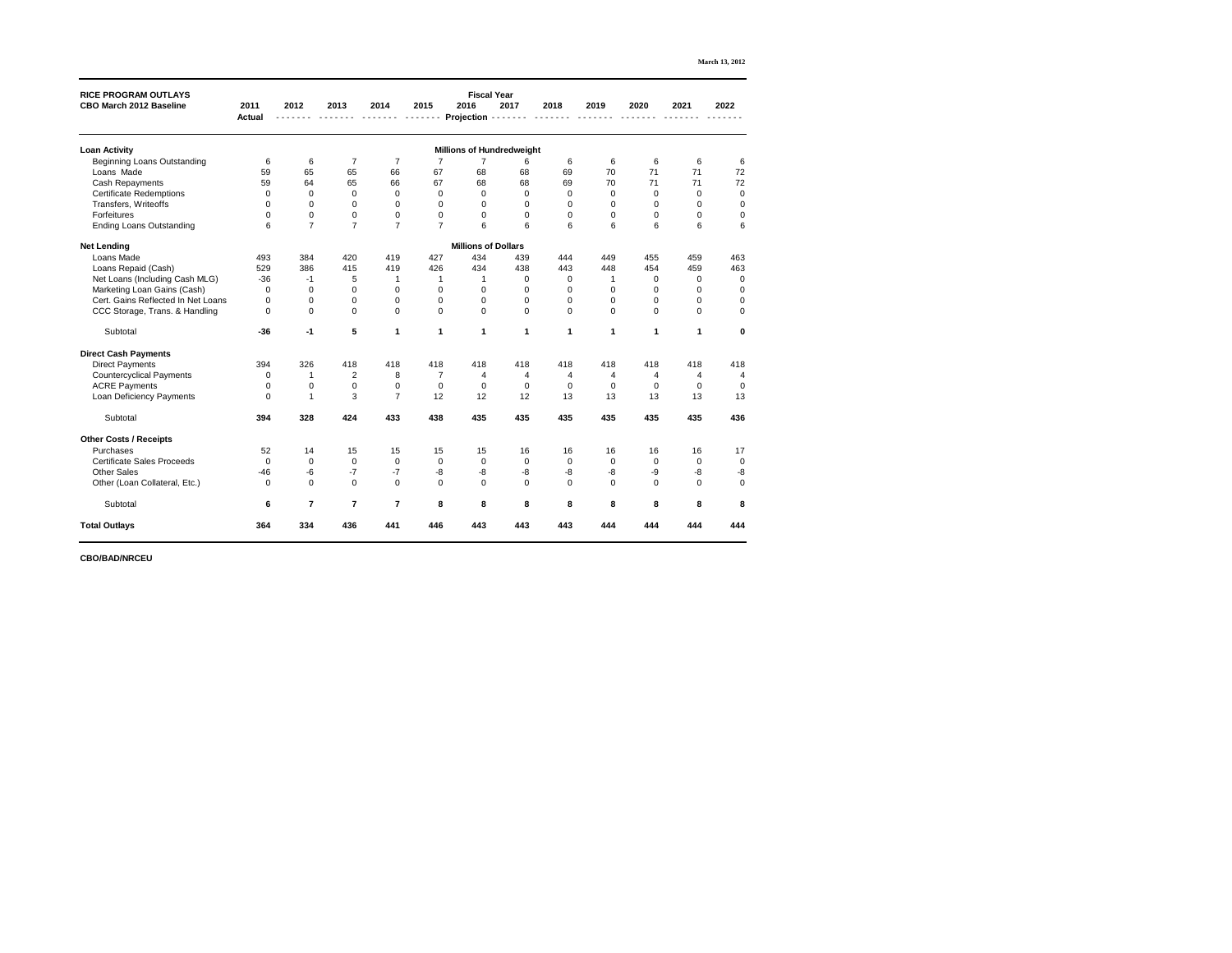| <b>PEANUT SUPPLY &amp; USE</b>                                |                       |                  |                  |                  |                  | <b>Marketing Year</b>     |                           |                  |                  |                  |                  |                  |                  |
|---------------------------------------------------------------|-----------------------|------------------|------------------|------------------|------------------|---------------------------|---------------------------|------------------|------------------|------------------|------------------|------------------|------------------|
| <b>CBO March 2012 Baseline</b>                                | 2010<br><b>Actual</b> | 2011             | 2012             | 2013             | 2014             | 2015                      | 2016<br><b>Projection</b> | 2017             | 2018             | 2019             | 2020             | 2021             | 2022             |
|                                                               |                       |                  |                  |                  |                  |                           |                           |                  |                  |                  |                  |                  |                  |
| <b>ACRE Participation Rate</b>                                | 0.0%                  | 0.0%             | 0.0%             | 0.0%             | 0.0%             | 0.0%                      | 0.0%                      | 0.0%             | 0.0%             | 0.0%             | 0.0%             | 0.0%             | 0.0%             |
| <b>ACREAGE</b>                                                |                       |                  |                  |                  |                  | <b>Thousands of Acres</b> |                           |                  |                  |                  |                  |                  |                  |
| <b>Base Acres</b>                                             | 1,476                 | 1,476            | 1,476            | 1,476            | 1,476            | 1,476                     | 1,476                     | 1,476            | 1,476            | 1,476            | 1,476            | 1,476            | 1,476            |
| <b>Payment Acres</b>                                          | 1,230                 | 1,230            | 1,255            | 1,255            | 1,255            | 1,255                     | 1,255                     | 1,255            | 1,255            | 1,255            | 1,255            | 1,255            | 1,255            |
| <b>Planted Acres</b>                                          | 1,290                 | 1,141            | 1,375            | 1,375            | 1,350            | 1,335                     | 1,335                     | 1,335            | 1,335            | 1,335            | 1,335            | 1,335            | 1,335            |
| <b>Harvested Acres</b>                                        | 1,261                 | 1,098            | 1,338            | 1,338            | 1,314            | 1,299                     | 1,299                     | 1,299            | 1,299            | 1,299            | 1,299            | 1,299            | 1,299            |
| <b>YIELD</b>                                                  |                       |                  |                  |                  |                  | <b>Pounds per Acre</b>    |                           |                  |                  |                  |                  |                  |                  |
| <b>Harvested Yield</b>                                        | 3,312                 | 3,313            | 3,350            | 3,407            | 3,467            | 3,510                     | 3,554                     | 3,598            | 3,634            | 3,671            | 3,707            | 3,744            | 3,782            |
| Program Yield -- Direct                                       | 2,655                 | 2,655            | 2,655            | 2,655            | 2,655            | 2,655                     | 2,655                     | 2,655            | 2,655            | 2,655            | 2,655            | 2,655            | 2,655            |
| Program Yield -- Countercyclical                              | 2,996                 | 2,996            | 2,996            | 2,996            | 2,996            | 2,996                     | 2,996                     | 2,996            | 2,996            | 2,996            | 2,996            | 2,996            | 2,996            |
| <b>SUPPLY</b>                                                 |                       |                  |                  |                  |                  |                           | <b>Millions of Pounds</b> |                  |                  |                  |                  |                  |                  |
| <b>Beginning Stocks</b>                                       | 1,829                 | 1,517            | 1,051            | 1,249            | 1,344            | 1,389                     | 1,398                     | 1,412            | 1,436            | 1,456            | 1,475            | 1,491            | 1,506            |
| Production                                                    | 4,157                 | 3,636            | 4,482            | 4,558            | 4,554            | 4,559                     | 4,616                     | 4,674            | 4,721            | 4,768            | 4,816            | 4,864            | 4,912            |
| Imports                                                       | 65                    | 80               | 65               | 50               | 50               | 50                        | 50                        | 50               | 50               | 50               | 50               | 50               | 50               |
| <b>Total Supply</b>                                           | 6,051                 | 5,233            | 5,598            | 5,858            | 5,947            | 5,998                     | 6,064                     | 6,136            | 6,206            | 6,273            | 6,341            | 6,404            | 6,468            |
| <b>USE</b>                                                    |                       |                  |                  |                  |                  |                           |                           |                  |                  |                  |                  |                  |                  |
| Domestic Food                                                 | 2,840                 | 2,860            | 2,883            | 2,927            | 2,971            | 3,012                     | 3,050                     | 3,088            | 3,127            | 3,166            | 3,205            | 3,245            | 3,286            |
| Crush                                                         | 587                   | 425              | 480              | 547              | 546              | 547                       | 554                       | 561              | 566              | 572              | 578              | 584              | 589              |
| Seed, Loss, Shrinkage & Residual<br><b>Total Domestic Use</b> | 501<br>3,928          | 372<br>3,657     | 410<br>3,774     | 465<br>3,939     | 463<br>3,980     | 463<br>4,023              | 467<br>4,071              | 471<br>4,120     | 474<br>4,167     | 477<br>4,215     | 480<br>4,263     | 483<br>4,312     | 486<br>4,362     |
| Exports                                                       | 606                   | 525              | 575              | 575              | 578              | 578                       | 581                       | 581              | 584              | 584              | 587              | 587              | 590              |
| <b>Total Use</b>                                              | 4,534                 | 4,182            | 4,349            | 4,514            | 4,558            | 4,601                     | 4,652                     | 4,701            | 4,751            | 4,799            | 4,850            | 4,899            | 4,951            |
| Unaccounted                                                   | $\mathbf 0$           | $\mathbf 0$      | $\mathbf 0$      | $\mathbf 0$      | $\overline{0}$   | $\mathbf 0$               | $\mathbf 0$               | $\mathbf 0$      | $\overline{0}$   | $\mathbf 0$      | $\mathbf 0$      | $\mathbf 0$      | $\mathbf 0$      |
| <b>ENDING STOCKS</b>                                          | 1,517                 | 1,051            | 1,249            | 1,344            | 1,389            | 1,398                     | 1,412                     | 1,436            | 1,456            | 1,475            | 1,491            | 1,506            | 1,517            |
| CCC                                                           | $\overline{0}$        | $\mathbf 0$      | 0                | $\mathbf 0$      | $\overline{0}$   | $\mathbf 0$               | $\mathbf 0$               | $\mathbf 0$      | $\overline{0}$   | $\mathbf 0$      | 0                | 0                | $\bf{0}$         |
| <b>Outstanding Loans</b>                                      | 306                   | 249              | 247              | 251              | 250              | 250                       | 250                       | 250              | 250              | 250              | 250              | 250              | 250              |
| <b>Free Stocks</b>                                            | 1,211                 | 803              | 1,002            | 1,093            | 1,139            | 1,147                     | 1,162                     | 1,185            | 1,205            | 1,225            | 1,240            | 1,255            | 1,266            |
| <b>END STOCKS/USE</b>                                         | 33.5%                 | 25.1%            | 28.7%            | 29.8%            | 30.5%            | 30.4%                     | 30.4%                     | 30.5%            | 30.6%            | 30.7%            | 30.7%            | 30.7%            | 30.6%            |
| <b>PRICES</b>                                                 |                       |                  |                  |                  |                  | <b>Dollars per Pound</b>  |                           |                  |                  |                  |                  |                  |                  |
| <b>Marketing Year Average Price</b>                           | 0.2250                | 0.3000           | 0.3100           | 0.2598           | 0.2528           | 0.2500                    | 0.2503                    | 0.2489           | 0.2480           | 0.2508           | 0.2530           | 0.2552           | 0.2574           |
| Loan Rate                                                     | 0.1775                | 0.1775           | 0.1775           | 0.1775           | 0.1775           | 0.1775                    | 0.1775                    | 0.1775           | 0.1775           | 0.1775           | 0.1775           | 0.1775           | 0.1775           |
| Avg MLG/LDP Rate                                              | 0.0000                | 0.0000           | 0.0000           | 0.0000           | 0.0000           | 0.0000                    | 0.0000                    | 0.0000           | 0.0000           | 0.0000           | 0.0000           | 0.0000           | 0.0000           |
| <b>Direct Payment Rate</b><br><b>Target Price</b>             | 0.0180<br>0.2475      | 0.0180<br>0.2475 | 0.0180<br>0.2475 | 0.0180<br>0.2475 | 0.0180<br>0.2475 | 0.0180<br>0.2475          | 0.0180<br>0.2475          | 0.0180<br>0.2475 | 0.0180<br>0.2475 | 0.0180<br>0.2475 | 0.0180<br>0.2475 | 0.0180<br>0.2475 | 0.0180<br>0.2475 |
| <b>Countercyclical Payment Rate</b>                           | 0.0045                | 0.0000           | 0.0000           | 0.0000           | 0.0000           | 0.0000                    | 0.0000                    | 0.0000           | 0.0000           | 0.0000           | 0.0000           | 0.0000           | 0.0000           |
|                                                               |                       |                  |                  |                  |                  |                           |                           |                  |                  |                  |                  |                  |                  |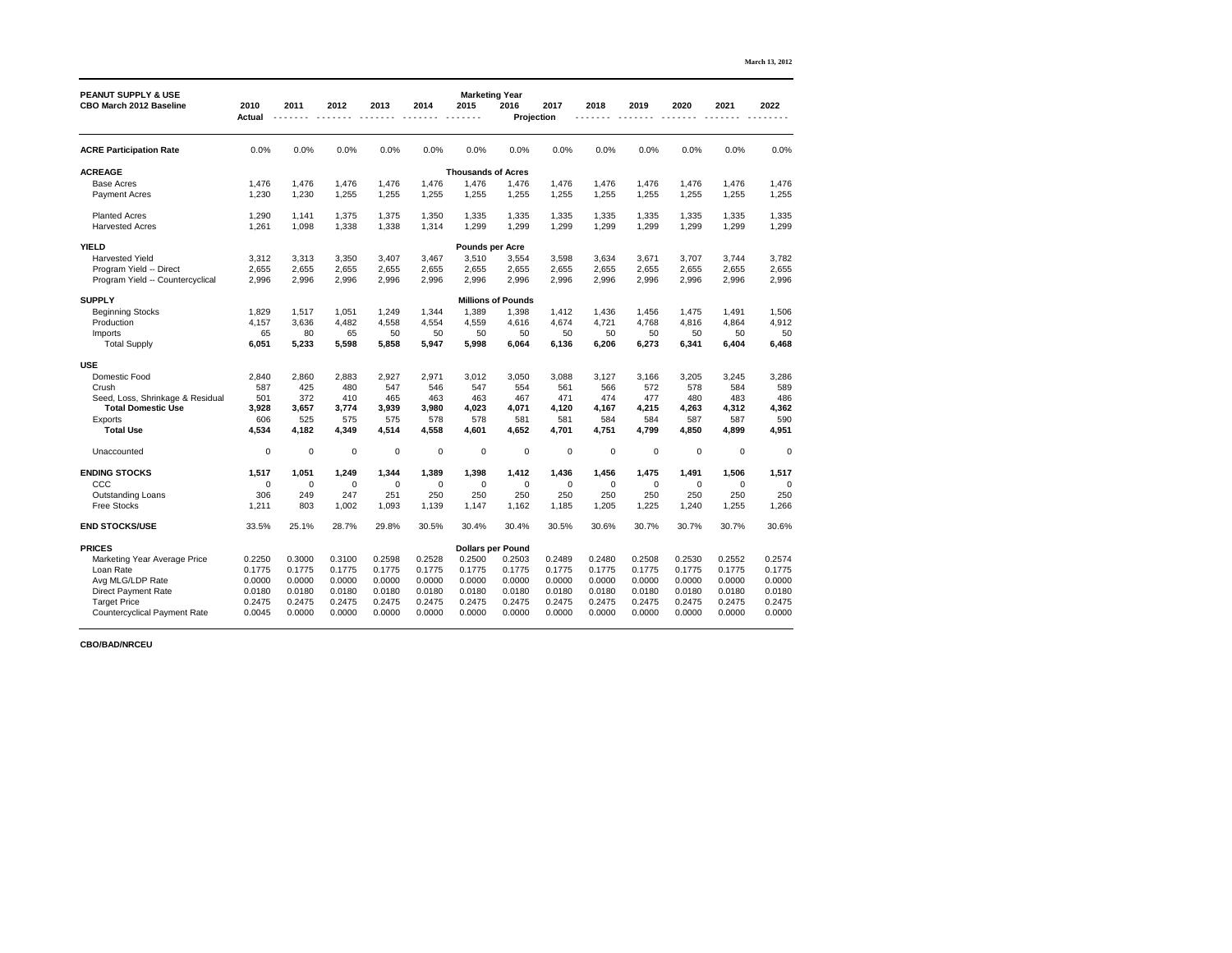| <b>March 13, 2012</b> |  |  |
|-----------------------|--|--|
|-----------------------|--|--|

| <b>PEANUT PROGRAM OUTLAYS</b>      |                |                |                |                  |                  | <b>Fiscal Year</b>         |                  |                  |                |                  |                  |                  |
|------------------------------------|----------------|----------------|----------------|------------------|------------------|----------------------------|------------------|------------------|----------------|------------------|------------------|------------------|
| <b>CBO March 2012 Baseline</b>     | 2011           | 2012           | 2013           | 2014             | 2015             | 2016                       | 2017             | 2018             | 2019           | 2020             | 2021             | 2022             |
|                                    | <b>Actual</b>  |                |                |                  |                  |                            | Projection -     |                  |                |                  |                  |                  |
| <b>Loan Activity</b>               |                |                |                |                  |                  | <b>Millions of Pounds</b>  |                  |                  |                |                  |                  |                  |
| <b>Beginning Loans Outstanding</b> | 424            | 306            | 249            | 248              | 251              | 250                        | 250              | 250              | 250            | 250              | 250              | 250              |
| Loans Made                         | 3,442          | 2,902          | 3,326          | 3,419            | 3,415            | 3,419                      | 3,462            | 3,505            | 3,540          | 3,576            | 3,612            | 3,648            |
| <b>Cash Repayments</b>             | 3,560          | 2,960          | 3,327          | 3,415            | 3,416            | 3,419                      | 3,462            | 3,505            | 3,540          | 3,576            | 3,612            | 3,648            |
| <b>Certificate Redemptions</b>     | $\mathbf 0$    | $\mathbf 0$    | 0              | 0                | 0                | 0                          | 0                | $\mathbf 0$      | $\mathbf 0$    | $\mathbf 0$      | 0                | $\overline{0}$   |
| Transfers, Writeoffs               | $\mathbf 0$    | $\mathbf 0$    | 0              | 0                | 0                | $\mathbf 0$                | $\mathbf 0$      | $\mathbf 0$      | 0              | 0                | 0                |                  |
| Forfeitures                        | $\mathbf 0$    | $\mathbf 0$    | $\mathbf 0$    | $\mathbf 0$      | $\mathbf 0$      | $\overline{0}$             | $\mathbf 0$      | $\mathbf 0$      | $\mathbf 0$    | $\overline{0}$   | $\mathbf 0$      | $\overline{0}$   |
| <b>Ending Loans Outstanding</b>    | 306            | 249            | 248            | 251              | 250              | 250                        | 250              | 250              | 250            | 250              | 250              | 249              |
| <b>Net Lending</b>                 |                |                |                |                  |                  | <b>Millions of Dollars</b> |                  |                  |                |                  |                  |                  |
| Loans Made                         | 606            | 525            | 591            | 607              | 606              | 589                        | 596              | 603              | 609            | 616              | 622              | 628              |
| Loans Repaid (Cash)                | 632            | 525            | 581            | 594              | 587              | 565                        | 572              | 577              | 582            | 589              | 593              | 599              |
| Net Loans (Including Cash MLG)     | $-26$          | $\mathbf 0$    | 10             | 13               | 19               | 23                         | 24               | 26               | 27             | 27               | 29               | 29               |
| Marketing Loan Gains (Cash)        | 12             | $\mathbf 0$    | 9              | 12               | 20               | 23                         | 25               | 26               | 27             | 27               | 29               | 29               |
| Cert. Gains Reflected in Net Loans | $\pmb{0}$      | $\mathbf 0$    | $\mathbf 0$    | $\mathbf 0$      | $\mathbf 0$      | $\overline{0}$             | $\mathbf 0$      | $\mathbf 0$      | $\mathbf 0$    | $\boldsymbol{0}$ | $\mathbf 0$      | $\mathbf 0$      |
| CCC Storage, Trans. & Handling     | $-3$           | $\pmb{0}$      | 1              |                  |                  |                            |                  |                  |                |                  |                  |                  |
| <b>Subtotal</b>                    | $-29$          | $\mathbf 0$    | 10             | 13               | 20               | 24                         | 25               | 27               | 28             | 28               | 29               | 30               |
| <b>Direct Cash Payments</b>        |                |                |                |                  |                  |                            |                  |                  |                |                  |                  |                  |
| <b>Direct Payments</b>             | 65             | 51             | 65             | 65               | 65               | 65                         | 65               | 65               | 65             | 65               | 65               | 65               |
| <b>Countercyclical Payments</b>    | 41             | 26             | $\mathbf 0$    | $\mathbf 0$      | 6                | 14                         | 17               | 18               | 20             | 22               | 19               | 20               |
| <b>ACRE Payments</b>               | $\mathbf 0$    | $\mathbf 0$    | $\mathbf 0$    | $\mathbf 0$      | 0                | $\mathbf 0$                | 0                | $\mathbf 0$      | $\mathbf 0$    | $\mathbf 0$      | 0                | $\mathbf 0$      |
| <b>Quota Compensation Payments</b> | $\mathbf 0$    | 0              | 0              | $\overline{0}$   | 0                | $\mathbf 0$                | $\mathbf 0$      | $\mathbf 0$      | $\overline{0}$ | $\mathbf 0$      | $\overline{0}$   | $\boldsymbol{0}$ |
| <b>Loan Deficiency Payments</b>    | $\mathbf 0$    | 0              | $\overline{0}$ | $\mathbf 0$      | $\pmb{0}$        | $\mathbf 0$                | $\mathbf 0$      | $\mathbf 0$      | 0              | $\mathbf 0$      | $\mathbf 0$      | $\mathbf 0$      |
| <b>Subtotal</b>                    | 107            | 77             | 66             | 65               | $71$             | 79                         | 82               | 83               | 85             | 87               | 84               | 85               |
| <b>Other Costs / Receipts</b>      |                |                |                |                  |                  |                            |                  |                  |                |                  |                  |                  |
| Purchases                          | $\mathbf 0$    | $\mathbf 0$    | $\mathbf 0$    | $\boldsymbol{0}$ | $\overline{0}$   | 0                          | 0                | $\overline{0}$   | $\mathbf 0$    | 0                | $\mathbf 0$      | $\overline{0}$   |
| <b>Certificates Sales Proceeds</b> | $\mathbf 0$    | $\mathbf 0$    | $\pmb{0}$      | $\pmb{0}$        | $\pmb{0}$        | $\boldsymbol{0}$           | $\pmb{0}$        | $\overline{0}$   | $\mathbf 0$    | 0                | $\mathbf 0$      | $\overline{0}$   |
| <b>Other Sales</b>                 | $\Omega$       | $\overline{0}$ | $\mathbf 0$    | $\overline{0}$   | $\boldsymbol{0}$ | $\mathbf 0$                | $\boldsymbol{0}$ | $\boldsymbol{0}$ | $\overline{0}$ | 0                | $\Omega$         | $\mathbf 0$      |
| Other (Loan Collateral, Etc.)      | $\overline{0}$ | 0              | $\mathbf 0$    | $\overline{0}$   | $\boldsymbol{0}$ | $\mathbf 0$                | $\overline{0}$   | $\mathbf 0$      | $\overline{0}$ | 0                | $\Omega$         | $\mathbf 0$      |
| <b>Subtotal</b>                    | $\mathbf 0$    | $\mathbf 0$    | $\mathbf 0$    | $\mathbf 0$      | $\boldsymbol{0}$ | $\mathbf 0$                | $\mathbf 0$      | $\mathbf 0$      | $\mathbf 0$    | $\boldsymbol{0}$ | $\boldsymbol{0}$ | $\bf{0}$         |
| <b>Total Outlays</b>               | 77             | 77             | 76             | 79               | 91               | 103                        | 107              | 110              | 113            | 115              | 114              | 115              |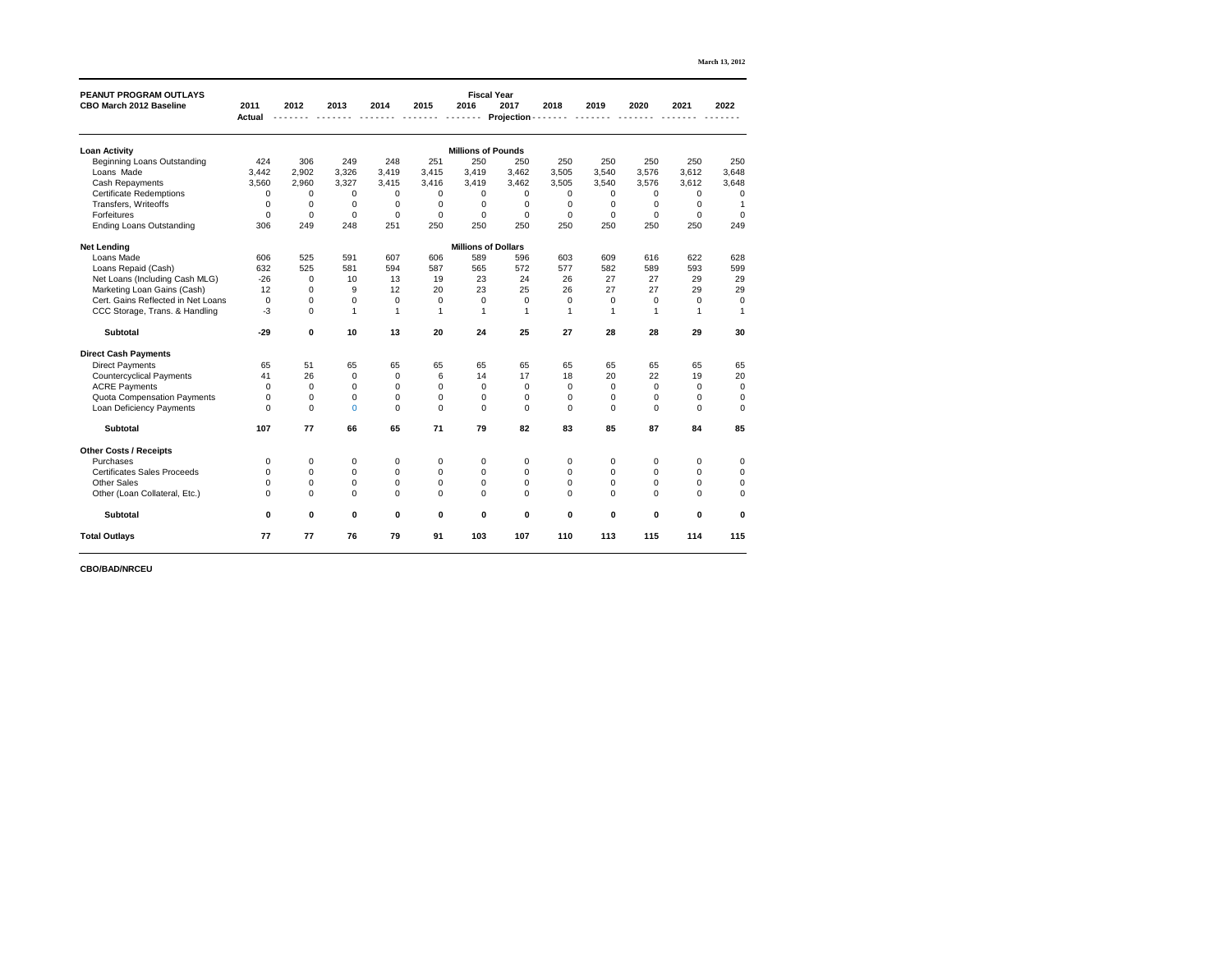| <b>DAIRY PROGRAM</b><br><b>CBO March 2012 Baseline</b> | 2011<br><b>Actual</b> | 2012   | 2013           | 2014           | 2015   | 2016                       | <b>Fiscal Year</b><br>2017<br><b>Projection</b> | 2018         | 2019           | 2020      | 2021           | 2022           |
|--------------------------------------------------------|-----------------------|--------|----------------|----------------|--------|----------------------------|-------------------------------------------------|--------------|----------------|-----------|----------------|----------------|
|                                                        |                       |        |                |                |        |                            |                                                 |              |                |           |                |                |
| <b>HERD SIZE (Mil Head)</b>                            | 9.174                 | 9.198  | 9.170          | 9.180          | 9.191  | 9.199                      | 9.205                                           | 9.209        | 9.212          | 9.216     | 9.223          | 9.227          |
| <b>YIELD (Lbs/Cow)</b>                                 | 21,268                | 21,581 | 21,905         | 22,159         | 22,458 | 22,779                     | 22,999                                          | 23,206       | 23,407         | 23,604    | 23,798         | 23,991         |
| <b>SUPPLY</b>                                          |                       |        |                |                |        |                            | <b>Billions of Pounds (Milkfat Basis)</b>       |              |                |           |                |                |
| <b>Beginning Commercial Stocks</b>                     | 10.1                  | 10.1   | 10.1           | 10.1           | 10.1   | 10.1                       | 10.1                                            | 10.1         | 10.1           | 10.1      | 10.0           | 10.0           |
| Production                                             | 195.1                 | 198.5  | 200.9          | 203.4          | 206.4  | 209.5                      | 211.7                                           | 213.7        | 215.6          | 217.5     | 219.5          | 221.4          |
| Imports                                                | 4.2                   | 4.1    | 4.0            | 3.9            | 3.9    | 3.9                        | 3.9                                             | 3.9          | 3.9            | 3.9       | 3.9            | 3.9            |
| Total                                                  | 209.4                 | 212.6  | 214.9          | 217.4          | 220.4  | 223.5                      | 225.7                                           | 227.6        | 229.6          | 231.5     | 233.4          | 235.3          |
| <b>USE</b>                                             |                       |        |                |                |        |                            |                                                 |              |                |           |                |                |
| Commercial                                             | 198.1                 | 201.3  | 203.6          | 206.1          | 209.1  | 212.2                      | 214.3                                           | 216.3        | 218.3          | 220.2     | 222.1          | 224.0          |
| <b>Farm Use</b>                                        | 1.2                   | 1.2    | 1.2            | 1.2            | 1.2    | 1.2                        | 1.2                                             | 1.2          | 1.3            | 1.3       | 1.3            | 1.3            |
| Net Removals (Including DEIP)                          | 0.0                   | 0.1    | 0.0            | 0.0            | 0.0    | 0.0                        | 0.0                                             | 0.0          | 0.0            | 0.0       | 0.0            | 0.0            |
| <b>ENDING COMMERCIAL STOCKS</b>                        | 10.1                  | 10.1   | 10.1           | 10.1           | 10.1   | 10.1                       | 10.1                                            | 10.1         | 10.1           | 10.0      | 10.0           | 10.0           |
| <b>PRICES</b>                                          |                       |        |                |                |        |                            | <b>Dollars per Hundredweight</b>                |              |                |           |                |                |
| <b>All Milk Price</b>                                  | 19.56                 | 18.60  | 18.40          | 18.70          | 18.75  | 18.80                      | 18.82                                           | 18.85        | 18.88          | 18.90     | 18.92          | 18.95          |
| <b>Class III Price</b>                                 | 17.56                 | 16.65  | 16.46          | 16.75          | 16.79  | 16.89                      | 16.91                                           | 16.94        | 16.96          | 16.98     | 17.00          | 17.03          |
| Support Level (January 1) a/                           | $---$                 | $---$  | ---            | $---$          | $---$  | $---$                      | $\qquad \qquad - -$                             | ---          | $---$          | $---$     | $---$          | $---$          |
| Milk Feed Cost (Annual Avg)                            | 10.76                 | 9.58   | 8.60           | 8.59           | 8.66   | 8.79                       | 8.92                                            | 8.99         | 9.09           | 9.11      | 9.14           | 9.18           |
| MILC Target Price (Annual Avg)                         | 20.41                 | 19.21  | 17.10          | 17.11          | 17.14  | 17.17                      | 17.20                                           | 17.22        | 17.24          | 17.25     | 17.26          | 17.27          |
| <b>MILC Program Payment Rate</b>                       | 0.00                  | 0.05   | 0.05           | 0.04           | 0.04   | 0.04                       | 0.03                                            | 0.02         | 0.02           | 0.02      | 0.02           | 0.02           |
| <b>OUTLAYS</b>                                         |                       |        |                |                |        | <b>Millions of Dollars</b> |                                                 |              |                |           |                |                |
| Purchases                                              | 14                    | 17     | 14             | 10             | 10     | 10                         | 10                                              | 10           | 10             | 10        | 10             | 10             |
| <b>DEIP</b>                                            |                       | 3      | 5              | $\overline{5}$ | 5      | 5                          | 5                                               | 5            | $5\phantom{1}$ | 5         | 5              | 5              |
| <b>MILC Payments</b>                                   |                       | 41     | 37             | 33             | 33     | 32                         | 29                                              | 19           | 19             | 19        | 19             | 19             |
| <b>Other Outlays</b>                                   | 15                    |        | $\overline{4}$ | 3              | 3      | 3                          | 3                                               | $\mathbf{3}$ | 3              | 3         | 3              | 3              |
| <b>Total Outlays</b>                                   | 30                    | 64     | 60             | 51             | 50     | 50                         | 46                                              | 37           | 37             | 37        | 37             | 37             |
| <b>RECEIPTS</b>                                        | $\overline{0}$        | 8      | $\overline{5}$ | $\mathfrak{S}$ | 0      | $\overline{0}$             | $\mathbf 0$                                     | $\pmb{0}$    | $\mathbf{0}$   | $\pmb{0}$ | $\overline{0}$ | $\overline{0}$ |
| <b>NET CCC EXPENDITURES</b>                            | 30                    | 56     | 54             | 48             | 50     | 50                         | 46                                              | 37           | 37             | 37        | 37             | 37             |

**a/ Effective 2008, support through dairy product purchase prices: Chedder Cheese (Blocks) @ \$1.13/lb. and Barrels @\$1.10/lb.; Butter @ \$1.05/lb.; and, Nonfat Dry Milk @ \$0.80/lb.**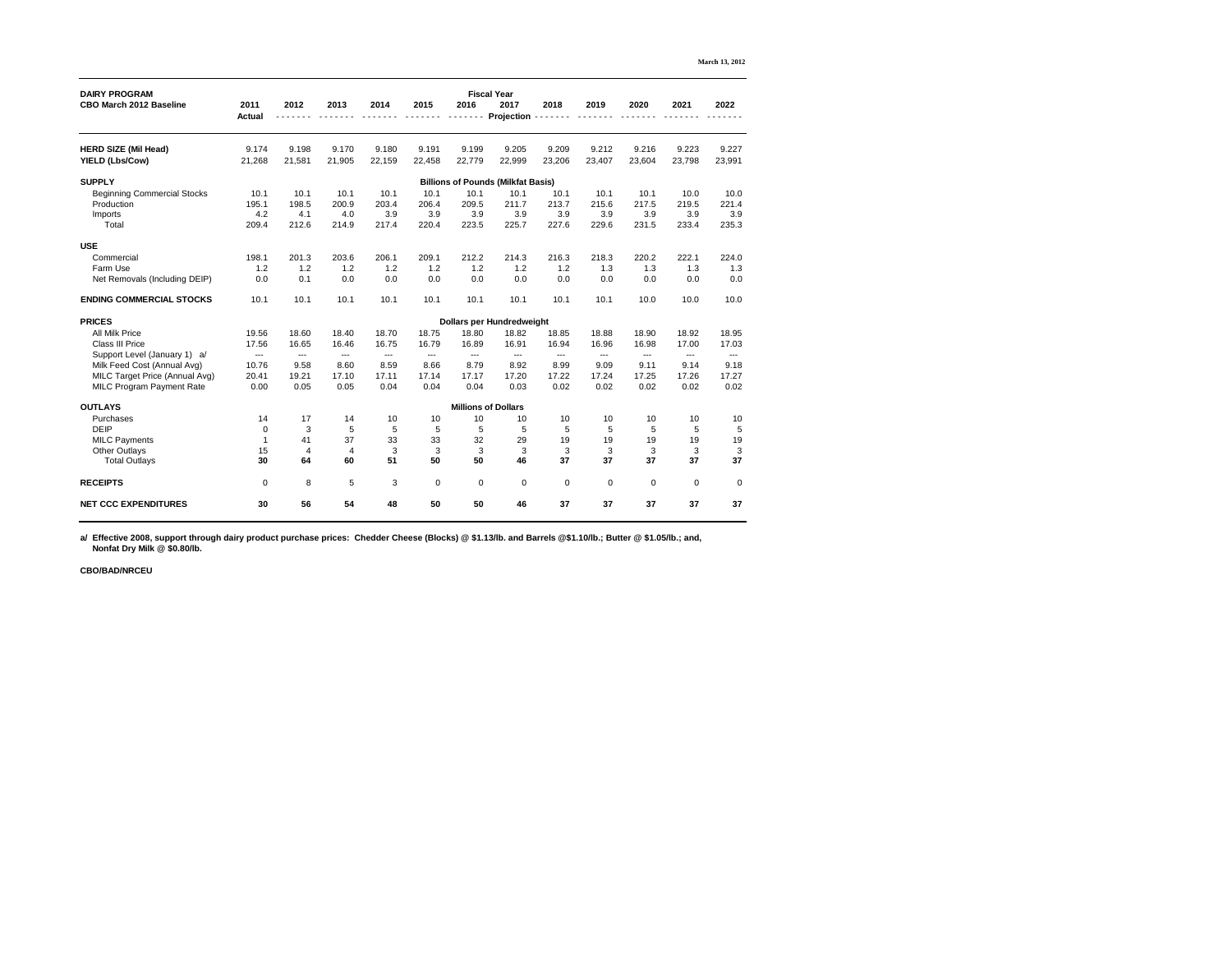|                                                                       |               |               |                |             |                |                |                            |             |                |             |                |             | <b>March 13, 2012</b> |
|-----------------------------------------------------------------------|---------------|---------------|----------------|-------------|----------------|----------------|----------------------------|-------------|----------------|-------------|----------------|-------------|-----------------------|
| <b>FEDERAL CROP INSURANCE CORP.</b><br><b>CBO March 2012 Baseline</b> | 2010          | 2011          | 2012           | 2013        | 2014           | 2015           | <b>Crop Year</b><br>2016   | 2017        | 2018           | 2019        | 2020           | 2021        | 2022                  |
|                                                                       | <b>Actual</b> | <b>Actual</b> |                |             |                |                | <b>Projection</b>          |             |                |             |                |             |                       |
|                                                                       |               |               |                |             |                |                | <b>Millions of Acres</b>   |             |                |             |                |             |                       |
| <b>Insured Acres</b>                                                  | 256           | 263           | 264            | 260         | 258            | 258            | 258                        | 258         | 258            | 259         | 259            | 259         | 259                   |
|                                                                       |               |               |                |             |                |                | <b>Millions of Dollars</b> |             |                |             |                |             |                       |
| <b>Producer Premium</b>                                               | 2,882         | 4,464         | 4,138          | 3,601       | 3,661          | 3,741          | 3,783                      | 3,843       | 3,933          | 3,994       | 4,041          | 4,096       | 4,137                 |
| <b>Premium Subsidy</b>                                                | 4,710         | 7,383         | 6,798          | 5,924       | 6,007          | 6,138          | 6,210                      | 6,305       | 6,456          | 6,556       | 6,635          | 6,725       | 6,792                 |
| <b>Total Liability</b>                                                | 78,089        | 113,080       | 110,299        | 96,614      | 98,720         | 100,892        | 101,912                    | 103,632     | 105,959        | 107,545     | 108,733        | 110,204     | 111,283               |
| <b>Total Premium</b>                                                  | 7,593         | 11,848        | 10,936         | 9,525       | 9,668          | 9,879          | 9,994                      | 10,148      | 10,389         | 10,550      | 10,676         | 10,821      | 10,929                |
| <b>Total Indemnities</b>                                              | 4,233         | 11,255        | 10,936         | 9,525       | 9,668          | 9,879          | 9,994                      | 10,148      | 10,389         | 10,550      | 10,676         | 10,821      | 10,929                |
| <b>Loss Ratio</b>                                                     | 0.56          | 0.95          | 1.00           | 1.00        | 1.00           | 1.00           | 1.00                       | 1.00        | 1.00           | 1.00        | 1.00           | 1.00        | 1.00                  |
| Crop year costs                                                       |               |               |                |             |                |                |                            |             |                |             |                |             |                       |
| <b>Excess losses</b>                                                  | $-3,360$      | $-592$        | $\overline{0}$ | $\mathbf 0$ | $\overline{0}$ | $\overline{0}$ | $\overline{0}$             | $\mathbf 0$ | $\overline{0}$ | $\mathbf 0$ | $\overline{0}$ | $\mathbf 0$ | $\overline{0}$        |
| <b>Premium subsidy</b>                                                | 4,710         | 7,383         | 6,798          | 5,924       | 6,007          | 6,138          | 6,210                      | 6,305       | 6,456          | 6,556       | 6,635          | 6,725       | 6,792                 |
| <b>Delivery expense</b>                                               | 1,371         | 1,381         | 1,363          | 1,352       | 1,368          | 1,385          | 1,386                      | 1,387       | 1,389          | 1,390       | 1,391          | 1,392       | 1,392                 |
| <b>Underwriting gains</b>                                             | 1,929         | 1,009         | 1,306          | 1,137       | 1,154          | 1,179          | 1,193                      | 1,212       | 1,240          | 1,260       | 1,275          | 1,292       | 1,305                 |
| <b>Other</b>                                                          | 12            | 8             | $-1$           | $-1$        | $-1$           | $-1$           | $-1$                       | $-1$        | $-1$           | $-1$        | -1             | -1          | $-1$                  |
| <b>Total</b>                                                          | 4,663         | 9,188         | 9,465          | 8,412       | 8,528          | 8,702          | 8,788                      | 8,903       | 9,084          | 9,204       | 9,299          | 9,408       | 9,488                 |
|                                                                       |               |               |                |             |                |                | <b>Fiscal Year</b>         |             |                |             |                |             |                       |
|                                                                       | 2010          | 2011          | 2012           | 2013        | 2014           | 2015           | 2016                       | 2017        | 2018           | 2019        | 2020           | 2021        | 2022                  |
| <b>FCIC Costs</b>                                                     |               |               |                |             |                |                | <b>Millions of Dollars</b> |             |                |             |                |             |                       |
| <b>Budget Authority</b>                                               | 4,547         | 6,620         | 9,465          | 8,412       | 8,528          | 8,702          | 8,788                      | 8,903       | 9,084          | 9,204       | 9,299          | 9,408       | 9,489                 |
| <b>Outlays</b>                                                        | 4,706         | 6,387         | 5,225          | 9,064       | 8,587          | 8,526          | 8,686                      | 8,786       | 8,903          | 9,067       | 9,195          | 9,295       | 9,399                 |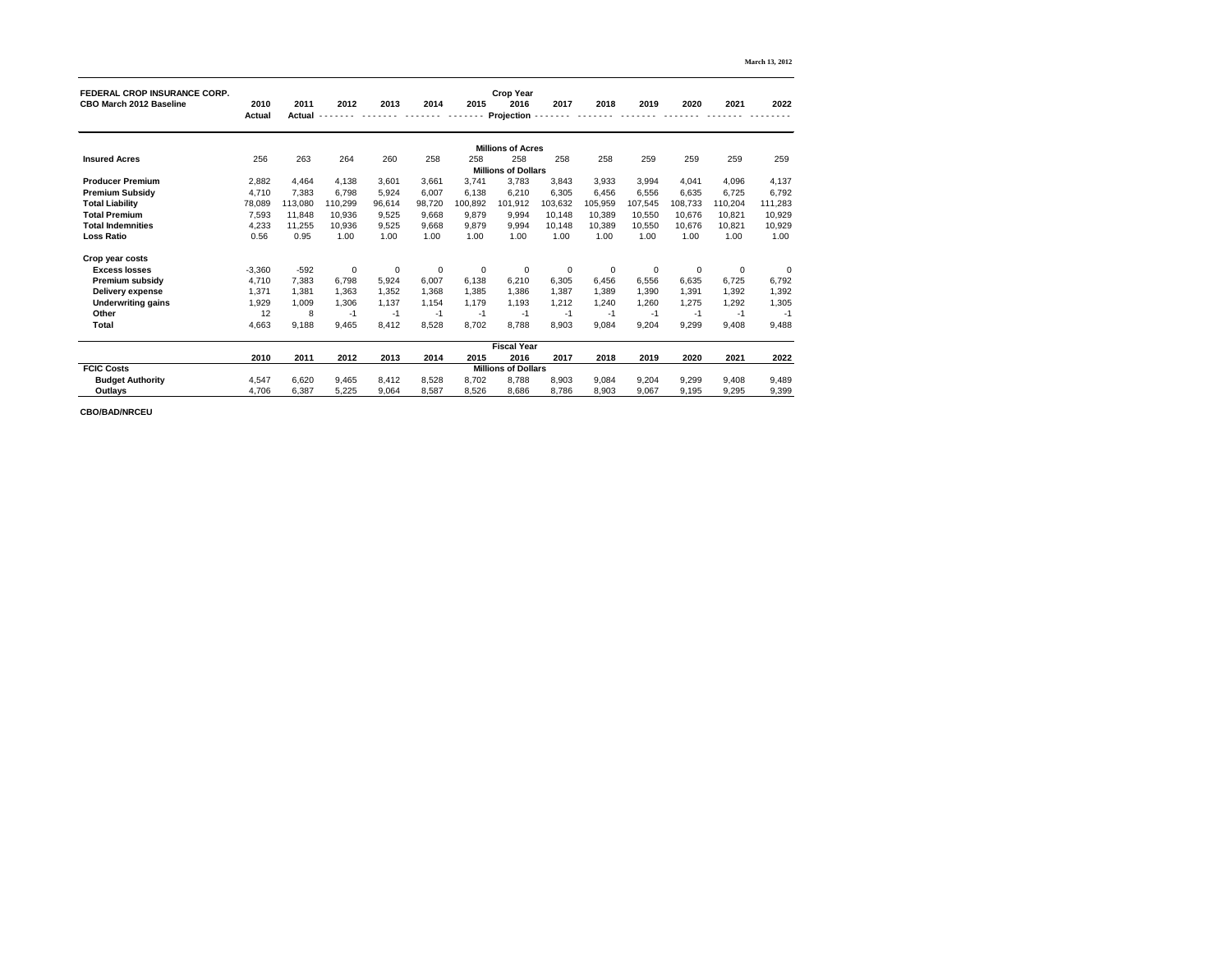|                                                                   |               |                  |                |                |                  |                     |                   |                  |                  |                  |                  | <b>March 13, 2012</b> |
|-------------------------------------------------------------------|---------------|------------------|----------------|----------------|------------------|---------------------|-------------------|------------------|------------------|------------------|------------------|-----------------------|
| <b>Supplemental Agriculture Disaster Assistance</b>               |               |                  |                |                |                  |                     |                   |                  |                  |                  |                  |                       |
| <b>CBO March 2012 Baseline</b>                                    |               |                  |                |                |                  |                     |                   |                  |                  |                  |                  |                       |
|                                                                   | 2011          | 2012             | 2013           | 2014           | 2015             | 2016                | 2017              | 2018             | 2019             | 2020             | 2021             | 2022                  |
| In Millions of Dollars, by Fiscal Year.                           | <b>Actual</b> |                  |                |                |                  |                     | <b>Projection</b> |                  |                  |                  |                  |                       |
| <b>Crop Payments (Trust Fund)</b>                                 |               |                  |                |                |                  |                     |                   |                  |                  |                  |                  |                       |
| <b>Budget Authority</b>                                           | 1,357         | $\mathbf 0$      | 0              | $\mathbf 0$    | 0                | $\overline{0}$      | 0                 | $\mathbf 0$      | 0                | $\mathbf 0$      | $\overline{0}$   | $\mathbf 0$           |
| <b>Outlays</b>                                                    | 975           | 937              | 1,357          | $\mathbf 0$    | $\overline{0}$   | $\mathbf 0$         | $\mathbf 0$       | $\mathbf 0$      | $\overline{0}$   | $\mathbf 0$      | $\overline{0}$   | $\overline{0}$        |
| <b>Crop Payments (Recovery Act)</b>                               |               |                  |                |                |                  |                     |                   |                  |                  |                  |                  |                       |
| <b>Budget Authority</b>                                           | $\mathbf 0$   | $\pmb{0}$        | 0              | $\mathbf 0$    | 0                | $\mathbf 0$         | $\mathbf 0$       | $\mathbf 0$      | $\boldsymbol{0}$ | $\mathbf 0$      | $\mathbf 0$      | $\overline{0}$        |
| <b>Outlays</b>                                                    | 235           | $\mathsf 0$      | $\overline{0}$ | $\overline{0}$ | $\overline{0}$   | $\mathbf 0$         | $\mathbf 0$       | $\overline{0}$   | $\overline{0}$   | $\mathbf 0$      | $\mathbf 0$      | $\mathbf 0$           |
| <b>Crop Payments (Total)</b>                                      |               |                  |                |                |                  |                     |                   |                  |                  |                  |                  |                       |
| <b>Budget Authority</b>                                           | 1,357         | $\pmb{0}$        | 0              | 0              | $\pmb{0}$        | $\pmb{0}$           | $\boldsymbol{0}$  | $\pmb{0}$        | $\pmb{0}$        | 0                | $\pmb{0}$        | $\boldsymbol{0}$      |
| <b>Outlays</b>                                                    | 1,210         | 937              | 1,357          | $\overline{0}$ | $\overline{0}$   | $\mathsf{O}\xspace$ | $\mathbf 0$       | $\mathbf 0$      | $\mathbf 0$      | $\mathbf 0$      | $\overline{0}$   | $\overline{0}$        |
| <b>Livestock Indemnity Payments</b>                               |               |                  |                |                |                  |                     |                   |                  |                  |                  |                  |                       |
| <b>Budget Authority</b>                                           | 45            | $\pmb{0}$        | $\pmb{0}$      | 0              | $\pmb{0}$        | $\pmb{0}$           | $\pmb{0}$         | $\pmb{0}$        | $\pmb{0}$        | $\boldsymbol{0}$ | $\boldsymbol{0}$ | $\boldsymbol{0}$      |
| <b>Outlays</b>                                                    | 23            | 34               | $\overline{0}$ | $\overline{0}$ | $\overline{0}$   | $\mathbf 0$         | $\mathbf 0$       | $\mathbf 0$      | $\mathbf 0$      | $\boldsymbol{0}$ | $\overline{0}$   | $\mathbf 0$           |
| Livestock Forage Disaster Program @ 60%                           |               |                  |                |                |                  |                     |                   |                  |                  |                  |                  |                       |
| <b>Budget Authority</b>                                           | 297           | $\mathbf 0$      | $\overline{0}$ | 0              | 0                | 0                   | $\boldsymbol{0}$  | $\mathbf 0$      | 0                | 0                | $\mathbf 0$      | $\boldsymbol{0}$      |
| <b>Outlays</b>                                                    | 207           | 128              | $\overline{0}$ | $\overline{0}$ | $\overline{0}$   | $\mathbf 0$         | $\mathbf 0$       | $\overline{0}$   | $\overline{0}$   | $\mathbf 0$      | $\mathbf 0$      | $\mathbf 0$           |
| Emergency Assistance for Lvstk., Honey Bees, and Farm-Raised Fish |               |                  |                |                |                  |                     |                   |                  |                  |                  |                  |                       |
| <b>Budget Authority</b>                                           | 10            | $\mathbf 0$      | 0              | 0              | 0                | $\mathbf 0$         | $\pmb{0}$         | $\pmb{0}$        | 0                | $\mathbf 0$      | $\mathbf 0$      | $\mathbf 0$           |
| <b>Outlays</b>                                                    | 8             | 10               | $\mathbf{1}$   | $\overline{0}$ | $\overline{0}$   | $\mathbf 0$         | $\overline{0}$    | $\mathbf{0}$     | $\mathbf 0$      | $\overline{0}$   | $\Omega$         | $\mathbf 0$           |
| Tree Assistance Program @ 70%                                     |               |                  |                |                |                  |                     |                   |                  |                  |                  |                  |                       |
| <b>Budget Authority</b>                                           | 10            | $\overline{0}$   | 0              | 0              | 0                | $\pmb{0}$           | $\pmb{0}$         | $\pmb{0}$        | $\mathbf 0$      | $\boldsymbol{0}$ | 0                | $\boldsymbol{0}$      |
| <b>Outlays</b>                                                    | 9             | 10               | $\mathbf{1}$   | $\overline{0}$ | $\overline{0}$   | $\mathbf 0$         | $\mathbf 0$       | $\overline{0}$   | $\overline{0}$   | $\mathbf 0$      | $\mathbf 0$      | $\overline{0}$        |
| <b>Total</b>                                                      |               |                  |                |                |                  |                     |                   |                  |                  |                  |                  |                       |
| <b>Budget Authority</b>                                           | 1,719         | $\boldsymbol{0}$ | $\mathbf 0$    | $\bf{0}$       | $\boldsymbol{0}$ | $\boldsymbol{0}$    | $\boldsymbol{0}$  | $\boldsymbol{0}$ | $\boldsymbol{0}$ | $\boldsymbol{0}$ | $\boldsymbol{0}$ | $\bf{0}$              |
| <b>Outlays</b>                                                    | 1,458         | 1,118            | 1,359          | $\mathbf 0$    | $\mathbf 0$      | $\mathbf 0$         | $\mathbf 0$       | $\boldsymbol{0}$ | $\bf{0}$         | $\mathbf 0$      | $\mathbf 0$      | $\boldsymbol{0}$      |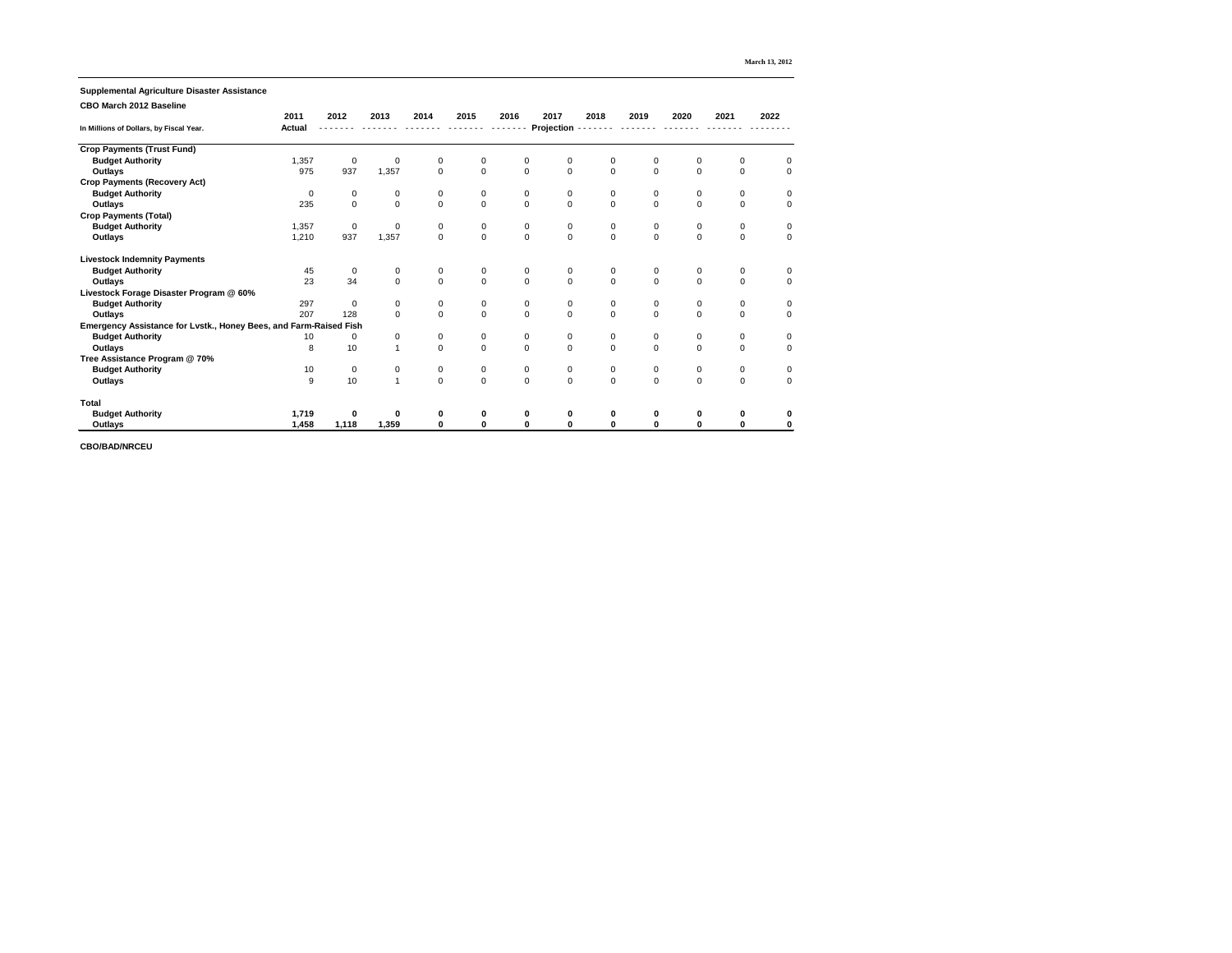| <b>CCC CONSERVATION PROGRAMS</b>                     |                            | <b>Fiscal Year</b> |       |       |       |       |                    |       |       |       |       |       |  |
|------------------------------------------------------|----------------------------|--------------------|-------|-------|-------|-------|--------------------|-------|-------|-------|-------|-------|--|
| <b>CBO March 2012 Baseline</b>                       | 2011<br><b>Actual</b>      | 2012               | 2013  | 2014  | 2015  | 2016  | 2017<br>Projection | 2018  | 2019  | 2020  | 2021  | 2022  |  |
|                                                      | <b>Millions of Dollars</b> |                    |       |       |       |       |                    |       |       |       |       |       |  |
| <b>Commodity Credit Corporation</b>                  |                            |                    |       |       |       |       |                    |       |       |       |       |       |  |
| 12 4336 0 3 302 BD1 20 64 10 N                       |                            |                    |       |       |       |       |                    |       |       |       |       |       |  |
| <b>Budget Authority</b>                              | 1,915                      | 2,064              | 2,224 | 2,405 | 2,543 | 2,586 | 2,471              | 2,454 | 2,401 | 2,457 | 2,443 | 2,445 |  |
| <b>Outlays</b>                                       | 1,920                      | 2,064              | 2,224 | 2,405 | 2,543 | 2,586 | 2,471              | 2,454 | 2,401 | 2,457 | 2,443 | 2,445 |  |
| <b>Farm Security &amp; Rural Investment Programs</b> |                            |                    |       |       |       |       |                    |       |       |       |       |       |  |
| 12 1004 0 1 302 BA1 99 99 10 N                       |                            |                    |       |       |       |       |                    |       |       |       |       |       |  |
| <b>Budget Authority</b>                              | 2,857                      | 3,009              | 3,869 | 3,587 | 3,570 | 3,734 | 3,967              | 4,189 | 4,440 | 4,640 | 4,422 | 4,428 |  |
| <b>Outlays</b>                                       | 2,726                      | 2,654              | 3,264 | 3,398 | 3,407 | 3,599 | 3,886              | 4,161 | 4,448 | 4,648 | 4,430 | 4,436 |  |
| <b>GRAND TOTAL (Both Accounts)</b>                   |                            |                    |       |       |       |       |                    |       |       |       |       |       |  |
| <b>Budget Authority</b>                              | 4,772                      | 5,073              | 6,093 | 5,992 | 6,113 | 6,320 | 6,438              | 6,643 | 6,841 | 7,097 | 6,865 | 6,873 |  |
| <b>Outlays</b>                                       | 4,646                      | 4,718              | 5,488 | 5,803 | 5,950 | 6,185 | 6,357              | 6,615 | 6,849 | 7,105 | 6,873 | 6,881 |  |
|                                                      |                            |                    |       |       |       |       |                    |       |       |       |       |       |  |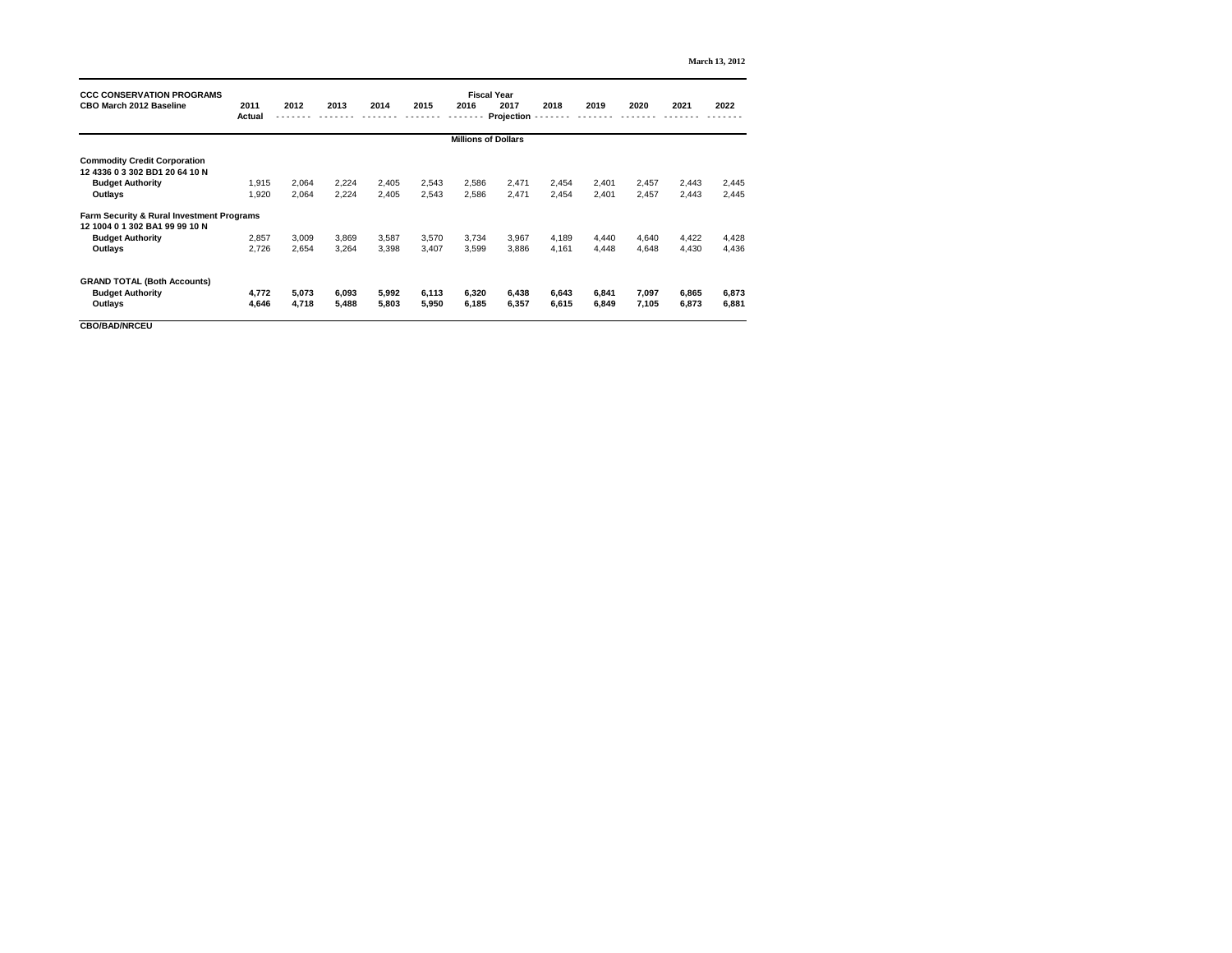| <b>March 13, 2012</b> |  |
|-----------------------|--|
|-----------------------|--|

| <b>CCC CONSERVATION PROGRAMS</b><br><b>CBO March 2012 Baseline</b><br>{12-1004-0-1-302 & 12-4336-0-3-302} | 2011<br><b>Actual</b>      | 2012           | 2013           | 2014           | 2015             | <b>Fiscal Year</b><br>2016<br>Projection | 2017           | 2018             | 2019             | 2020             | 2021           | 2022             |
|-----------------------------------------------------------------------------------------------------------|----------------------------|----------------|----------------|----------------|------------------|------------------------------------------|----------------|------------------|------------------|------------------|----------------|------------------|
|                                                                                                           | <b>Millions of Dollars</b> |                |                |                |                  |                                          |                |                  |                  |                  |                |                  |
|                                                                                                           |                            |                |                |                |                  |                                          |                |                  |                  |                  |                |                  |
| <b>Conservation Reserve Program</b><br><b>Budget Authority</b>                                            | 1,796                      | 1,971          | 2,105          | 2,259          | 2,421            | 2,454                                    | 2,422          | 2,394            | 2,374            | 2,397            | 2,421          | 2,403            |
| <b>Outlays</b>                                                                                            | 1,796                      | 1,971          | 2,105          | 2,259          | 2,421            | 2,454                                    | 2,422          | 2,394            | 2,374            | 2,397            | 2,421          | 2,403            |
| <b>Emergency Forestry Conservation Reserve Program</b>                                                    |                            |                |                |                |                  |                                          |                |                  |                  |                  |                |                  |
| <b>Budget Authority</b>                                                                                   | 6                          | 6              | 5              | 5              | 5                | $\sqrt{5}$                               | 5              |                  |                  |                  |                |                  |
| <b>Outlays</b>                                                                                            | $\,6$                      | 6              | 5              | 5              | $\overline{5}$   | 5                                        | $\overline{5}$ | $\overline{1}$   | $\overline{1}$   | $\overline{1}$   |                | $\mathbf{1}$     |
| <b>CRP Technical Assistance</b>                                                                           |                            |                |                |                |                  |                                          |                |                  |                  |                  |                |                  |
| <b>Budget Authority</b>                                                                                   | 95                         | 87             | 114            | 141            | 117              | 127                                      | 44             | 59               | 26               | 59               | 21             | 41               |
| <b>Outlays</b>                                                                                            | 95                         | 87             | 114            | 141            | 117              | 127                                      | 44             | 59               | 26               | 59               | 21             | 41               |
| <b>Voluntary Public Access and Habitat Incentive</b>                                                      |                            |                |                |                |                  |                                          |                |                  |                  |                  |                |                  |
| <b>Budget Authority</b>                                                                                   | 18                         | $\mathbf 0$    | 0              | 0              | $\boldsymbol{0}$ | $\mathbf 0$                              | 0              | $\boldsymbol{0}$ | $\boldsymbol{0}$ | $\boldsymbol{0}$ | $\mathbf 0$    | $\boldsymbol{0}$ |
| <b>Outlays</b>                                                                                            | 23                         | $\overline{0}$ | $\overline{0}$ | $\overline{0}$ | $\overline{0}$   | $\mathbf 0$                              | $\overline{0}$ | $\overline{0}$   | $\overline{0}$   | $\overline{0}$   | $\overline{0}$ | $\boldsymbol{0}$ |
| <b>Wetlands Reserve Program</b>                                                                           |                            |                |                |                |                  |                                          |                |                  |                  |                  |                |                  |
| <b>Budget Authority</b>                                                                                   | 440                        | 417            | 577            | 133            | $\pmb{0}$        | $\pmb{0}$                                | 0              | $\boldsymbol{0}$ | $\boldsymbol{0}$ | $\pmb{0}$        | $\mathbf 0$    | $\boldsymbol{0}$ |
| <b>Outlays</b>                                                                                            | 626                        | 442            | 526            | 348            | 112              | 16                                       | $\overline{1}$ | $\overline{0}$   | $\overline{0}$   | $\overline{0}$   | $\overline{0}$ | $\overline{0}$   |
| <b>Conservation Security/Stewardship Program</b>                                                          |                            |                |                |                |                  |                                          |                |                  |                  |                  |                |                  |
| <b>Budget Authority</b>                                                                                   | 628                        | 765            | 1,100          | 1,294          | 1,415            | 1,579                                    | 1,812          | 2,034            | 2,285            | 2,485            | 2,267          | 2,273            |
| <b>Outlays</b>                                                                                            | 628                        | 765            | 1,100          | 1,294          | 1,415            | 1,579                                    | 1,812          | 2,034            | 2,285            | 2,485            | 2,267          | 2,273            |
| <b>Environmental Quality Incentives Program</b>                                                           |                            |                |                |                |                  |                                          |                |                  |                  |                  |                |                  |
| <b>Budget Authority</b>                                                                                   | 1,238                      | 1,400          | 1,750          | 1,750          | 1,750            | 1,750                                    | 1,750          | 1,750            | 1,750            | 1,750            | 1,750          | 1,750            |
| <b>Outlays</b>                                                                                            | 1,070                      | 1,027          | 1,244          | 1,358          | 1,473            | 1,599                                    | 1,659          | 1,713            | 1,750            | 1,750            | 1,750          | 1,750            |
| <b>Farmland Protection Program</b>                                                                        |                            |                |                |                |                  |                                          |                |                  |                  |                  |                |                  |
| <b>Budget Authority</b>                                                                                   | 175                        | 150            | 200            | 200            | 200              | 200                                      | 200            | 200              | 200              | 200              | 200            | 200              |
| <b>Outlays</b>                                                                                            | 117                        | 146            | 154            | 174            | 188              | 192                                      | 200            | 200              | 200              | 200              | 200            | 200              |
| <b>Wildlife Habitat Incentives Program</b>                                                                |                            |                |                |                |                  |                                          |                |                  |                  |                  |                |                  |
| <b>Budget Authority</b>                                                                                   | 85                         | 85             | 85             | 85             | 85               | 85                                       | 85             | 85               | 85               | 85               | 85             | 85               |
| <b>Outlays</b>                                                                                            | 69                         | 71             | 73             | 76             | 81               | 80                                       | 85             | 85               | 85               | 85               | 85             | 85               |
| <b>Agricultural Water Enhancement Program</b>                                                             |                            |                |                |                |                  |                                          |                |                  |                  |                  |                |                  |
| <b>Budget Authority</b>                                                                                   | 74                         | 60             | 60             | 60             | 60               | 60                                       | 60             | 60               | 60               | 60               | 60             | 60               |
| <b>Outlays</b>                                                                                            | 75                         | 64             | 62             | 63             | 62               | 61                                       | 60             | 60               | 60               | 60               | 60             | 60               |
|                                                                                                           |                            |                |                |                |                  |                                          |                |                  |                  |                  |                | continued        |